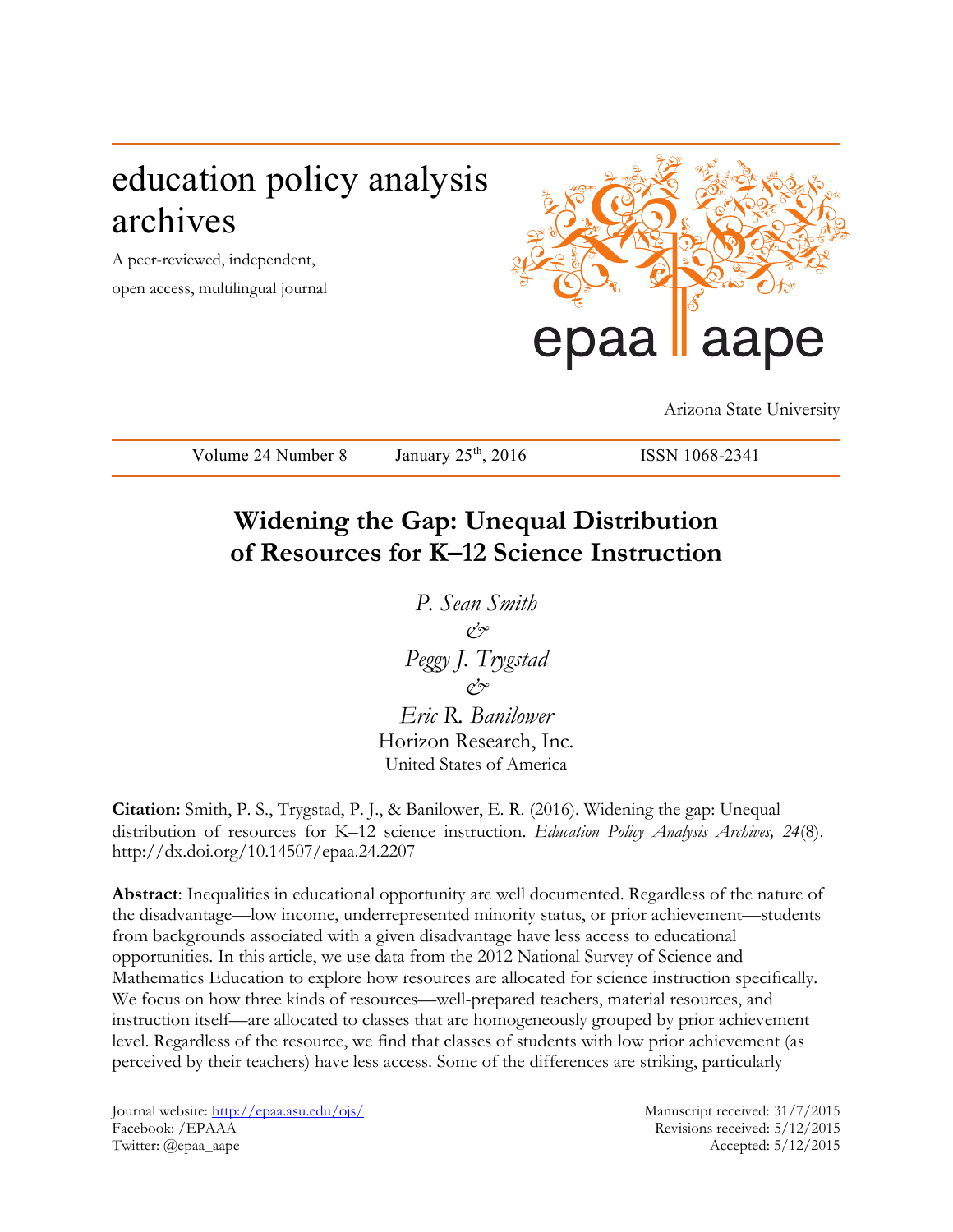regarding access to material resources, while others are more subtle. There is also evidence that some policies do not impact teachers equally. For example, time allowed for teacher professional development is perceived differently by teachers in terms of its impact depending on the achievement level of students in the class. The study supports the assertion that what is known about ability grouping in general applies in science instruction specifically. When students with low prior achievement are grouped together, their classes have less access to critical resources for science learning opportunities, potentially widening the gap between them and their higherachieving peers.

**Keywords**: science; education; instructional resources; equity; under-represented minority students; teacher quality

# **Ampliando la brecha: La desigualdad en la distribución de los recursos para la enseñanza de las ciencias en los niveles K-12**

**Resumen:** Las desigualdades en las oportunidades educativas están bien documentadas. Independientemente de la naturaleza de la desventaja -- baja renta, condición de minoría subrepresentada, o de logros anteriores-- estudiantes asociados con alguna condición de desventaja tienen menos acceso a oportunidades educativas. En este artículo, utilizamos datos de la Encuesta Nacional de Ciencia y Educación Matemática de 2012 para explorar cómo se asignan los recursos para la enseñanza de las ciencias. Nos centramos en cómo tres tipos de recursos -maestros bien preparados, recursos materiales, y la instrucción en sí, se asignan a las clases que se agrupan homogéneamente por nivel de logro anterior. Independientemente del recurso, nos encontramos con que las clases de estudiantes con bajo rendimiento previo (según la percepción de sus maestros) tienen menos acceso. Algunas de las diferencias son sorprendentes, sobre todo con respecto al acceso a los recursos materiales, mientras que otras son más sutiles. También hay evidencia de que algunas políticas no afectan a los docentes por igual. Por ejemplo, el tiempo permitido para el desarrollo profesional de los docentes que se percibe de manera diferente por los profesores en términos de su impacto en función del nivel de logro de los estudiantes en la clase. El estudio apoya la afirmación de que lo que se sabe acerca de la capacidad de agrupación en general se aplica en la enseñanza de la ciencia en particular. Cuando los estudiantes con bajo rendimiento son agrupados, sus clases tienen menos acceso a los recursos críticos para ampliar las oportunidades de aprendizaje de ciencias, lo que podría incrementar la brecha entre ellos y sus compañeros de mayores logros educativos.

**Palabras clave:** ciencia; educación; recursos didácticos; equidad; estudiantes de minorías subrepresentadas; calidad docente

# **Ampliando a brecha: A desigualdade na distribuição de recursos para a educação científica nos níveis K-12**

**Resumo**: As desigualdades de oportunidades educacionais estão bem documentadas. Independentemente da natureza da desvantagem - baixa renda, status de minoria sub-representada ou resultados anteriores - estudantes associados a uma condição de desvantagem têm menos acesso a oportunidades educacionais. Neste artigo, usamos dados da Pesquisa Nacional de Ciência e Educação Matemática de 2012 para explorar a forma como os recursos são alocados para a educação científica. Nós nos concentramos em três tipos de- recursos --professores bem preparados, recursos materiais, e da própria instrução, e como são atribuídos a classes agrupados por nível de resultados anteriores. Independentemente da aplicação, verificamos que as turmas de alunos com baixo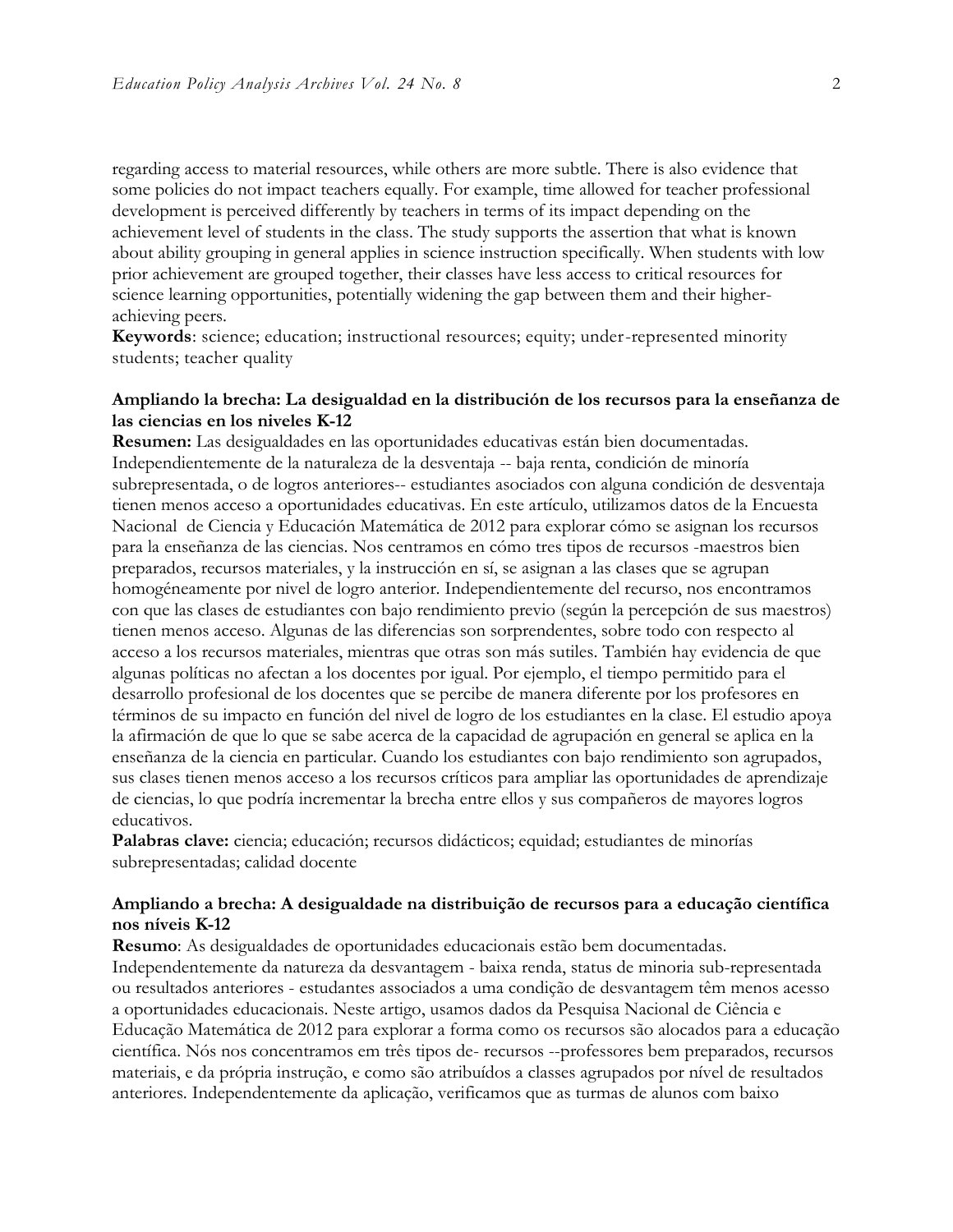$\overline{a}$ 

aproveitamento anterior (pela percepção dos professores) têm menos acesso. Algumas das diferenças são marcantes, especialmente no que diz respeito ao acesso a recursos materiais, enquanto outros são mais sutis. Há também evidências de que algumas políticas não afetam docentes da mesma maneira. Por exemplo, o tempo permitido para o desenvolvimento profissional de professores é percebido de forma diferente pelos professores em termos do seu impacto sobre o nível de desempenho do aluno na sala de aula. O estudo apoia o que se sabe geralmente sobre as politicas de agrupamento aplicado no ensino da ciência em particular. Quando os alunos de baixo desempenho são agrupados, suas aulas têm menos acesso a recursos essenciais para aumentar as oportunidades de aprendizagem das ciências, o que poderia aumentar a distância entre eles e os seus pares mais alto nível de instrução.

**Palavras-chave**: ciência; educação; recursos educacionais; equidade; estudantes de minorias subrepresentadas; qualidade do ensino

# **Introduction<sup>1</sup>**

In 2012, the National Science Foundation supported the fifth in a series of national surveys of science and mathematics education through a grant to Horizon Research, Inc. (HRI). The first survey was conducted in 1977 as part of a major assessment of science and mathematics education, consisting of a comprehensive review of the literature; case studies of 11 districts throughout the United States; and a national survey of teachers, principals, and district and state personnel (Weiss, 1978). A second survey of teachers and principals was conducted in 1985–86 (Weiss, 1987), a third in 1993 (Weiss, Matti, & Smith, 1994), and a fourth in 2000 (Weiss, Banilower, McMahon, & Smith, 2001).

The 2012 National Survey was designed to provide up-to-date information and to identify trends in the areas of teacher background and experience, curriculum and instruction, and the availability and use of instructional resources. A total of 7,752 science and mathematics teachers in schools across the United States participated in the study. Among the study's research questions, we investigated how resources for science education, including well-prepared teachers and material resources, are distributed among schools in different types of communities and with differing socioeconomic levels. In this article, we explore the distribution of resources among classes of students with varying levels of prior academic achievement. We found that this lens brought into focus previously undetected disparities, complementing the extensive literature on education inequities related to socioeconomic status and race/ethnicity.

# **Background**

As early as 1966, the Coleman report (Coleman et al., 1966) suggested that resources for instruction, including teacher quality, facilities, and curriculum, have differential impacts on the achievement of White and Black students. Over time, this body of research expanded to include examination of the distribution of educational resources by gender and poverty level (Clotfelter,

<sup>&</sup>lt;sup>1</sup> This article was prepared with support from the National Science Foundation under grant number DRL-1008228. Any opinions, findings, and conclusions or recommendations expressed in this material are those of the authors and do not necessarily reflect the views of the National Science Foundation.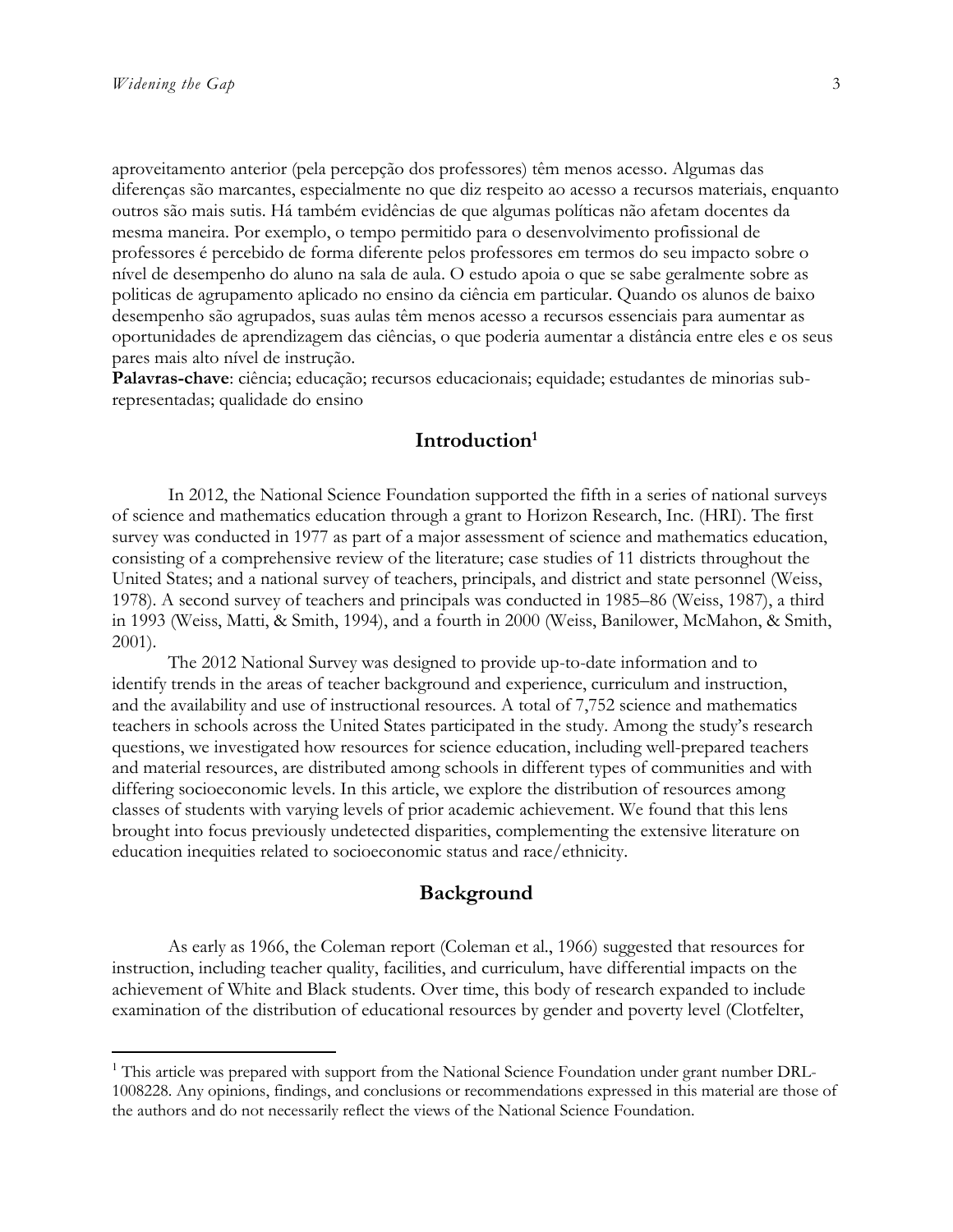Ladd, Vigdor, & Wheeler, 2006; Owen, 1972; Peng & Hill, 1995; Reimers, 2000), as well as the effects of unequal resources on diverse student groups (Betts, Reuben, & Danenberg, 2000; Mayer, 2001). In addition, research has focused on inequalities within various disciplines, notably in STEM<sup>2</sup> education (Oakes, Ormseth, Bell, & Camp, 1990; Raudenbush, Fotiu, & Cheong, 1998; Secada, Fennema, & Byrd, 1995).

Among the factors affecting students' science education experience, research suggests that teacher quality is prominent. Studies have shown that teacher content knowledge can directly influence student learning (Bolyard & Moyer-Packenham, 2008; Druva & Anderson, 1983; Monk, 1994). If teachers are to help students deepen their understanding of science concepts, they must also be prepared to carry out basic components of science instruction, including implementing curriculum materials and monitoring student understanding (Black & Wiliam, 1998; Hunter, 1982). In addition, teachers across grade levels must be equipped to teach science content to diverse groups of learners (Tomlinson et al., 2003), utilizing teaching practices that afford equal opportunities for quality science education (Brand, Glasson, & Green, 2006). Noting the prevalence of inequity in science education, Calabrese Barton and Upadhyay (2010) call for "social justice pedagogy," an educational philosophy intended to provide more equitable access to learning opportunities, especially for students who are denied privileges in science education that typically lead to science learning and the pursuit of science careers.

Research also suggests that well-prepared teachers typically teach in suburban schools (Lankford, Loeb, & Wyckoff, 2002; National Center for Education Statistics, 2012), while urban and rural schools are more likely to be staffed by beginning teachers and teachers with weaker science backgrounds (Barton, 2007; Oliver, 2007). Similar disparities are evident in the distribution of wellprepared teachers among schools grouped by percentage of students eligible for free or reducedprice lunch (FRL) (Zumwalt & Craig, 2005). In addition, schools with lower percentages of students from race/ethnic groups historically underrepresented in STEM<sup>3</sup> (hereafter referred to as "underrepresented minority students" or "URM students") typically have higher percentages of wellprepared teachers than schools with higher percentages of these students (Darling-Hammond, 2004, 2006; Lu, Shen, & Poppink, 2007). It is important to note the interrelationships among school setting, student poverty levels, and student body racial/ethnic makeup (Hochschild, 2003; Oakes et al., 1990). For example, urban schools tend to have high populations of underrepresented minority students and students who qualify for FRL.

Access to material resources, including school facilities (e.g., laboratory space), science curriculum materials, and equipment/supplies (e.g., microscopes, chemicals, thermometers), also shapes science learning opportunities. However, schools in urban and rural settings tend to have fewer resources than schools in suburban settings (Oakes et al., 1990; Roscigno, Tomaskovic-Devey, & Crowley, 2006). Also, schools with a high percentage of students qualifying for FRL or a high percentage of underrepresented minority students have tended to have fewer material resources (Hewson, Kahle, Scantlebury, & Davies, 2001; Lee, Maerten-Rivera, Buxton, Penfield, & Secada, 2009; Spillane, Diamond, Walker, Halverson, & Jita, 2001).

Science instruction itself, including instructional time and course offerings, can also be thought of as a resource to which students have varying degrees of access. Urban and rural schools

 $\overline{a}$ 

<sup>2</sup> STEM stands for science, technology, engineering, and mathematics.

<sup>3</sup> Includes students identifying themselves as American Indian or Alaskan Native, Black, Hispanic or Latino, or Native Hawaiian or Other Pacific Islander.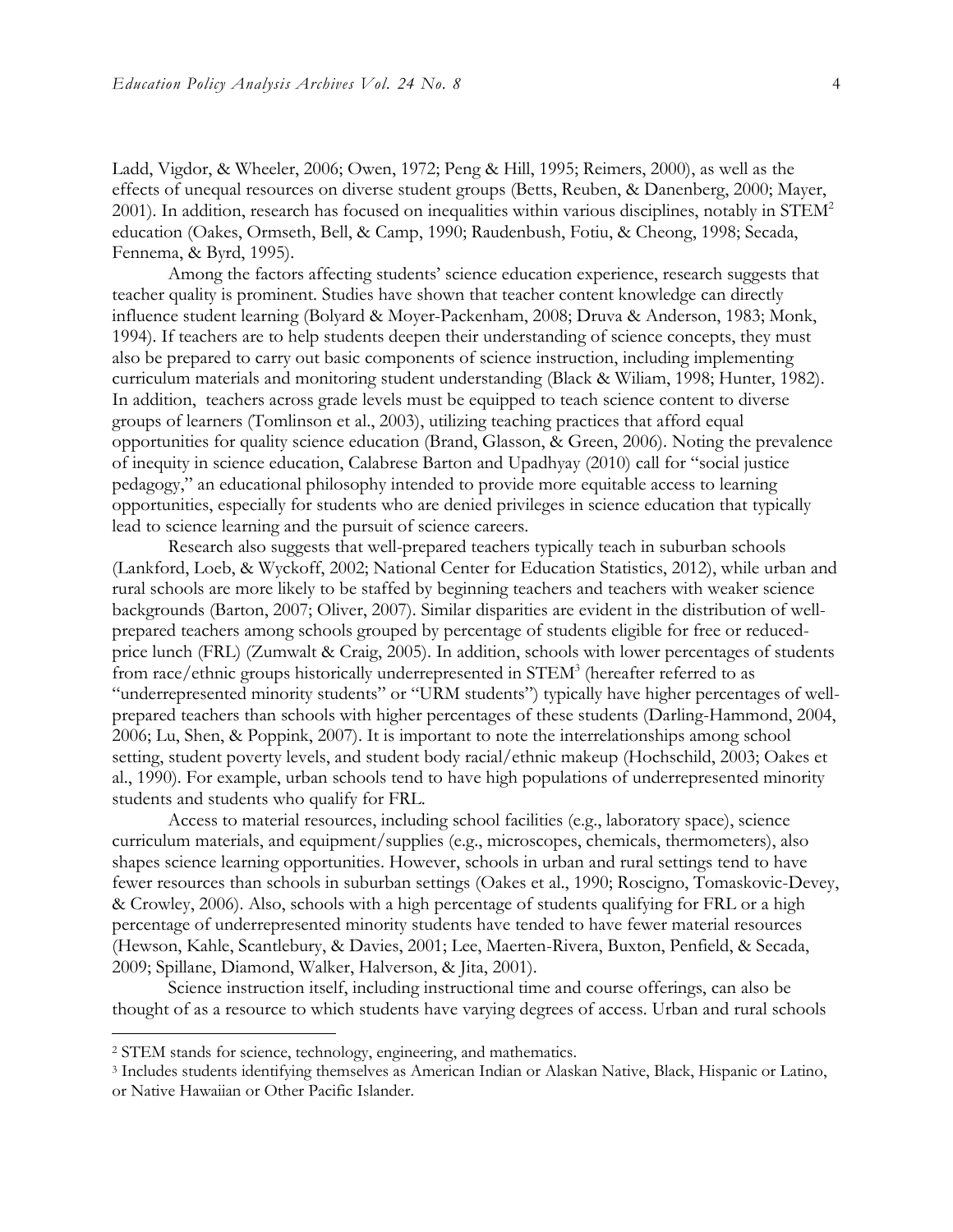historically have fewer science course offerings than suburban schools (Coley, 1999). Similarly, higher-poverty schools tend to have fewer science course offerings than more affluent schools (Gollub, Bertenthal, Labov, & Curtis, 2002). Schools with low percentages of underrepresented minority students have tended to offer more advanced science courses (e.g., Advanced Placement) than schools with higher percentages of these students (Gamoran, 1987).

Within courses, science instruction is largely shaped by teachers' instructional objectives and goals. Current reform efforts have highlighted, among other goals, the importance of developing students' conceptual understanding and skills in the practices of science (NGSS Lead States, 2013). Furthermore, there is an increased emphasis on science instruction that both engages students in authentic science experiences (Flemming, 2013; Jones, Childers, Stevens, & Whitley, 2012) and incorporates elements of instructional technology (Dani & Koenig, 2008; Songer, 2007). However, studies have shown that teachers in urban schools tend to have more constraints on science instructional time, and tend to employ primarily traditional science teaching methods (Barton, 2007). Teachers in high-poverty schools tend to use fewer reform-oriented science teaching methods (Supovitz & Turner, 2000) and more traditional teaching practices, associating high-poverty schools with a "pedagogy of poverty" (Haberman, 1991).

In this study, we explore the distribution of resources for science education using a different lens—composition of science classes in terms of the prior achievement level of students. We find that when science classes are grouped homogeneously by prior achievement, classes of lowerachieving students have less access to an array of resources, potentially widening the gap between these students and their higher-achieving peers.

# **Method**

#### **Sample Design**

The 2012 National Survey was based on a national probability sample of science and mathematics schools and teachers in grades K–12 in the 50 states and the District of Columbia. The sample was designed to allow national estimates of science and mathematics course offerings and enrollment, teacher background preparation, textbook usage, instructional techniques, and availability and use of science and mathematics facilities and equipment. Every eligible school and teacher in the nation had a known, positive probability of being drawn into the sample.

The sampling frame for the school sample was constructed from the Common Core of Data and Private School Survey databases—programs of the U.S. Department of Education's National Center for Education Statistics—which include school name and address and information about the school needed for stratification and sample selection. The sampling frame for the teacher sample was constructed from lists provided by sampled schools, identifying current teachers and the specific science and mathematics subjects they were teaching.

The study design included obtaining in-depth information from each teacher about his/her background and preparation for teaching, and curriculum and instruction in a single randomly selected class. Most elementary teachers were described by their principals as teaching in selfcontained classrooms; i.e., they were responsible for teaching all academic subjects to a single group of students. Each of these teachers was randomly assigned to one of two groups—science or mathematics—and received a questionnaire specific to that subject. Most secondary teachers in the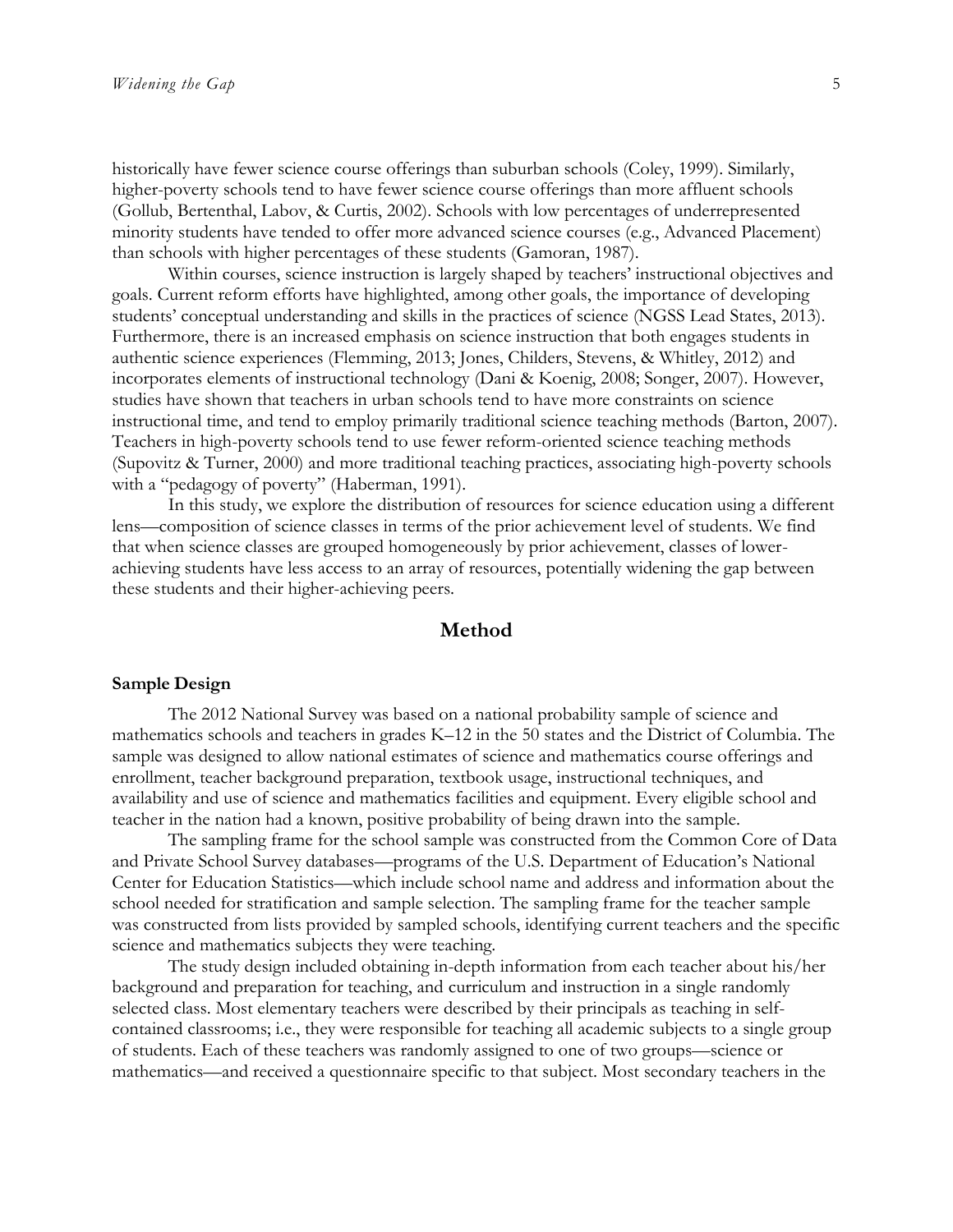sample taught several classes of a single subject; some taught both science and mathematics. For each these teachers, one class was randomly selected as the focus of the teacher's responses.

#### **Instruments**

The study included both school- and teacher-level questionnaires. Preliminary drafts of these questionnaires were sent to a number of professional organizations for review, including the National Science Teachers Association (NSTA), the National Education Association (NEA), the Council of State Supervisors of Science (CSSS), and the American Federation of Teachers (AFT), the National Catholic Education Association (NCEA). The survey instruments were revised based on feedback from the reviewers, field tested, and revised again. The field testing included cognitive interviews (Desimone & Le Floch, 2004) to help ensure questionnaire items were being interpreted as intended.

The school-level questionnaire asked about such factors as school size, community type, and the percentage of students qualifying for FRL. The teacher questionnaire included questions about the demographic composition of students in a randomly selected class, including the gender and racial/ethnic composition of the class. In addition, teachers were asked to indicate the prior achievement level of students in the class relative to other students in the school (see Figure 1). The questionnaires were administered beginning in February 2012, allowing most teachers ample time to become acquainted with their students.

Which of the following best describes the prior science achievement levels of the students in this class relative to other students in this school?

- a) Mostly low achievers
- b) Mostly average achievers
- c) Mostly high achievers
- d) A mixture of levels

*Figure 1.* Questionnaire Item about Student Prior Achievement

#### **Data Collection**

Principals of sampled schools were asked to log onto the study website and designate a school contact person or "school coordinator." An incentive system was developed to encourage school and teacher participation. School coordinators were offered an honorarium of up to \$200 for reminding teachers to finish the survey, monitoring teacher completion, and responding to schoollevel questionnaires. Teachers were offered a \$25 honorarium for completing the teacher questionnaire. Survey invitation letters including a link to the online questionnaire were mailed to teachers. In addition to the incentives described, phone calls and emails to school coordinators were used to encourage non-respondents to complete the questionnaires. The final teacher response rate was 77%.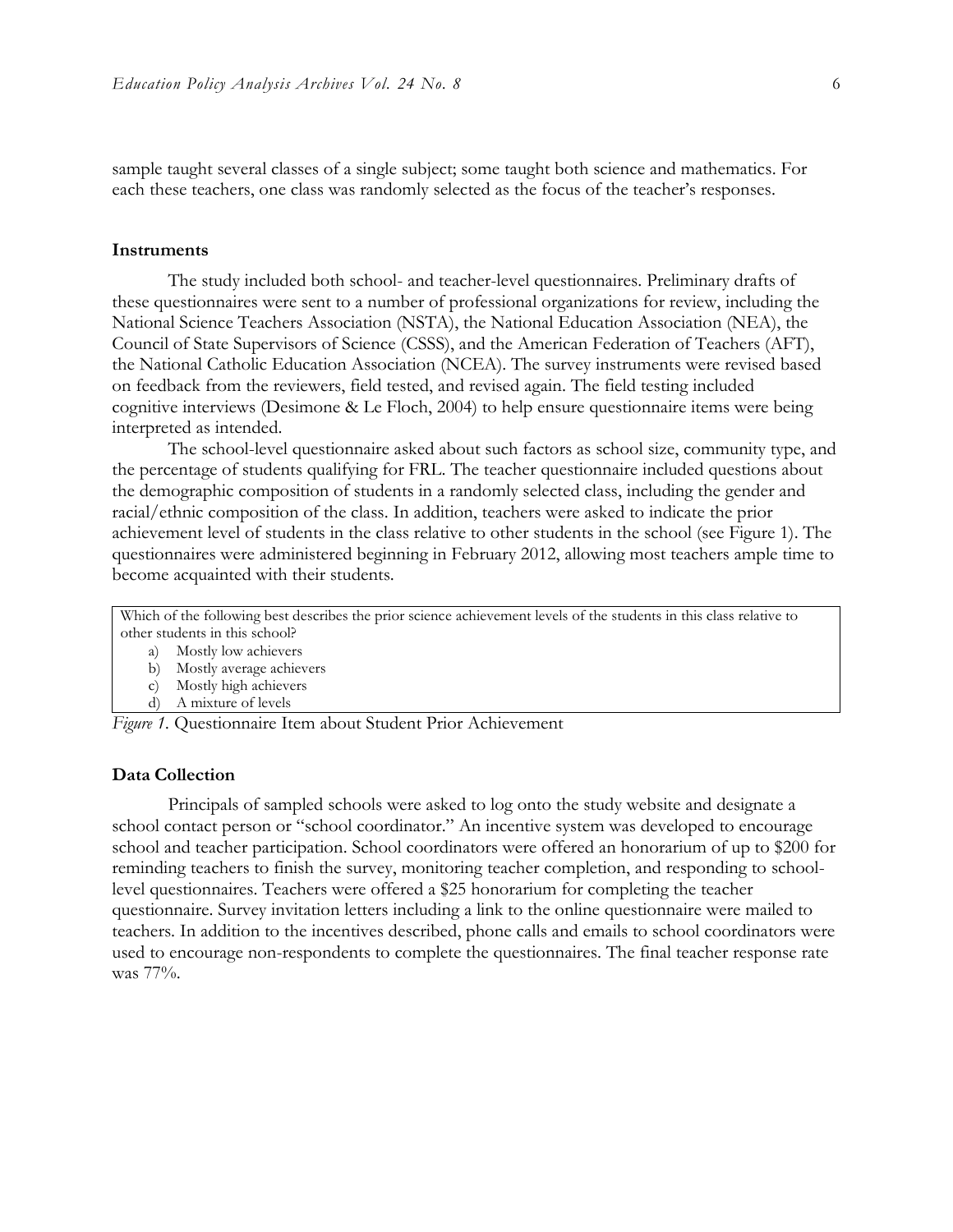$\overline{a}$ 

# **Data Analysis and Findings**

All analyses discussed in this article were conducted using weighting to account for the complex sample design.<sup>4</sup> Through cross-tabulations, the perceived prior achievement level of students in science classes was used to examine the distribution of educational resources. *Any difference among groups discussed in this article is statistically significant at the p<0.05 level.*

As can be seen in Figure 2, at the elementary level (grades K–5), 45% of science classes are heterogeneous in prior achievement, with most of the remaining classes composed of primarily average prior-achieving students. The pattern or grouping in middle grades (6–8) is quite similar. The data indicate that ability grouping is far more common at the high school level (grades 9–12). It is important to note that although only 10–14% of science classes are composed of students perceived by their teachers as mostly low achieving, with roughly 50 million K–12 students in the nation, this percentage corresponds to several million children.



*Figure 2.* Prior-Achievement Grouping in Science Classes, by Grade Range

In addition, certain groups of students are more likely to be perceived by their teachers as low achieving. In classes composed of students teachers describe as mostly low achieving, 58% of students are male, compared to 49% in mostly high-achieving classes (see Table 1). More striking is the finding that underrepresented minority students are substantially *overrepresented* in classes with mostly low-achieving students (55%), compared to classes with mostly high-achieving students  $(23\%)$ .

<sup>4</sup> Detailed information about weighting is included in the technical report for the study (Banilower et al., 2013), available online at http://www.horizon-research.com/2012nssme/research-products/reports/ technical-report/.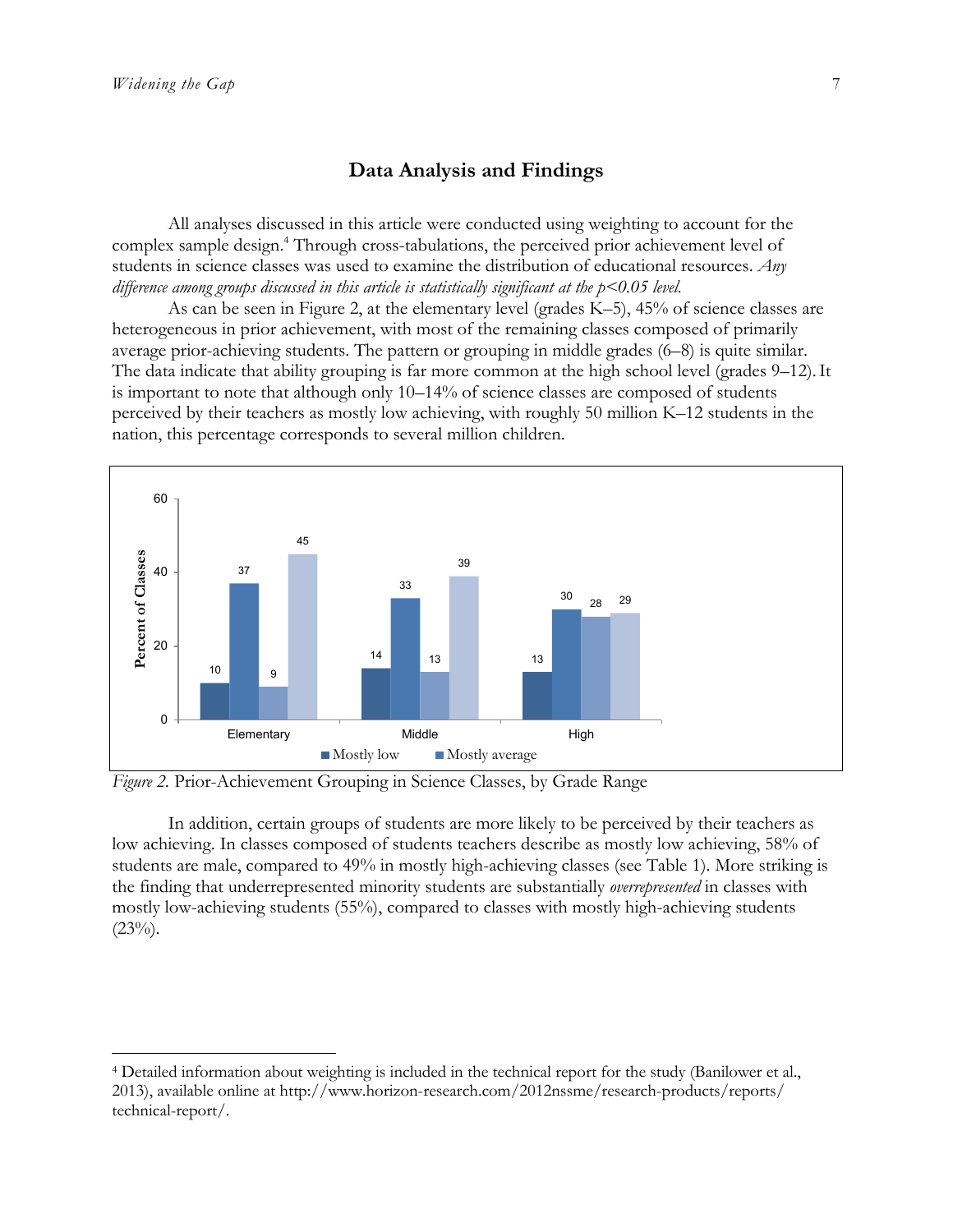|                                  | <b>Classes</b><br>with<br>Mostly<br>Low<br>Achievers |       | <b>Classes with</b><br>Mostly<br>Average<br>Achievers |       |               | <b>Classes</b><br>with Mostly<br>High<br>Achievers |               | <b>Classes</b><br>with a<br>Mixture of<br>Levels |
|----------------------------------|------------------------------------------------------|-------|-------------------------------------------------------|-------|---------------|----------------------------------------------------|---------------|--------------------------------------------------|
|                                  | $\frac{0}{0}$                                        | SЕ    | $\frac{0}{0}$                                         | SЕ    | $\frac{0}{0}$ | SЕ                                                 | $\frac{0}{0}$ | SЕ                                               |
| <b>Sex</b>                       |                                                      |       |                                                       |       |               |                                                    |               |                                                  |
| Female                           | 42                                                   | (1.5) | 47                                                    | (0.6) | 51            | (1.1)                                              | 48            | (0.5)                                            |
| Male                             | 58                                                   | (1.5) | 53                                                    | (0.6) | 49            | (1.1)                                              | 52            | (0.5)                                            |
| Race/Ethnicity                   |                                                      |       |                                                       |       |               |                                                    |               |                                                  |
| Students from URM groups         | 55                                                   | (3.1) | 36                                                    | (1.2) | 23            | (1.3)                                              | 36            | (1.7)                                            |
| Asian                            | 2                                                    | (0.4) | $\mathfrak{Z}$                                        | (0.2) | 9             | (1.2)                                              | 4             | (0.3)                                            |
| American Indian/Alaskan Native   |                                                      | (0.5) | 1                                                     | (0.2) | 1             | (0.3)                                              | 1             | (0.3)                                            |
| <b>Black or African-American</b> | 24                                                   | (3.1) | 14                                                    | (1.0) | 8             | (0.8)                                              | 14            | (1.0)                                            |
| Hispanic or Latino               | 25                                                   | (2.4) | 17                                                    | (1.1) | 11            | (1.1)                                              | 17            | (1.4)                                            |
| Native Hawaiian/Other Pacific    | 1                                                    | (0.6) | 1                                                     | (0.2) | $\theta$      | (0.1)                                              | 1             | (0.2)                                            |
| Islander                         |                                                      |       |                                                       |       |               |                                                    |               |                                                  |
| White                            | 43                                                   | (3.1) | 60                                                    | (1.2) | 67            | (1.7)                                              | 60            | (1.7)                                            |
| Two or more races                | 4                                                    | (0.7) | 4                                                     | (0.9) | 3             | (0.4)                                              | 4             | (0.3)                                            |

Table 1 *Student Demographics of Science Classes, by Prior Achievement Level*

#### **Access to Well-Prepared Teachers**

 $\overline{a}$ 

In this section, we report on the distribution of well-prepared teachers among science classes by students' prior achievement level. The 2012 National Survey asked teachers a series of items about their feelings of preparedness to: (1) teach diverse learners, (2) encourage students' interest in science, (3) implement instruction in a particular unit, and (4) teach science content. Teachers responded on a scale from 1 (not adequately prepared) to 4 (very well prepared). Based on the results of a factor analysis, these items were combined into four teacher preparedness composite variables,<sup>5</sup> shown in Figure 3 with the items that each composite includes and the composite reliability. An individual's composite variable score was calculated by summing the responses to the individual items and then dividing by the total points possible. Composite scores could range from 0 to 100 points. A respondent who marked the lowest point on every item in a composite received a score of 0, and someone who marked the highest point on every item received a score of 100.

<sup>5</sup> For a full description of the composite variables, please see the technical report for the study (Banilower et al., 2013), available online at http://www.horizon-research.com/2012nssme/research-products/reports/ technical-report/.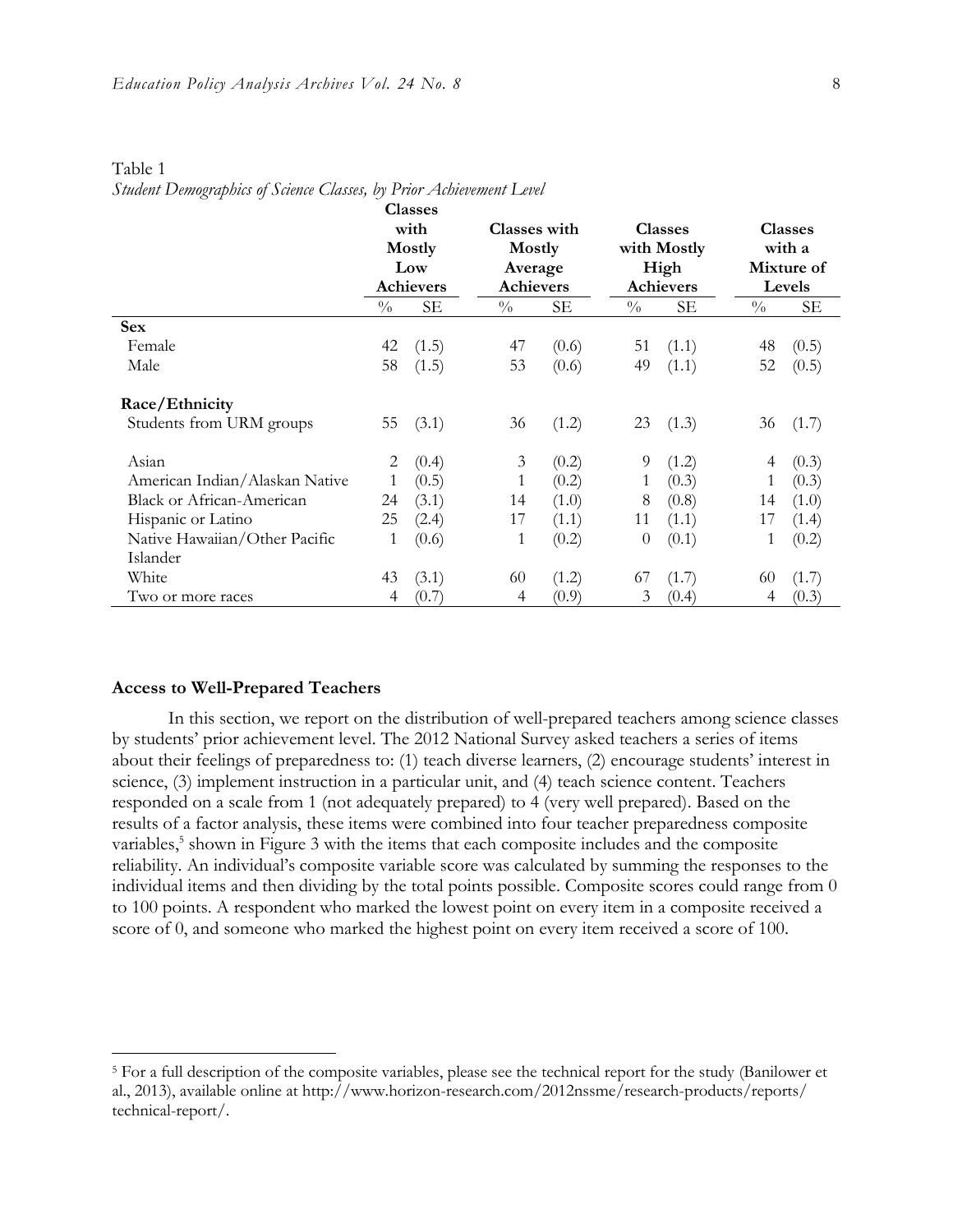*Perceptions of Preparedness to Teach Students from Diverse Backgrounds (Cronbach's Alpha = 0.80)*

- 1. Plan instruction so students at different levels of achievement can increase their understanding of the ideas targeted in each activity
- 2. Teach science to students who have learning disabilities
- 3. Teach science to students who have physical disabilities
- 4. Teach science to English-language learners
- 5. Provide enrichment experiences for gifted students

*Perceptions of Preparedness to Encourage Students' Interest in Science/Engineering (Cronbach's Alpha = 0.92)*

- 1. Encourage students' interest in science and/or engineering
- 2. Encourage participation of females in science and/or engineering
- 3. Encourage participation of racial or ethnic minorities in science and/or engineering
- 4. Encourage participation of students from low socioeconomic backgrounds in science and/or engineering

*Perceptions of Preparedness to Implement Instruction in a Particular Unit (Cronbach's Alpha = 0.88)*

- 1. Anticipate difficulties that students will have with particular science ideas and procedures in this unit
- 2. Find out what students thought or already knew about the key science ideas
- 3. Implement the science textbook/module to be used during this unit
- 4. Monitor student understanding during this unit
- 5. Assess student understanding at the conclusion of this unit

For the *Perceptions of Preparedness to Teach Science Content*† composite, teachers were asked to rate how well prepared they felt to teach the science content aligned with their randomly selected class *(Cronbach's Alpha coefficients for the six composites ranged from 0.83 to 0.95)*. For example, Earth science teachers were asked about their preparedness to teach about:

- 1. Earth's features and physical processes
- 2. The solar system and the universe
- 3. Climate and weather

*Figure 3.* Teacher Preparedness Composite Variable Definitions

† Perceptions of Preparedness to Teach Science Content score was computed only for non-self-contained classes.

As can be seen in Figure 4, classes of mostly low-achieving students are less likely than classes of mostly high-achieving students to have teachers who feel well prepared to teach science content. This gap is evident in schools overall as well in schools with a high proportion of students eligible for FRL (means of 84 and 74 for classes of mostly high- and low-achieving students, respectively; see Appendix Table A-1). This finding supports a common perception that "the best teachers get the best students," regardless of the school—a perception that is supported by numerous studies (e.g., Goldhaber, Lavery, & Theobald, 2015). It also suggests that low-achieving students must overcome still another obstacle— inadequately prepared teachers—if they are to close the gap with their higher-achieving peers.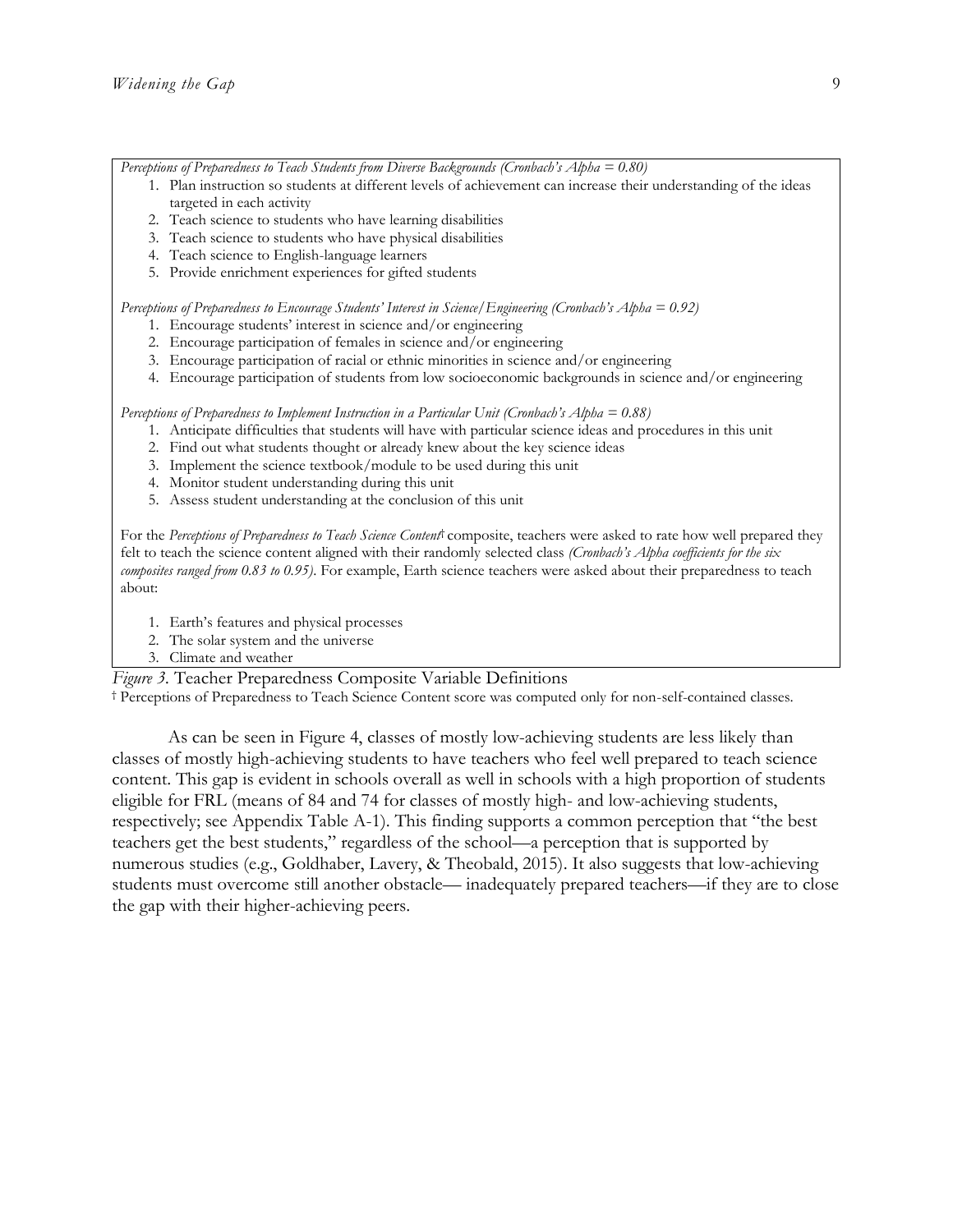

*Figure 4.* Perceptions of Preparedness to Teach Science Content





There are also disparities in teachers' perceptions of their preparedness to encourage students' interest in science; the mean score for teachers of classes with mostly low-achieving students is substantially lower (15 points) than the mean for classes with mostly high-achieving students (see Figure 5). The gap in the overall composite mean is especially apparent at less affluent schools—i.e., those with a high proportion of students eligible for FRL (means of 86 and 64 for classes of mostly high- and low-achieving students, respectively; see Appendix Table A-2). It is also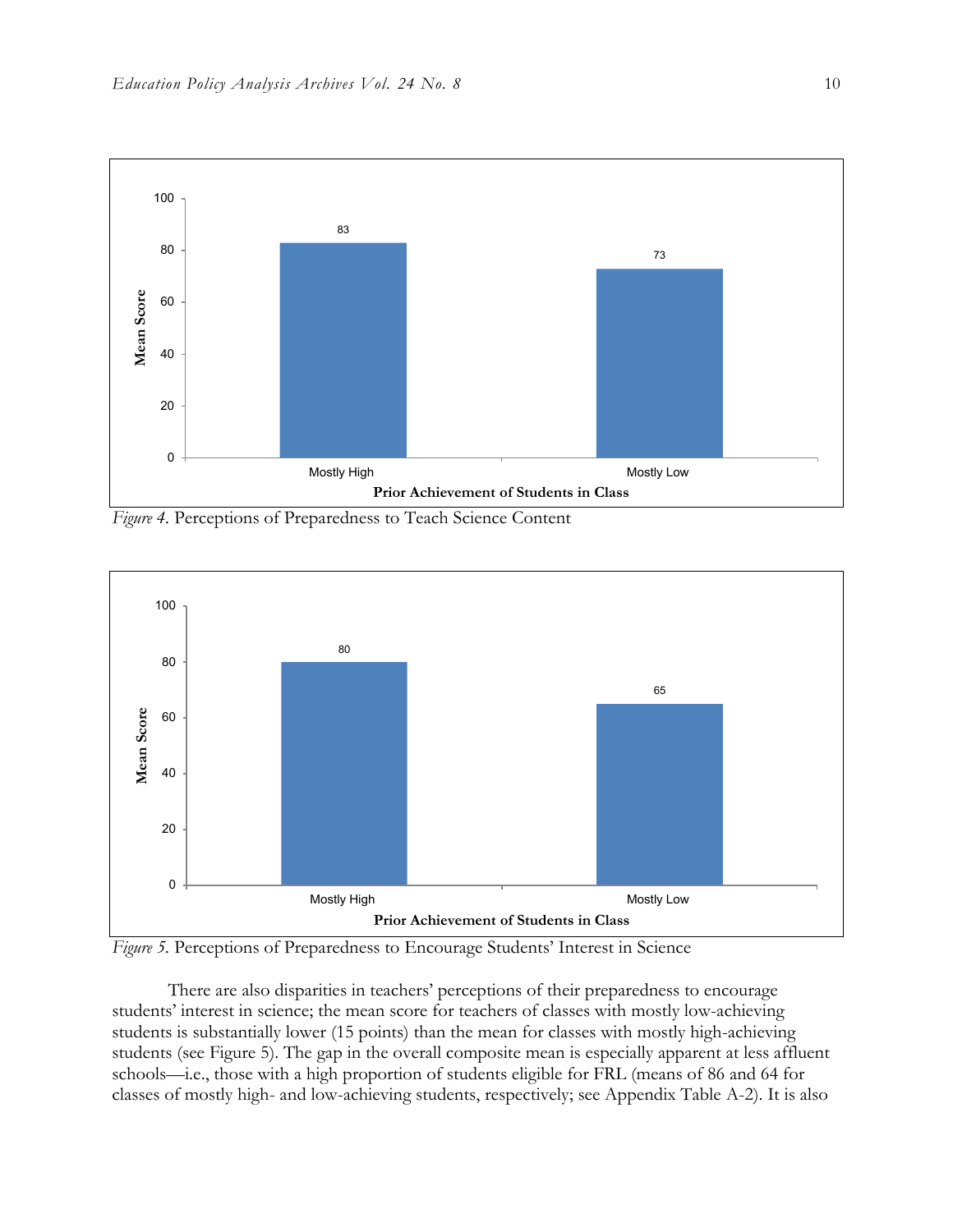apparent in urban schools (means of 83 and 64 for classes of mostly high- and low-achieving students, respectively) and suburban schools (means of 79 and 64 for classes of mostly high- and low-achieving students, respectively; see Appendix Table A-2). The disparity is even more pronounced when looking at some of the individual items in this composite. For example, in classes of mostly high-achieving students, 61% of teachers feel very well prepared to encourage the interest of female students, compared to only 37% of teachers in classes of mostly low-achieving students (see Appendix Table A-3). With regard to encouraging the interest of students from racial or ethnic minority backgrounds, the percentages are 52 and 31, respectively (see Appendix Table A-3). It is important to note that these results may be as much about the students as their teachers; that is, high-achieving students may already be interested in science, inflating their teachers' perceptions of their own preparedness. The findings are still disconcerting at best, especially given that classes of low-achieving students are more likely than those of mostly high-achievers to include students from groups that have been historically underrepresented in STEM. In fact, the disparity is evident even in schools with a high proportion of underrepresented minority students (means of 77 and 62 for classes of mostly high- and low-achieving students, respectively; see Appendix Table A-2).

Other composite mean scores, shown in Figures 6 and 7, continue the pattern of lowachieving students having less opportunity than high-achieving students. Classes of mostly lowachieving students are less likely to be taught by teachers who feel prepared to teach diverse learners (e.g., students with physical or learning disabilities, students who are learning English as a second language) and to implement instruction in the science unit they were teaching when they responded to the survey (e.g., to anticipate the difficulties students will have with science concepts in the unit).



*Figure 6.* Perceptions of Preparedness to Implement Instruction in a Particular Unit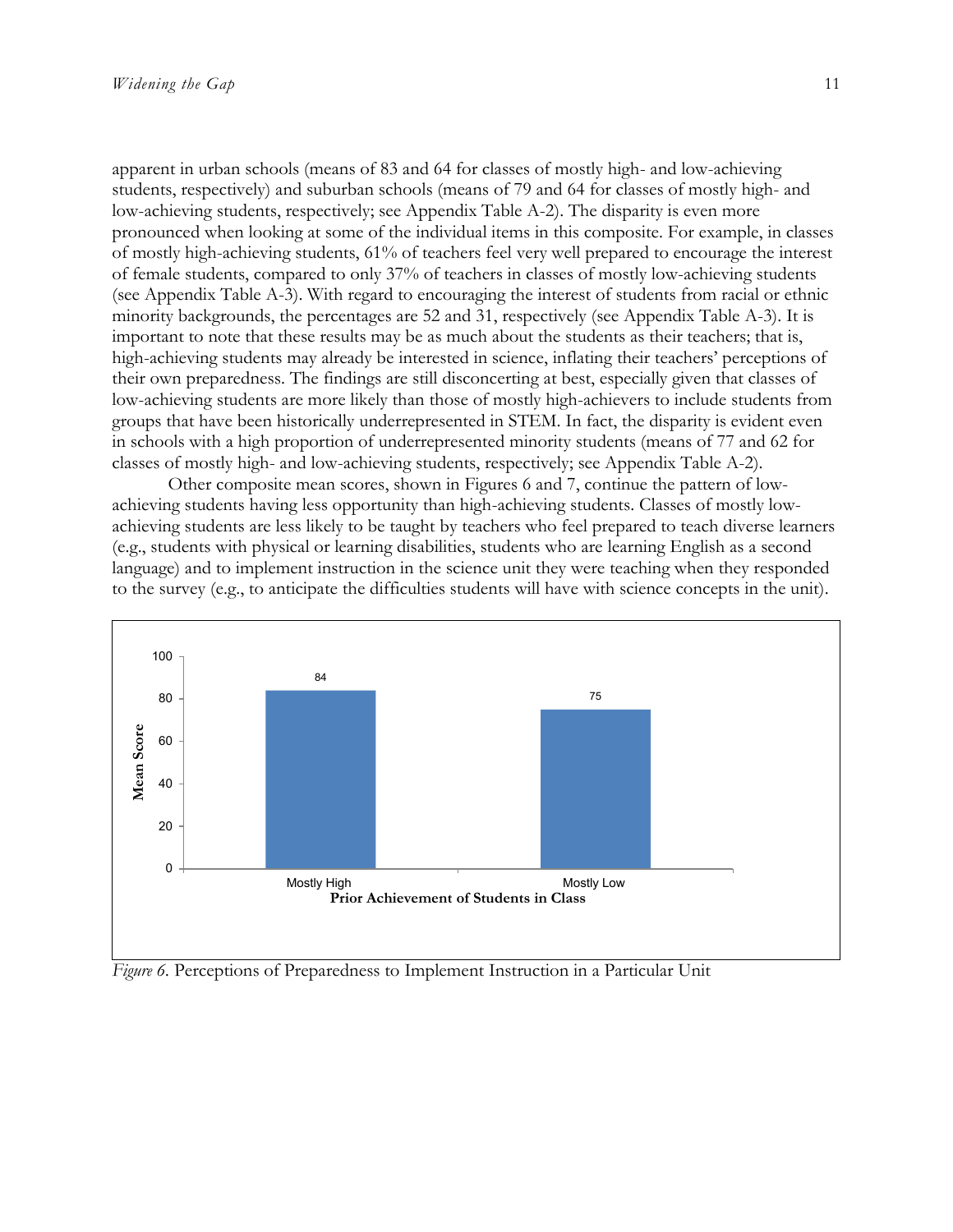

*Figure 7.* Perceptions of Preparedness to Teach Diverse Learners

Another measure of teacher preparedness is the extent to which teachers have participated in science-specific professional development. The 2012 National Survey asked science teachers to indicate the amount of time they had spent on professional development in science or science teaching in the preceding three years (less than 6 hours, 6–15 hours, 16–35 hours, or more than 35 hours). It is important to note that participation in science-specific professional development is low overall, with less than a third of teachers having substantial participation (more than 35 hours). Still, as shown in Figure 8, science classes of mostly high-achieving students are more likely than those of mostly low-achieving students to be taught by teachers most active in professional development (more than 35 hours) in the preceding three years. This disparity is particularly evident in schools with low proportions of students from underrepresented minority groups (percentages of 31 and 12 for classes of mostly high- and low-achieving students, respectively; see Appendix Table A-8). The data do not suggest an explanation for why the gap in these schools is more than twice as large as in schools overall.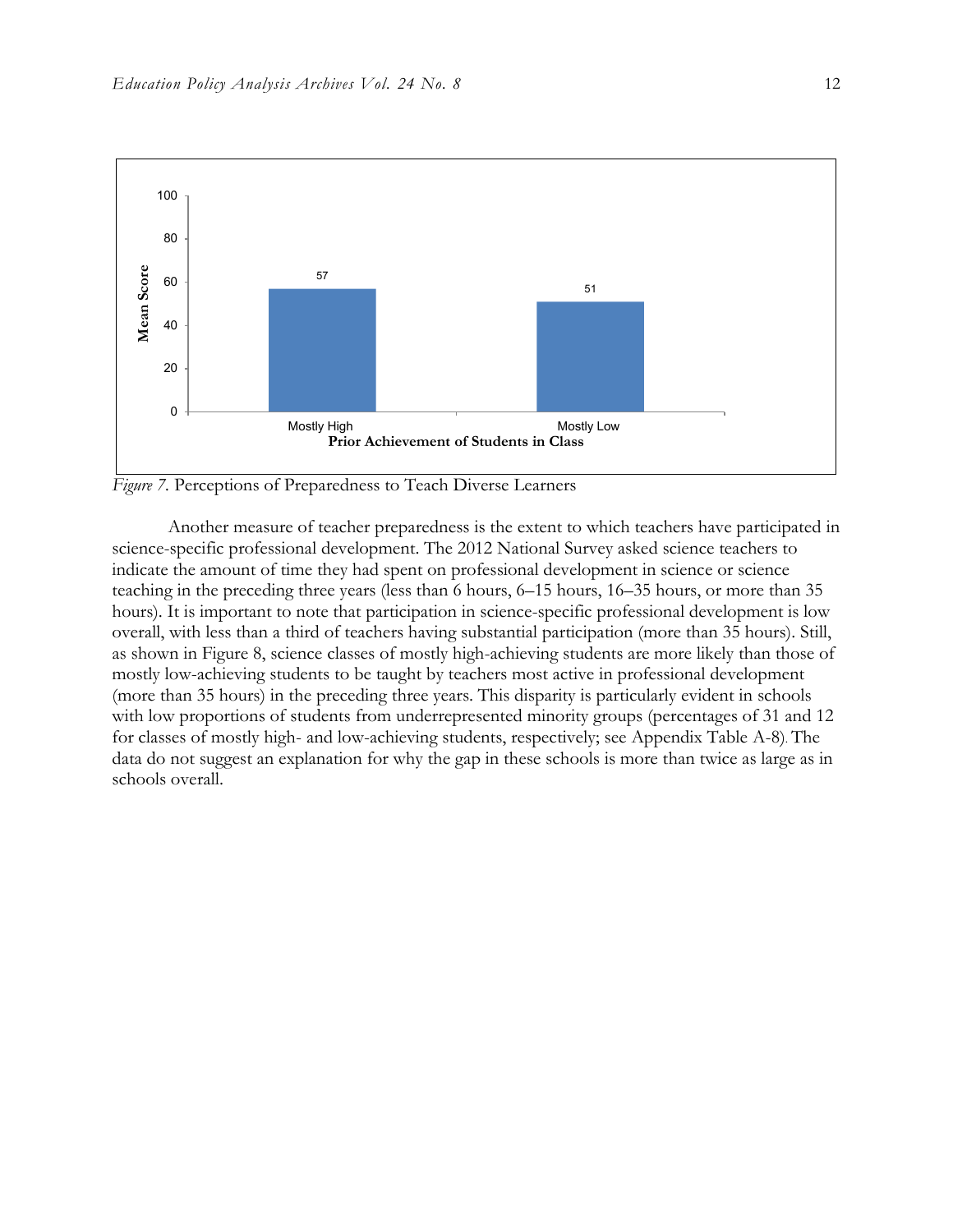

*Figure 8.* Science Classes Taught by Teachers with More than 35 Hours of Professional Development in the Last Three Years

Taken together, these data strongly suggest that students perceived by their teachers as low achieving have less access to science teachers who are well prepared to encourage students in science, teach diverse learners, and implement science instruction in a given unit. Further, in schools with low percentages of underrepresented minority students, low-achieving students are less likely to be taught by teachers who are very active in professional development.

# **Access to Material Resources**

Science teachers responded to a series of items about the adequacy of their equipment, instructional technology, consumable supplies, and facilities in their randomly selected science class (see Figure 9).

- Science courses may benefit from the availability of particular kinds of equipment (e.g., microscopes, beakers, photogate timers, Bunsen burners). How adequate is the equipment you have available for teaching this science class?
- Science courses may benefit from the availability of particular kinds of instructional technology (e.g., calculators, computers). How adequate is the instructional technology you have available for teaching this science class?
- Science courses may benefit from the availability of particular kinds of consumable supplies (e.g., chemicals, living organisms, batteries). How adequate are the consumable supplies you have available for teaching this science class?
- Science courses may benefit from the availability of particular kinds of facilities (e.g., lab tables, electric outlets, faucets and sinks). How adequate are the facilities you have available for teaching this science class?
- *Figure 9.* Questions about the Adequacy**†** of Resources for Instruction

**†** Each question was asked using a 5-point response scale: 1-not adequate, 2, 3-somewhat adequate, 4, 5-adequate.

These items were combined into a composite variable titled *Adequacy of Resources for Science Instruction (Cronbach's Alpha = 0.84)*. As can be seen in Figure 10, the mean composite score for science classes composed of mostly low-achieving students was 47 compared to 69 for science classes of mostly high-achieving students, a striking contrast. The difference was evident regardless of the percentage of underrepresented minority students at the school, school location (urban,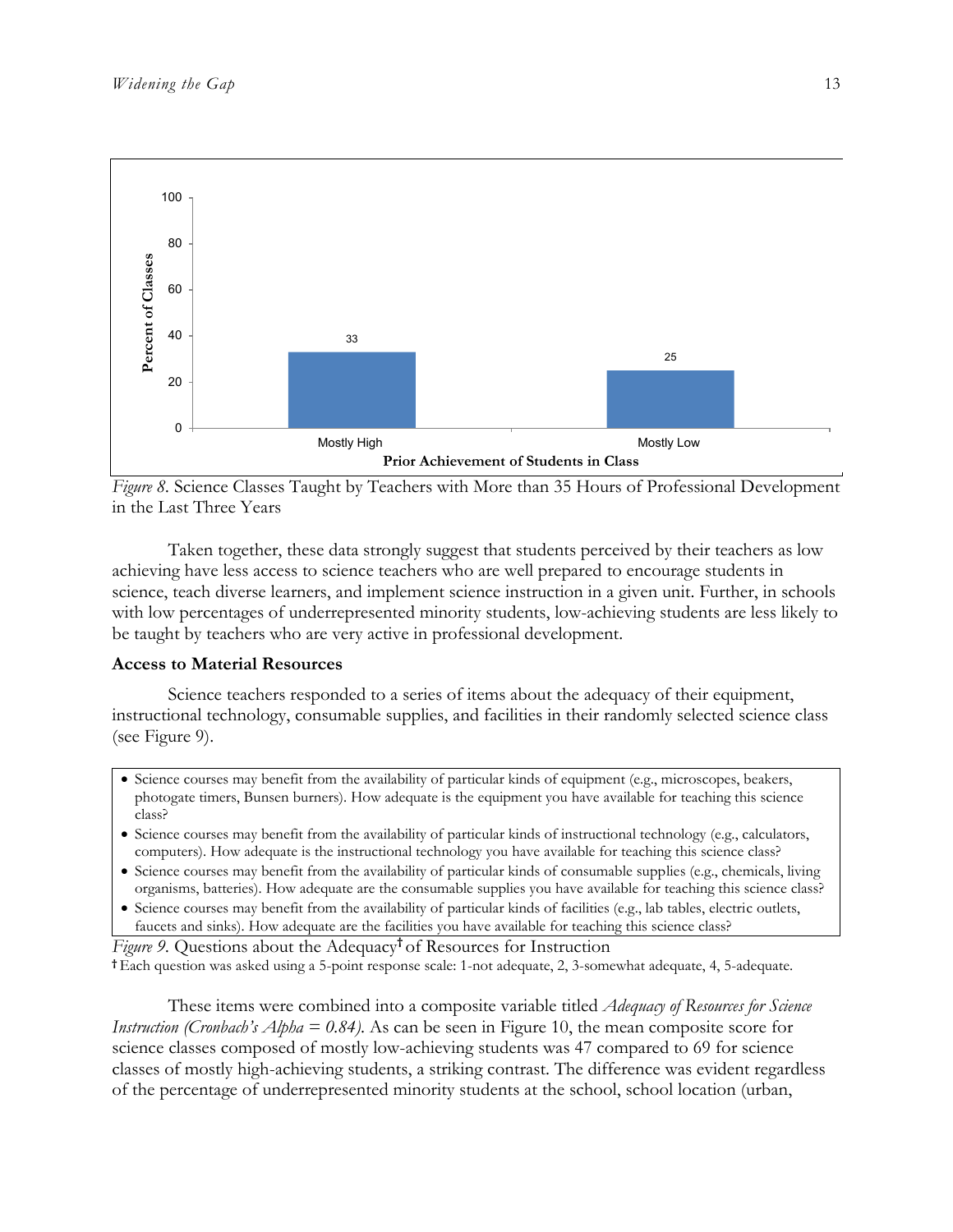suburban, rural), or school size (large vs. small); and in some kinds of schools, the gap was more pronounced. For example, in urban schools, the difference is 29 points (see Appendix Table A-9). These data suggest that students who are already at a disadvantage based on their perceived level of prior achievement are in classroom settings that are under resourced for science instruction.



*Figure 10.* Class Mean Scores on the Adequacy of Resources for Science Instruction Composite

Science teachers were also asked about the availability of various instructional technologies,<sup>6</sup> including microscopes, calculators, and probes (e.g., probes for measuring light intensity or temperature). As can be seen in Figures 11–14, access to these technologies is unequal, with classes of mostly high-achieving students substantially more likely than those of mostly low-achieving students to have access to each. Again, the contrast is striking. Even the least-sophisticated technology—non-graphing calculators—is substantially less available in classes of mostly lowachieving students (61%) compared to those of high-achieving students (79%). And in less affluent schools, the difference is especially noticeable (available in 57% of classes of mostly low-achieving students vs. 85% of classes of mostly high-achieving students; see Appendix Table A-11). More sophisticated technologies, including probes and microscopes, which allow students to gather data firsthand that would be inaccessible otherwise, are also less available to classes of low-achieving students. This disparity calls into question the quality of learning opportunities in these classes. It also suggests that low-achieving students have fewer opportunities to develop competency using these technologies, which may shape subsequent learning opportunities.

 $\overline{a}$ 

<sup>6</sup> Availability was defined as having at least one of the instructional technology in question per small group (4–5 students).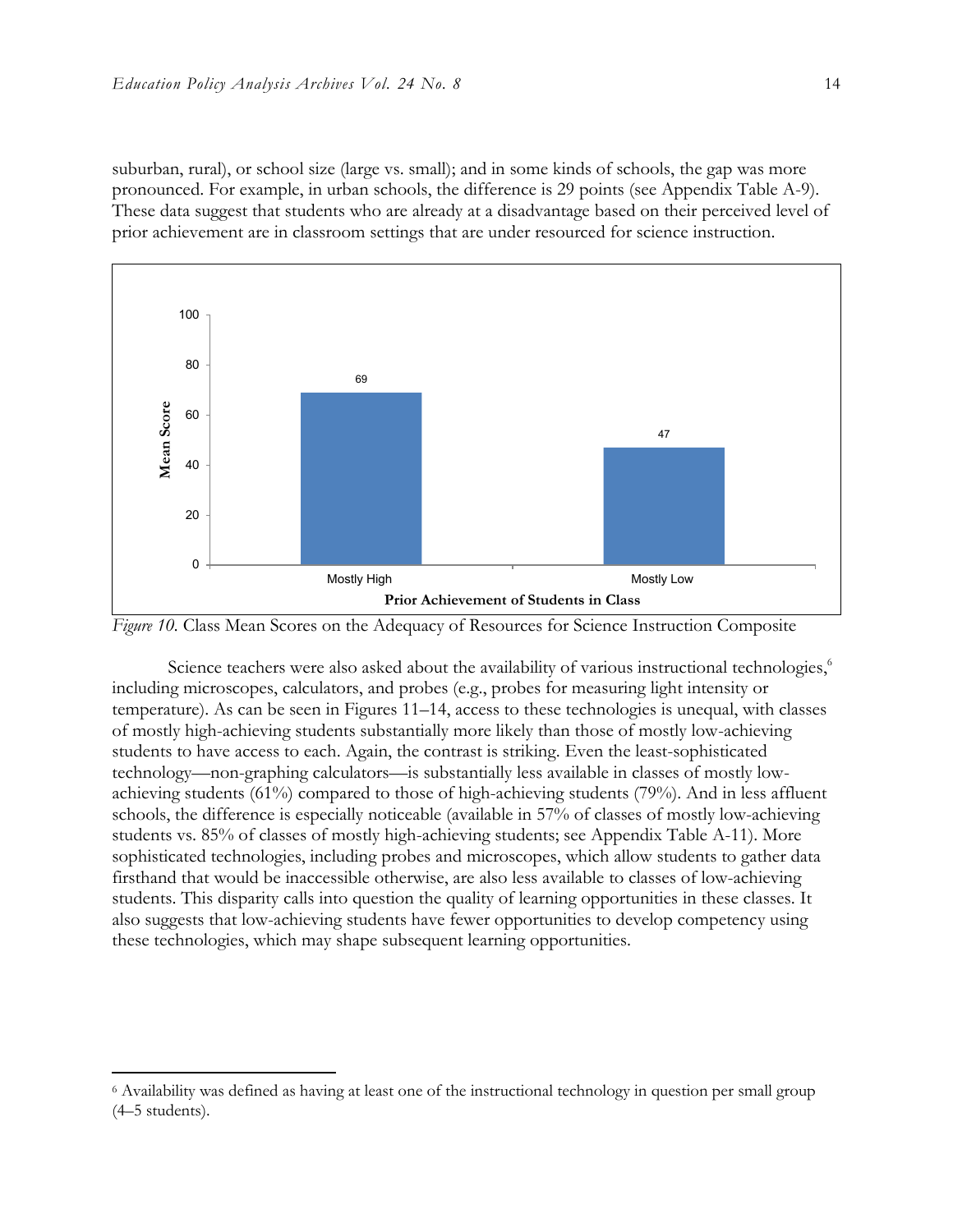

*Figure 11.* Availability of Graphing Calculators



*Figure 12.* Availability of Non-Graphing Calculators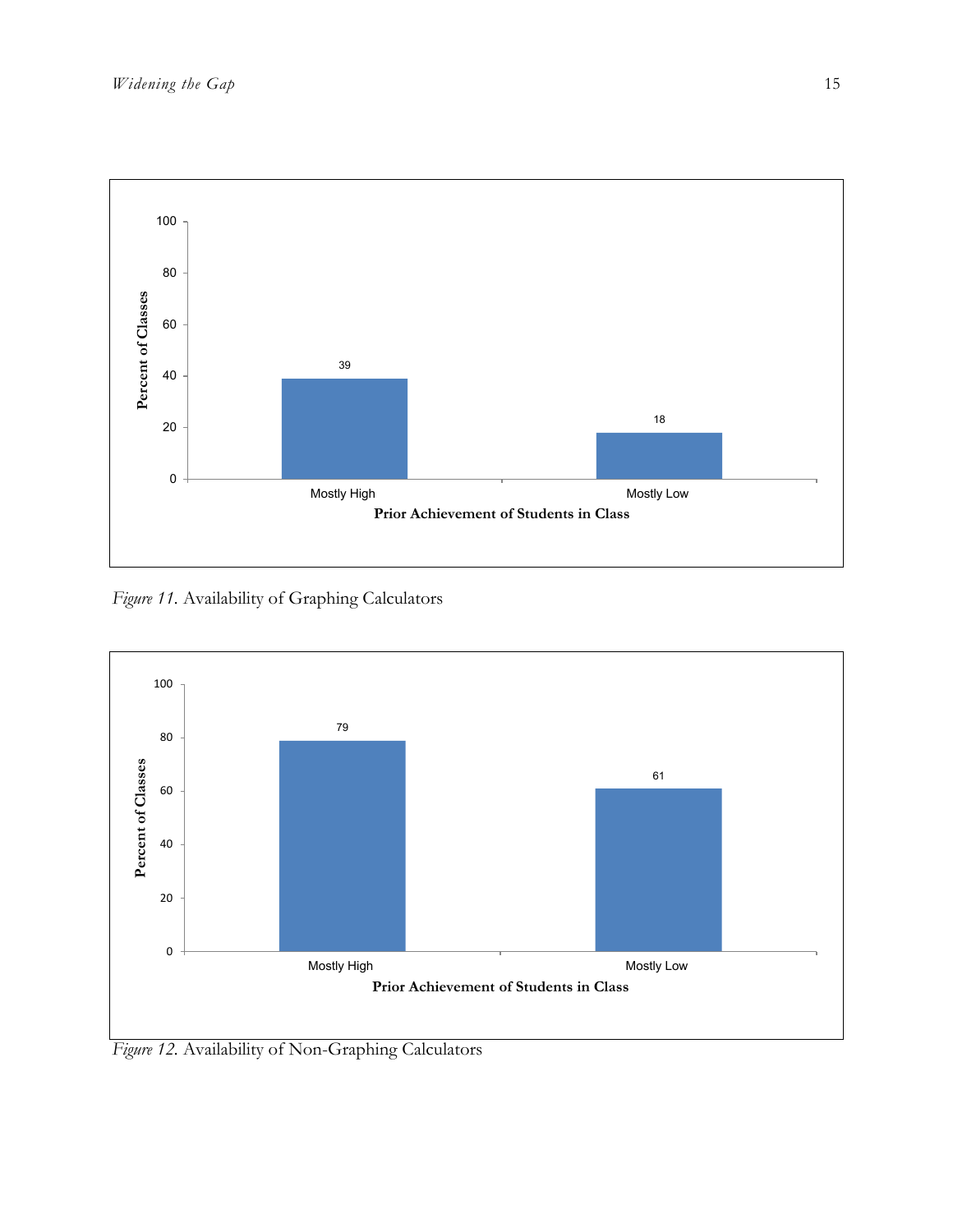

*Figure 13.* Availability of Probes for Collecting Data



*Figure 14.* Availability of Microscopes

# **Access to Science Instruction**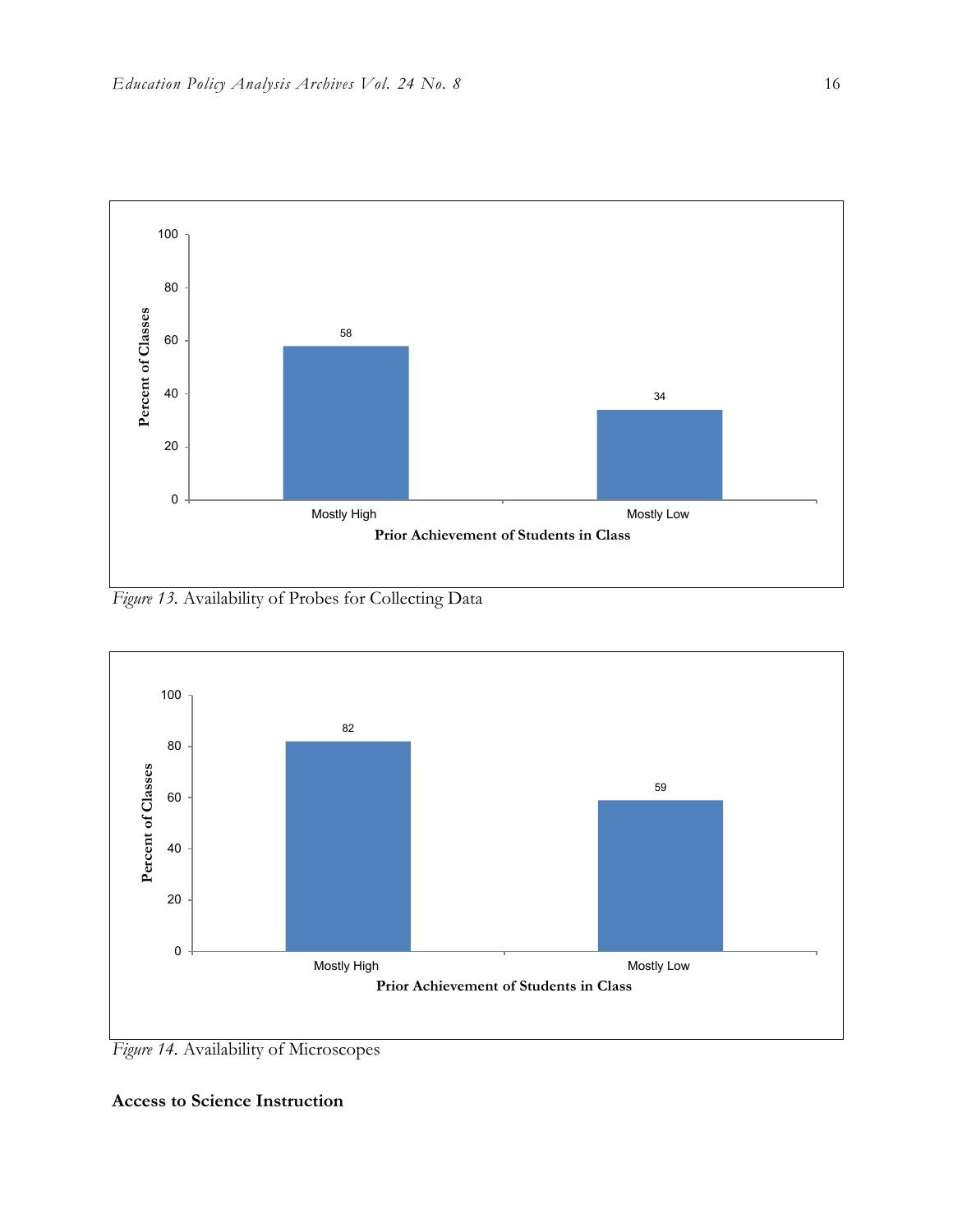Science instruction itself—the objectives teachers emphasize and the practices they employ—can be thought of as another resource to which students have varying degrees of access. The 2012 National Survey provided a list of possible objectives for science instruction and asked teachers how much emphasis each would receive in an entire year of their randomly selected class. Teachers responded using a 4-point scale: 1, no emphasis; 2, minimal emphasis; 3, moderate emphasis; and 4, heavy emphasis. Objectives included:

- 1. Understanding science concepts;
- 2. Learning science process skills (e.g., observing, measuring);
- 3. Learning about real-life applications of science;
- 4. Increasing students' interest in science; and
- 5. Preparing for further study in science.

Through exploratory factor analysis, these five items were combined into a composite titled *Reformoriented Instructional Objectives (Cronbach's Alpha =0.72)*. As can be seen in Figure 15, classes composed of mostly high-achieving students are more likely to experience instruction consistent with reformoriented instructional objectives. For example, 96% of classes of mostly high-achieving students give moderate or heavy emphasis to preparing for further study in science, compared to 78% of classes of mostly low-achieving students (see Appendix Table A-15).





Teachers were also asked about their use of various teaching practices in the randomly selected class. Exploratory factor analysis suggests a composite variable that we titled *Reform-oriented Teaching Practices (Cronbach's Alpha = 0.72)*. The practices in this composite are:

- 1. Having students work in small groups;
- 2. Doing hands-on/laboratory activities;
- 3. Engaging the class in project-based learning (PBL) activities;
- 4. Having students represent and/or analyze data using tables, charts, or graphs;
- 5. Requiring students to supply evidence in support of their claims; and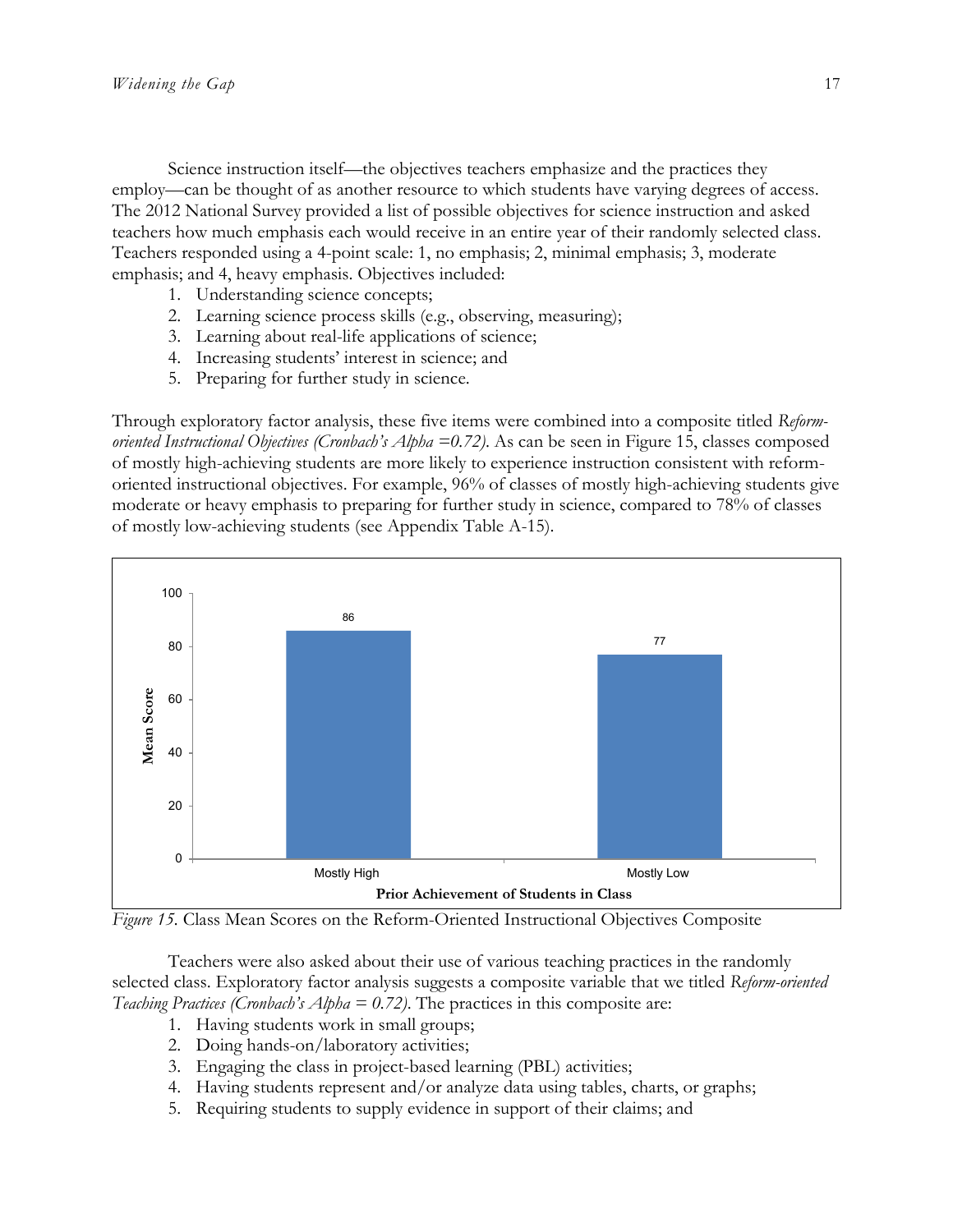6. Having students write their reflections (e.g., in their journals) in class or for homework

Teachers responded on a 5-point scale: 1, never; 2, a few times a year; 3, once or twice a month; 4, one or twice a week, 5, all or almost all science lessons. Although the difference is quite small, classes of mostly high-achieving students are significantly more likely to incorporate these practices than classes of mostly low-achieving students (see Figure 16). The difference is especially noticeable with regard to the use of hands-on or laboratory activities; 74% of classes with mostly highachieving students include such activities on at least a weekly basis, compared to 48% of classes with mostly low-achieving students (see Appendix Table A-17).



*Figure 16.* Class Mean Scores on the Use of Reform-Oriented Teaching Practices Composite

Because school and district policies and practices can significantly impact classroom instruction, teachers were asked how various aspects of the climate for science instruction affected teaching in their randomly selected class. The response scale ranged from 1 (inhibits effective instruction) to 5 (promotes effective instruction). Using the results of an exploratory factor analysis, these items were grouped into the three composite variables listed Figure 17.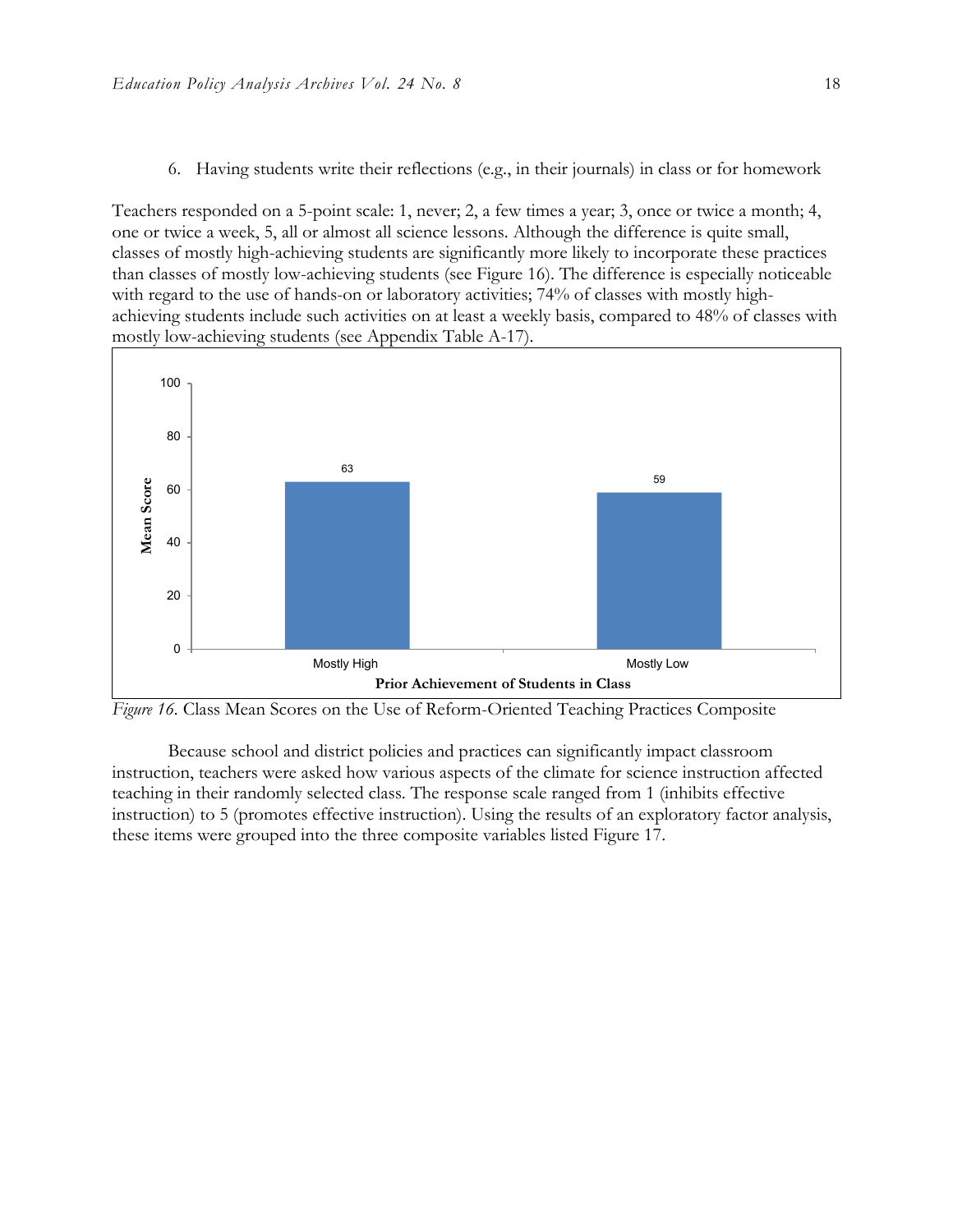$\overline{a}$ 

*Extent to Which the Policy Environment Promotes Effective Instruction (Cronbach's Alpha = 0.88)*

- 1. Current state standards
- 2. District/Diocese curriculum frameworks
- 3. School/District/Diocese pacing guides
- 4. State testing/accountability policies
- 5. District/Diocese testing/accountability policies
- 6. Textbook/module selection policies
- 7. Teacher evaluation policies

*Extent to Which Stakeholders Promote Effective Instruction (Cronbach's Alpha = 0.84)*

- 1. Students' motivation, interest, and effort in science
- 2. Parent expectations and involvement
- 3. Community views on science instruction

*Extent to Which School Support Promotes Effective Instruction (Cronbach's Alpha = 0.85)*

- 1. Time for you to plan, individually and with colleagues
- 2. Time available for your professional development

*Figure 17.* Climate for Science Instruction Composite Variable Definitions**†**

**†** Each question was asked using a 5-point response scale: 1-inhibits effective instruction, 2, 3-neutral or mixed, 4, 5 promotes effective instruction.

As shown in Figures 18–20, classes composed of mostly high-achieving students are more likely than those of mostly low-achieving students to be in supportive instructional environments, with significant differences across all three composite variables. Several aspects of these data are noteworthy. Based on the mean scores, the climate for science instruction is at least neutral, and for the most part somewhat positive, regardless of type of class. That is, all of the mean scores are above 50. Regarding the policy environment, most of the policies the questionnaire asked about apply across all schools in a district or state, but they are perceived as less supportive of science instruction by teachers of classes with mostly low-achieving students. The same can be said for the composite related to school support, which is associated with time for planning and time for professional development. In addition, the gap is wider in certain types of schools. For example, in wealthier schools (those with a relatively small proportion of students who qualify for FRL), the gap is twice as large (26 points; see Appendix Table A-22).

The biggest difference between high- and low-achieving classes (24 points) is in relation to the composite for stakeholders. For example, 69% of teachers of classes with mostly high-achieving students indicated that parent expectations and involvement promote effective science instruction,<sup>7</sup> compared to only 30% of teachers of classes with mostly low-achieving students (see Appendix Table A-21). The gap in the overall composite mean is even more pronounced in small schools (31 points) and rural schools (33 points).

 $^7$  That is, the teachers gave a rating of 4 or 5 on a 5-point scale from 1, inhibits effective instruction to 5, promotes effective instruction.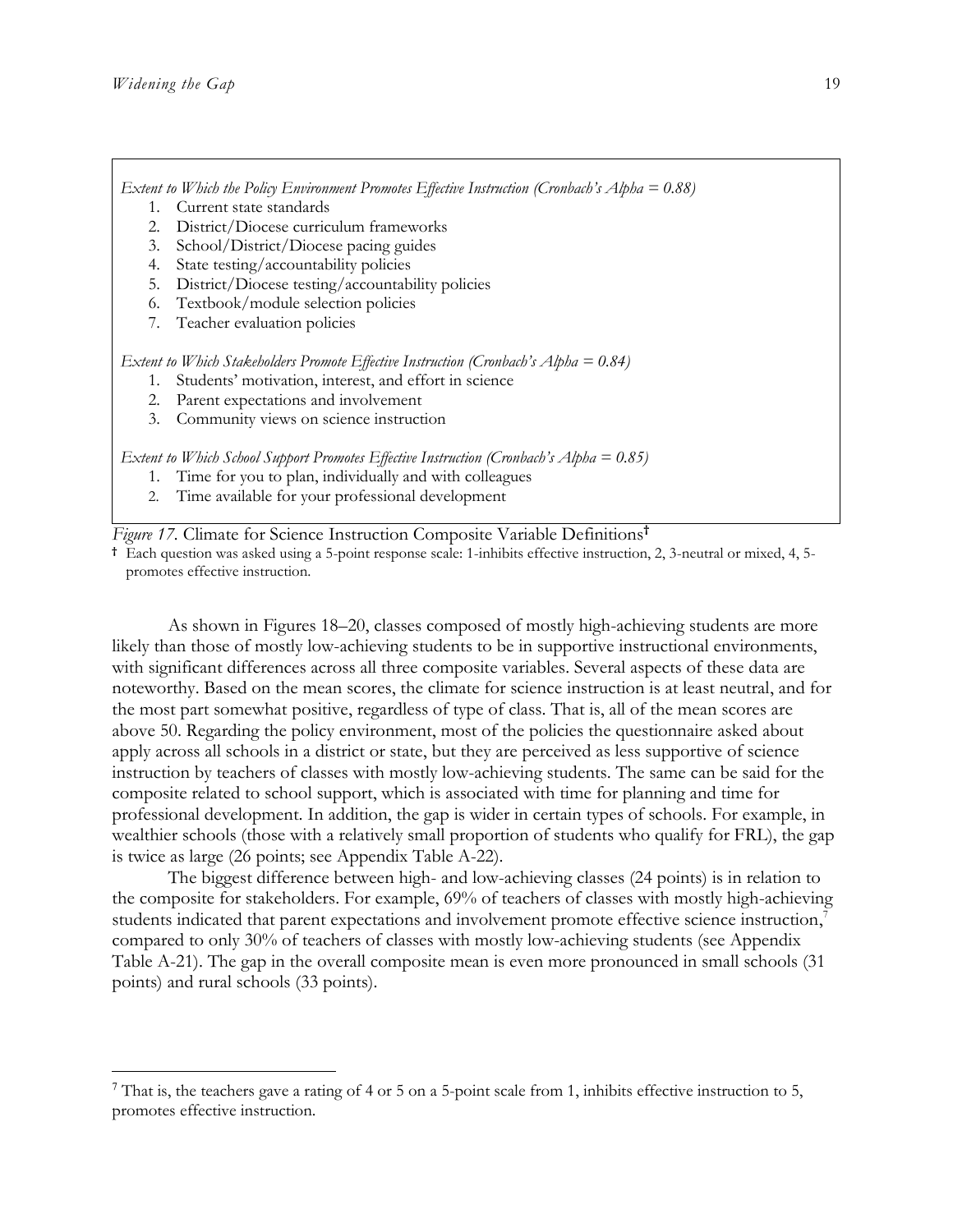





*Figure 19.* Class Mean Scores on the Extent to which Stakeholders Promote Effective Instruction Composite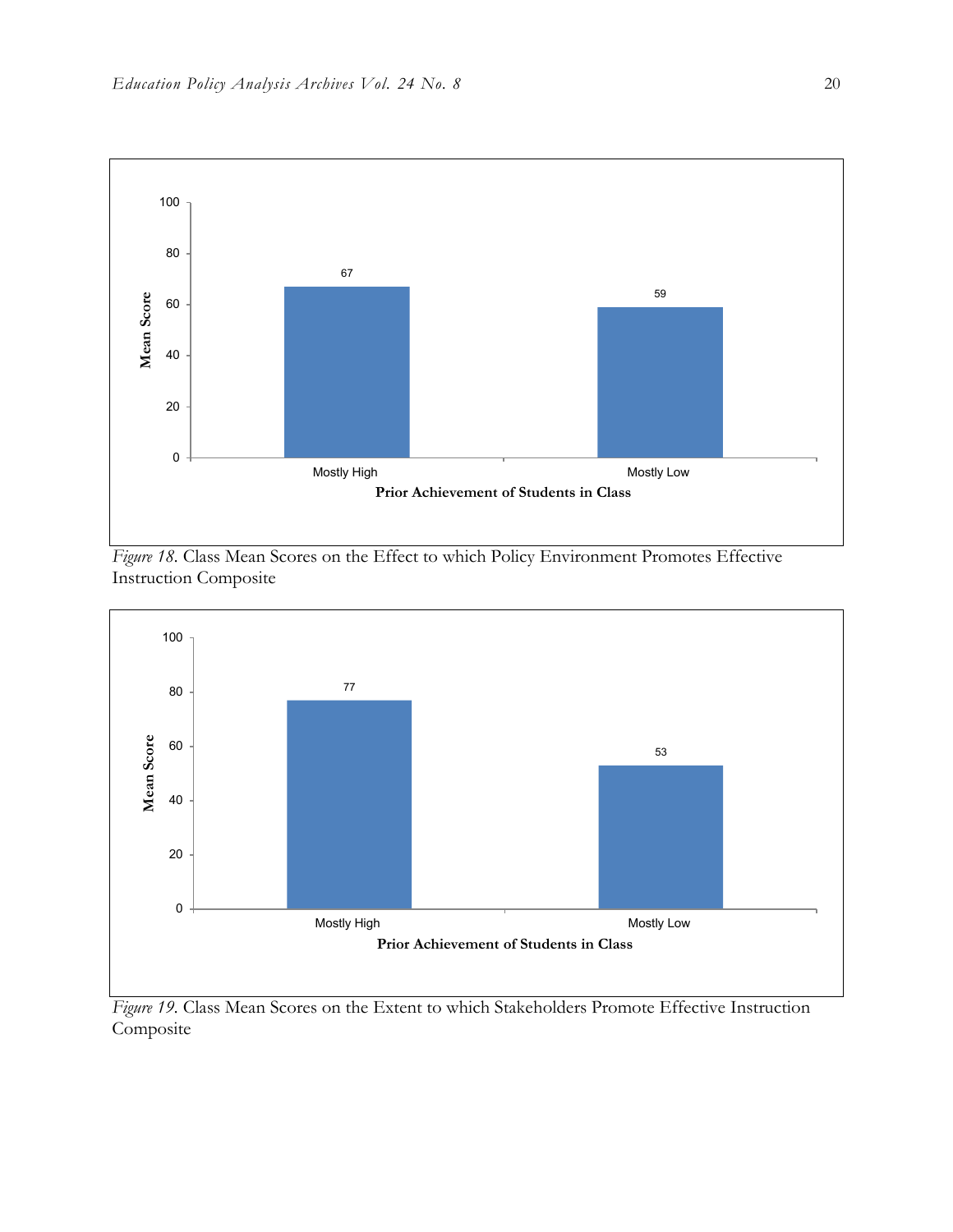

*Figure 20.* Class Mean Scores on the Extent to which School Support Promotes Effective Instruction Composite

# **Conclusion**

The purpose of this article was to explore how three resources for science education—wellprepared teachers, material resources, and instruction—are allocated among classes of students with varying levels of prior achievement. We acknowledge that the measure of prior achievement (i.e., teacher perception) is imperfect. One potential disadvantage of relying on teacher perceptions of student prior achievement is, of course, that they may be less accurate than objective measures (i.e., test scores). As we noted earlier in the article, this potential threat to validity was mitigated to some extent by the timing of the study, which took place several months into the school year, when teachers had had substantial time to become familiar with their students.

Some researchers suggest that teacher expectations (shaped by their perceptions) can even play a role in creating inequalities, leading to a "self-fulfilling prophecy" in which students perform at levels consistent with teacher expectations (Brophy, 1983; Rosenthal & Jacobson, 1968). Conversely, other researchers suggest that teacher expectations may simply predict student outcomes because these expectations are accurate rather than because they are self-fulfilling (Jussim & Harber, 2005). It is beyond the scope of this article to debate whether, and to what extent, selffulfilling prophecies affect students in science classrooms. Regardless of how or why students come to be perceived as low achieving, once they are, our data suggest that these students continue to have less access to resources for science instruction, potentially widening the gap between them and their higher-achieving peers.

The prior-achievement lens points to numerous inequities in the allocation of resources for science instruction. In almost all cases, students perceived by their teachers as low-achieving lose out. Not only do low-achieving students come to class with weaker backgrounds (as perceived by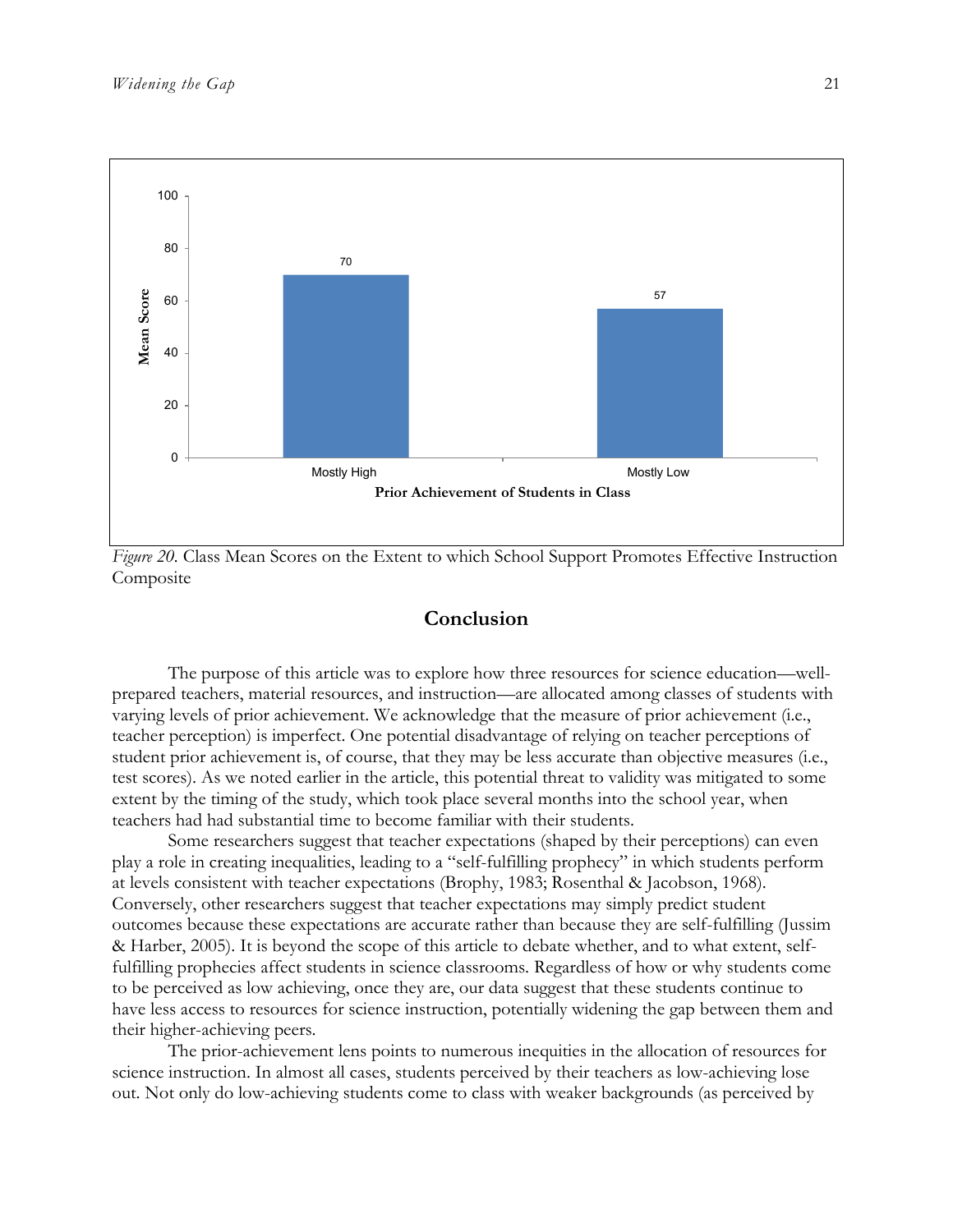their teachers), when placed in classes with students of similar achievement backgrounds they have fewer resources than classes of mostly high-achieving students. This pattern holds true whether the resource is well-prepared teachers (e.g., classes of low-achieving students are less likely to have teachers who consider themselves well prepared to encourage student interest in science), access to instructional resources (e.g., classes of low-achieving students are much less likely to have access to microscopes), or quality of instruction (e.g., classes of mostly low-achieving students are less likely to experience hands-on or laboratory activities).

Arguments against ability grouping abound in the literature (e.g., Hoffer, 1992; Lleras & Rangel, 2009). Data from the 2012 National Survey support the assertion that ability grouping, as currently practiced, further disadvantages many students who are already playing catch up and is likely to widen achievement gaps. Furthermore, low-achievement classes appear to be just as prevalent today as they were almost three decades ago. Data from the 1985–86 National Survey of Science and Mathematics Education (Weiss, 1987) indicated that approximately 10% of elementary school science classes, 17% of middle grades science classes, and 10% of high school science classes were characterized by their teachers as consisting of mostly low-ability<sup>8</sup> students. In 2012, those percentages were hardly changed—10, 14, and 13, respectively.

The implications for students in these classes are profound and wide ranging. In the age of accountability, students perceived as low achieving are too often written off, as schools and teachers focus instead on students who are "on the bubble"—i.e., the students who with a little extra help might make it to the "proficient" category (Booher-Jennings, 2005). Some have recommended that schools should be held accountable for opportunity as well as outcomes (Oakes et al., 1990). Without robust indicators of opportunity and associated consequences, the experiences of students perceived by their teachers as low achieving will continue to be obscured by blunt outcome measures. And the gap between these students and their peers—in both opportunity and outcomes—will continue to grow.

In her widely cited 1990 study, *Multiplying Inequalities: the Effects of Race, Social Class, and Tracking on Opportunities to Learn Mathematics and Science*, Jeannie Oakes wrote:

The educational system funnels curriculum, resources, instruction, and teachers to students through the schools they attend and the classrooms in which they sit, and this process results in disturbingly different and unequal opportunities to learn differences that are clearly related to race, social class, community, and the judgments that schools make about students' abilities. (Oakes et al., 1990, p. 102)

Her assessment seems no less true nearly 25 years later. This situation is likely exacerbated by growing income disparity, and will likely require political and societal solutions more broadly than simply making changes within schools.

# **Recommendations for Future Research**

This study highlights a number of disparities in student access to high-quality educational opportunities in the nation's K–12 science classrooms. However, additional research would be helpful to better understand the mechanisms and suggest solutions for these issues. For example, it

 $\overline{a}$ 

<sup>8</sup> Teachers were asked to characterize students in terms of their ability instead of their prior achievement.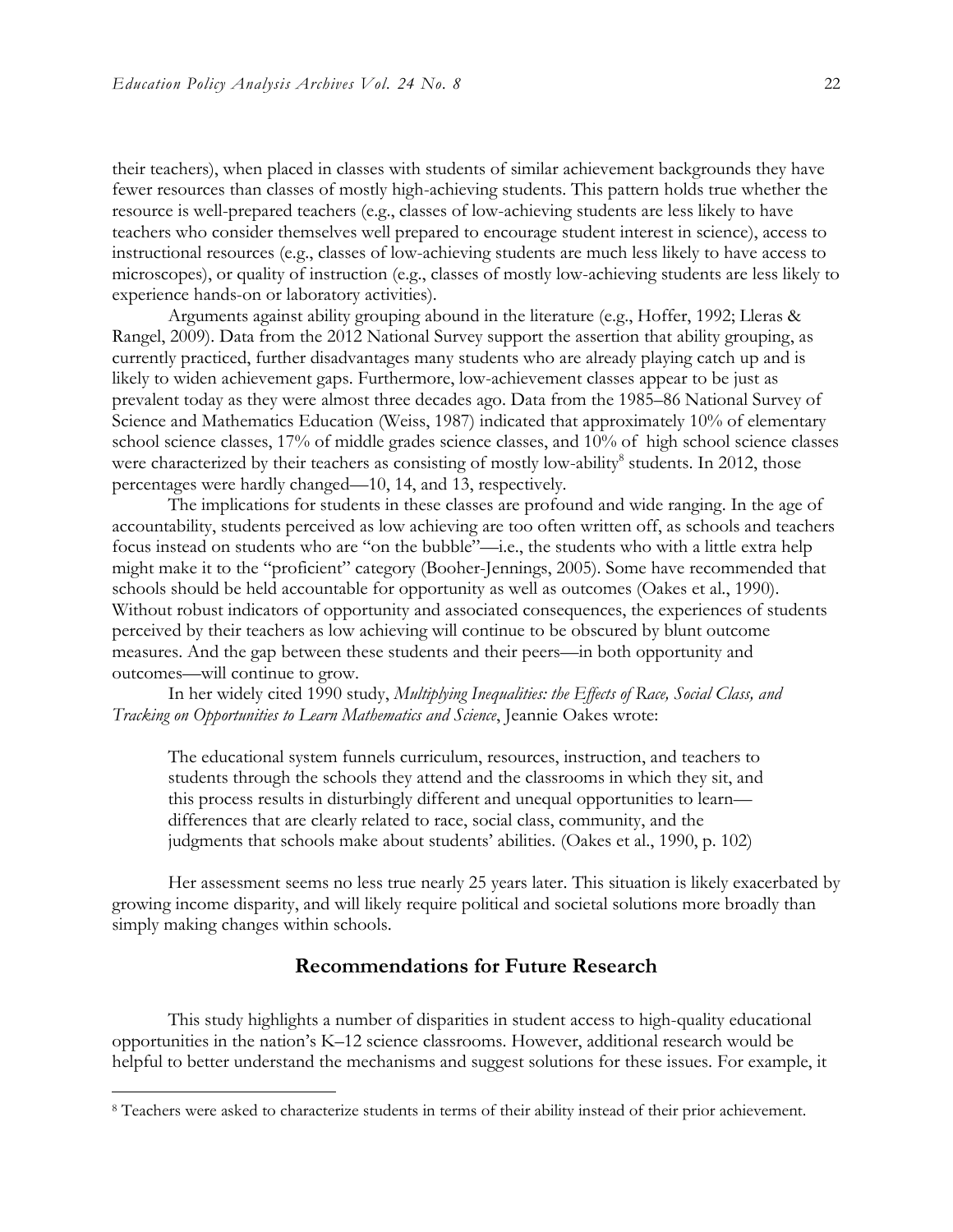would be beneficial to conduct a similar study using actual student-level prior achievement data rather than teachers' perceptions. Doing so would lend greater confidence to the nature and degree of these gaps.

Another area of research would be to compare data about perceptions of schools, teachers, and science learning opportunities from students, parents, and school and district administrators to allow for a fuller picture of the influences of different stakeholder groups and how they vary by demographic characteristics. Further, these data could be compared to independent observations of science learning opportunities.

Lastly, how gaps in science learning opportunities vary by the nature of teachers' preparation for teaching science would be worth further exploration. In addition to looking at how the nature of how teachers enter the profession (e.g., Bachelor's degree with a teaching credential, a fifth-year credentialing program, an alternative certification route), a more fine-grained categorization of their preparation (e.g., whether their preparation program had a particular emphasis on science education) might provide insight into how teacher preparation and induction programs might be modified.

# **References**

- Banilower, E. R., Smith, P. S., Weiss, I. R., Malzahn, K. A., Campbell, K. M., & Weis, A. M. (2013). *Report of the 2012 National Survey of Science and Mathematics Education*. Chapel Hill, NC: Horizon Research.
- Barton, A. C. (2007). Science learning in urban settings. In S. K. Abell & N. G. Lederman (Eds.), *Handbook of research on science education* (pp. 319–343). Mahwah, N.J: Routledge.
- Betts, J. R., Reuben, K. S., & Danenberg, A. (2000). *Equal resources, equal outcomes? The distribution of school resources and student achievement in California.* Public Policy Institute of California.
- Black, P. & Wiliam, D. (1998). Inside the black box: Raising standards through classroom assessment. *Phi Delta Kappan*, *80*(2), 139–44.
- Bolyard, J. J. & Moyer-Packenham, P. S. (2008). A review of the literature on mathematics and science teacher quality. *Peabody Journal of Education*, *83*(4), 509–535. <http://dx.doi.org/10.1080/01619560802414890>
- Booher-Jennings, J. (2005). Below the bubble: "Educational triage" and the Texas accountability system. *American Educational Research Journal*, *42*(2), 231–268. <http://dx.doi.org/10.3102/00028312042002231>
- Brand, B. R., Glasson, G. E., & Green, A. M. (2006). Sociocultural factors influencing students' learning in science and mathematics: An analysis of the perspectives of African American students. *School Science and Mathematics, 106*(5), 228–236. [http://dx.doi.org/10.1111/j.1949-](http://dx.doi.org/10.1111/j.1949-8594.2006.tb18081.x) [8594.2006.tb18081.x](http://dx.doi.org/10.1111/j.1949-8594.2006.tb18081.x)
- Brophy, J. (1983). Research on the self-fulfilling prophecy and teacher expectations. *Journal of Educational Psychology, 75*(5), 631–661. <http://dx.doi.org/10.1037/0022-0663.75.5.631>
- Calabrese Barton, A. & Upadhyay, B. (2010). Teaching and learning science for social justice: Introduction to the special issue. *Equity & Excellence in Education*, *43*(1), 1–5. <http://dx.doi.org/10.1080/10665680903484917>
- Clotfelter, C., Ladd, H. F., Vigdor, J., & Wheeler, J. (2006). High-poverty schools and the distribution of teachers and principals. *North Carolina Law Review*, *85*, 1345–1379.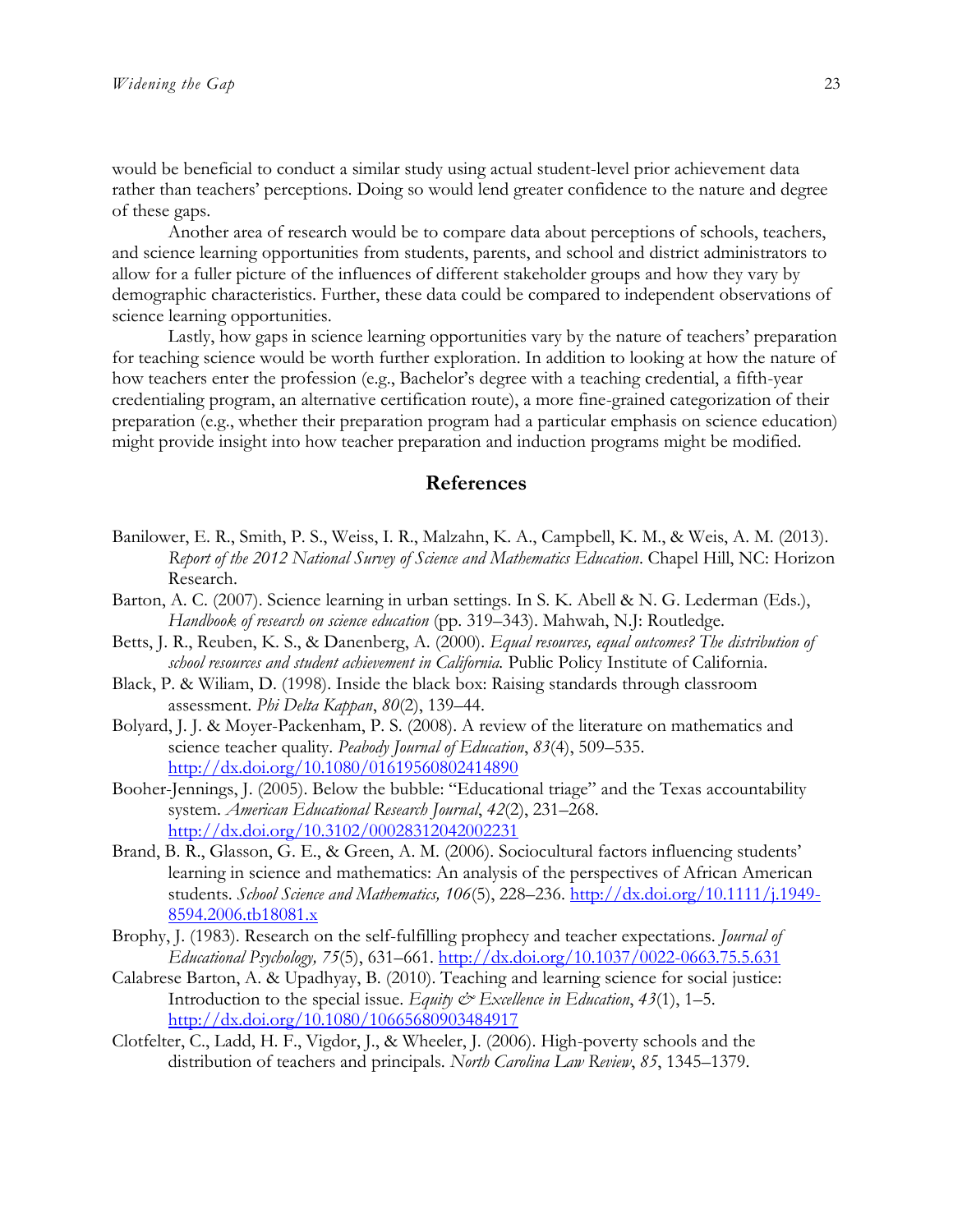- Coleman, J. S., Campbell, E. Q., Hobson, C. J., McPartland, J., Mood, A. M., Weinfeld, F. D., & York, R. (1966). *Equality of educational opportunity*. Washington, DC: U.S. Government Printing Office.
- Coley, R. J. (1999). Opportunity offered—Opportunity taken: Course-taking in American high schools. *ETS Policy Notes*, *9*(1), 1–10.
- Dani, D. E. & Koenig, K. M. (2008). Technology and reform-based science education. *Theory into Practice*, *47*(3), 204–211. <http://dx.doi.org/10.1080/00405840802153825>
- Darling-Hammond, L. (2004). Inequality and the right to learn: Access to qualified teachers in California's public schools. *The Teachers College Record*, *106*(10), 1936–1966. <http://dx.doi.org/10.1111/j.1467-9620.2004.00422.x>
- Darling-Hammond, L. (2006). Securing the right to learn: Policy and practice for powerful teaching and learning. *Educational Researcher*, *35*(7), 13–24. <http://dx.doi.org/10.3102/0013189X035007013>
- Desimone, L. M. & Le Floch, K. C. (2004). Are we asking the right questions? Using cognitive interviews to improve surveys in education research. *Educational Evaluation and Policy Analysis*, *26*(1), 1–22. <http://dx.doi.org/10.3102/01623737026001001>
- Druva, C. A. & Anderson, R. D. (1983). Science teacher characteristics by teacher behavior and by student outcome: A meta-analysis of research. *Journal of Research in Science Teaching*, *20*(5), 467– 79. <http://dx.doi.org/10.1002/tea.3660200509>
- Ferguson, R. F. (2003). Teachers' perceptions and expectations and the Black-White test score gap. *Urban Education*, *38*(4), 460–507. <http://dx.doi.org/10.1177/0042085903038004006>
- Flemming, N. (2013). Students conduct fieldwork for scientists' research. *Education Week*, *32*(30), 8– 9.
- Gamoran, A. (1987). The stratification of high school learning opportunities. *Sociology of Education*, 135–155. <http://dx.doi.org/10.2307/2112271>
- Goldhaber, D., Lavery, L., & Theobald, R. (2015). Uneven playing field? Assessing the teacher quality gap between advantaged and disadvantaged students. *Educational Researcher*, *44*(5), 293–307. <http://dx.doi.org/10.3102/0013189X15592622>
- Gollub, J. P., Bertenthal, M. W., Labov, J. B., & Curtis, P. C. (2002). *Learning and understanding: improving advanced study of mathematics and science in US high schools, NRC Report*. Washington, DC: National Research Council.
- Haberman, M. (1991). The pedagogy of poverty versus good teaching. *Phi Delta Kappan*, *73*(4), 290– 294.
- Hewson, P. W., Kahle, J. B., Scantlebury, K., & Davies, D. (2001). Equitable science education in urban middle schools: Do reform efforts make a difference?\*. *Journal of Research in Science Teaching*, *38*(10), 1130–1144. <http://dx.doi.org/10.1002/tea.10006>
- Hochschild, J. L. (2003). Social class in public schools. *Journal of Social Issues*, *59*(4), 821–840. <http://dx.doi.org/10.1046/j.0022-4537.2003.00092.x>
- Hoffer, T. B. (1992). Middle school ability grouping and student achievement in science and mathematics. *Educational Evaluation and Policy Analysis*, *14*(3), 205–227. <http://dx.doi.org/10.3102/01623737014003205>
- Hunter, M. (1982). *Mastery teaching: Increasing instructional effectiveness in elementary and secondary schools, colleges, and universities.* Thousand Oaks, CA: Corwin Press.
- Jones, G., Childers, G., Stevens, V., & Whitley, B. (2012). Citizen scientists. *The Science Teacher*, *79*(9), 36–39.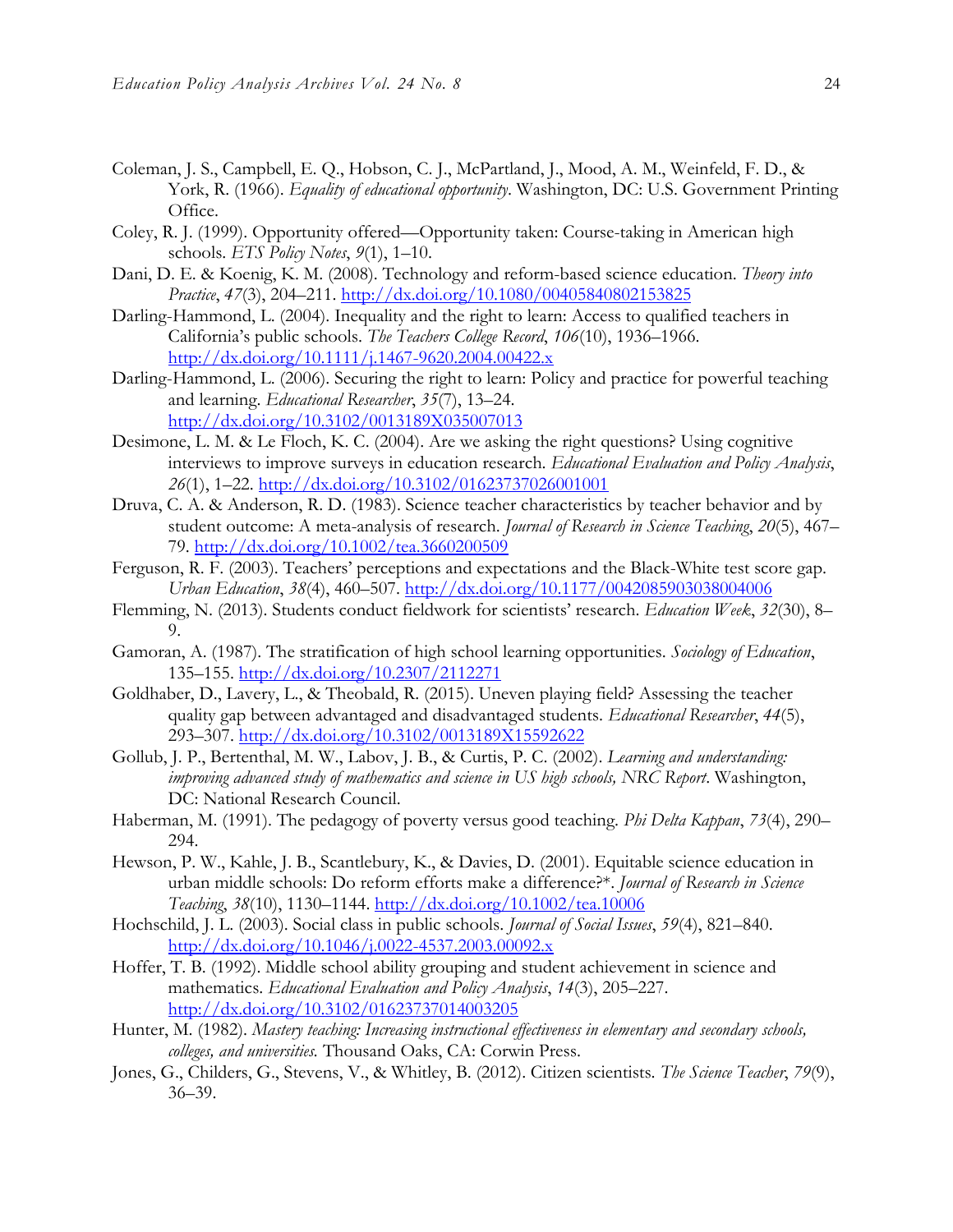- Jussim, L. & Eccles, J. S. (1992). Teacher expectations: II. Construction and reflection of student achievement. *Journal of Personality and Social Psychology*, *63*(6), 947–961. <http://dx.doi.org/10.1037/0022-3514.63.6.947>
- Jussim, L. & Harber, K.D. (2005). Teacher expectations and self-fulfilling prophecies: Knowns and unknowns, resolved and unresolved controversies. *Personality and Social Psychology Review*, *9*(2), 131–155. [http://dx.doi.org/10.1207/s15327957pspr0902\\_3](http://dx.doi.org/10.1207/s15327957pspr0902_3)
- Lankford, H., Loeb, S., & Wyckoff, J. (2002). Teacher sorting and the plight of urban schools: A descriptive analysis. *Educational Evaluation and Policy Analysis*, *24*(1), 37–62. <http://dx.doi.org/10.3102/01623737024001037>
- Lee, O., Maerten-Rivera, J., Buxton, C., Penfield, R., & Secada, W. G. (2009). Urban Elementary Teachers' Perspectives on Teaching Science to English Language Learners. *Journal of Science Teacher Education*, *20*(3), 263–286.<http://dx.doi.org/10.1007/s10972-009-9133-z>
- Lleras, C. & Rangel, C. (2009). Ability grouping practices in elementary school and African American/Hispanic achievement. *American Journal of Education, 115*(2), 279–305. <http://dx.doi.org/10.1086/595667>
- Lu, X., Shen, J., & Poppink, S. (2007). Are teachers highly qualified? A national study of secondary public school teachers using SASS 1999–2000. *Leadership and Policy in Schools*, *6*(2), 129–152. <http://dx.doi.org/10.1080/15700760601168636>
- Mayer, S. E. (2001). How did the increase in economic inequality between 1970 and 1990 affect American children's educational attainment? *American Journal of Sociology, 107*(1), 1–32. <http://dx.doi.org/10.1086/323149>
- Monk, D. H. (1994). Subject area preparation of secondary mathematics and science teachers and student achievement. *Economics of Education Review*, *13*(2), 125–45. [http://dx.doi.org/10.1016/0272-7757\(94\)90003-5](http://dx.doi.org/10.1016/0272-7757(94)90003-5)
- National Center for Education Statistics. (2012). *The nation's report card: Science 2011*. Washington, DC: Institute of Education Sciences, U.S. Department of Education.
- Next Generation Science Standards Lead States. (2013). *Next generation science standards: For states, by states.* Washington, DC: The National Academies Press.
- Oakes, J., Ormseth, T., Bell, R., & Camp, P. (1990). *Multiplying inequalities: The effects of race, social class, and tracking on opportunities to learn mathematics and science.* Santa Monica, CA: Rand Corp.
- Oliver, S. J. (2007). Rural science education. In *Handbook of research on science education* (pp. 345–369). Mahwah, N.J: Lawrence Erlbaum.
- Owen, J. D. (1972). The Distribution of Educational Resources in Large American Cities. *Journal of Human Resources, 7*(1), 26–38. [http://dx.doi.org/10.2307/145055P](http://dx.doi.org/10.2307/145055)eng, S. S. & Hill, S. T. (1995). *Understanding racial-ethnic differences in secondary school science and mathematics achievement. Research and Development Report.* Washington, DC: U.S. Government Printing Office.
- Raudenbush, S. W., Fotiu, R. P., & Cheong, Y. F. (1998). Inequality of access to educational resources: A national report card for eighth-grade math. *Educational Evaluation and Policy Analysis*, *20*(4), 253–67. <http://dx.doi.org/10.3102/01623737020004253>
- Reimers, F. (2000). *Unequal schools, Unequal chances: The challenges to equal opportunity in the Americas. The David Rockefeller center series on Latin American studies.* Cambridge, MA: Harvard University Press Cambridge.
- Roscigno, V. J., Tomaskovic-Devey, D., & Crowley, M. (2006). Education and the inequalities of place. *Social Forces*, *84*(4), 2121–2145. <http://dx.doi.org/10.1353/sof.2006.0108>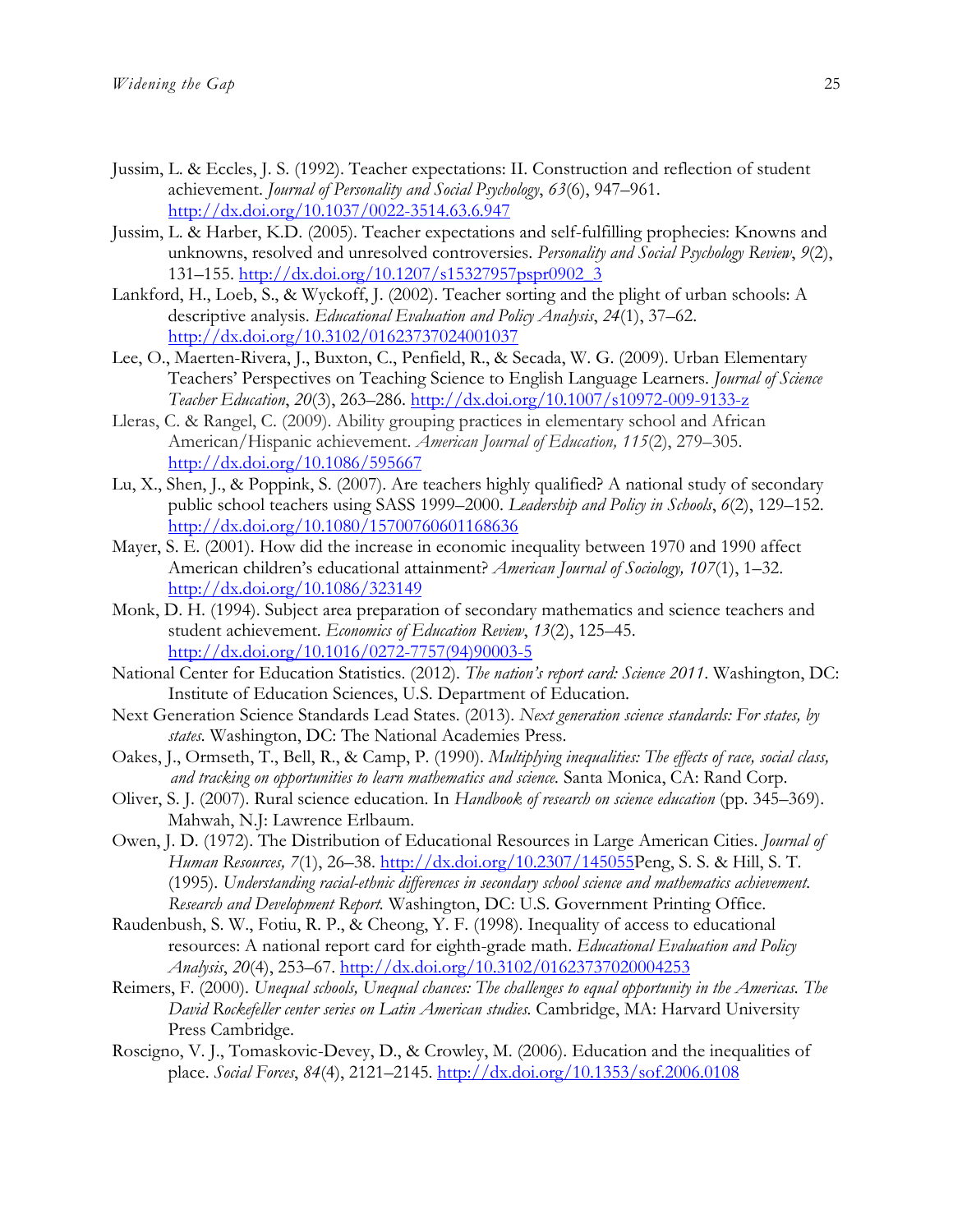- Rosenthan, R. & Jacobson, L. (1968). *Pygmalion in the classroom: Teacher expectations and student intellectual development.* New York: Holt.
- Secada, W. G., Fennema, E., & Byrd, L. (1995). *New directions for equity in mathematics education*. United Kingdom: Cambridge University Press.
- Songer, N. B. (2007). Digital resources versus cognitive tools: A discussion of learning science with technology. In S. K. Abell & N. G. Lederman (Eds.), *Handbook of research on science education* (pp. 471–493). Mahwah, N.J: Lawrence Erlbaum.
- Spillane, J. P., Diamond, J. B., Walker, L. J., Halverson, R., & Jita, L. (2001). Urban school leadership for elementary science instruction: Identifying and activating resources in an undervalued school subject. *Journal of Research in Science Teaching*, *38*(8), 918–940. <http://dx.doi.org/10.1002/tea.1039>
- Supovitz, J. A. & Turner, H. M. (2000). The effects of professional development on science teaching practices and classroom culture. *Journal of Research in Science Teaching*, *37*(9), 963–980. [http://dx.doi.org/10.1002/1098-2736\(200011\)37:9<963::AID-TEA6>3.0.CO;2-0](http://dx.doi.org/10.1002/1098-2736(200011)37:9%3C963::AID-TEA6%3E3.0.CO;2-0)
- Tomlinson, C. A., Brighton, C., Hertberg, H., Callahan, C. M., Moon, T. R., Brimijoin, K., Conover, L. A., & Reynolds, T. (2003). Differentiating instruction in response to student readiness, interest, and learning profile in academically diverse classrooms: A review of literature. *Journal for the Education of the Gifted*, *27*(2-3), 119–145. <http://dx.doi.org/10.1177/016235320302700203>
- Weiss, I. R. (1978). *Report of the 1977 National Survey of Science, Mathematics and Social Studies Education*. Durham, NC: Research Triangle Institute.
- Weiss, I. (1987). *Report of the 1985–86 National Survey of Science and Mathematics Education.* Durham, NC: Research Triangle Institute.
- Weiss, I. R., Banilower, E. R., McMahon, K. C., & Smith, P. S. (2001). *Report of the 2000 National Survey of Science and Mathematics Education*. Chapel Hill, NC: Horizon Research, Inc.
- Weiss, I. R., Matti, M. C., & Smith, P. S. (1994). *Report of the 1993 National Survey of Science and Mathematics Education*. Chapel Hill, NC: Horizon Research.
- Zumwalt, K. & Craig, E. (2005). Teachers' characteristics: Research on the demographic profile. In M. Cochran-Smith & K. Zeichner (Eds.), *Studying teacher education: The report of the AERA panel on research and teacher education* (pp. 111–156). Mahwah, NJ: Lawrence Erlbaum.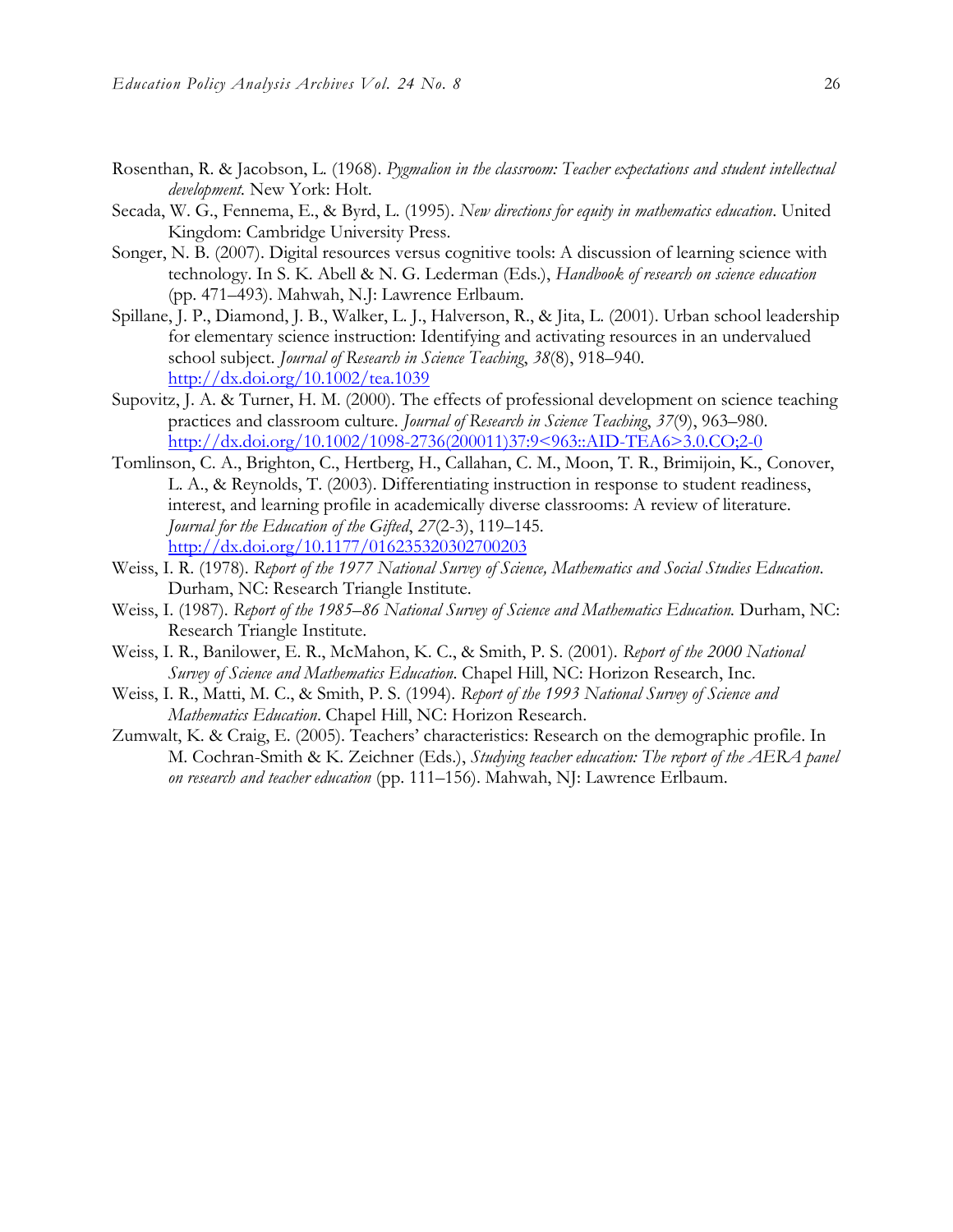# **Appendix**

# Table A-1 *Composite Mean: Perceptions of Preparedness to Teach Science Content*

|                                                                   | <b>Low Prior</b><br>Achievement |         | <b>High Prior</b><br>Achievement |         |
|-------------------------------------------------------------------|---------------------------------|---------|----------------------------------|---------|
|                                                                   | $\frac{0}{0}$                   | SЕ      | $\frac{0}{0}$                    | SЕ      |
| Percentage of Students Qualifying for Free or Reduced-Price Lunch |                                 |         |                                  |         |
| $High*$                                                           | 74                              | (3.45)  | 84                               | (2.32)  |
| Low                                                               | 80                              | (2.94)  | 83                               | (2.25)  |
| Percentage of Underrepresented Minority Students at School        |                                 |         |                                  |         |
| High                                                              | 73                              | (3.76)  | 81                               | (3.18)  |
| Low                                                               | 62                              | (17.31) | 84                               | (1.91)  |
| <b>School Size</b>                                                |                                 |         |                                  |         |
| Large                                                             | 75                              | (5.37)  | 84                               | (13.97) |
| Small                                                             | 58                              | (13.97) | 81                               | (3.01)  |
| <b>Location of School</b>                                         |                                 |         |                                  |         |
| Urban                                                             | 66                              | (7.86)  | 82                               | (2.13)  |
| Suburban                                                          | 81                              | (1.93)  | 83                               | (1.19)  |
| Rural*                                                            | 72                              | (4.19)  | 84                               | (2.12)  |

\* The difference between means for classes of students with mostly low prior achievement and classes of students with mostly high prior achievement is statistically significant (independent samples t-test; p < 0.05).

#### Table A-2

*Composite Mean: Perceptions of Preparedness to Encourage Students in Science*

|                                                                   | <b>Low Prior</b><br>Achievement |        | <b>High Prior</b><br>Achievement |        |
|-------------------------------------------------------------------|---------------------------------|--------|----------------------------------|--------|
|                                                                   |                                 |        |                                  |        |
|                                                                   | $\frac{0}{0}$                   | SЕ     | $\frac{0}{0}$                    | SЕ     |
| Percentage of Students Qualifying for Free or Reduced-Price Lunch |                                 |        |                                  |        |
| $High*$                                                           | 64                              | (5.73) | 86                               | (3.22) |
| $Low*$                                                            | 69                              | (4.07) | 82                               | (2.37) |
| Percentage of Underrepresented Minority Students at School        |                                 |        |                                  |        |
| $High*$                                                           | 62                              | (5.22) | 77                               | (5.57) |
| Low                                                               | 71                              | (4.95) | 78                               | (3.18) |
| <b>School Size</b>                                                |                                 |        |                                  |        |
| $Large*$                                                          | 59                              | (5.60) | 80                               | (2.70) |
| Small*                                                            | 61                              | (7.13) | 80                               | (3.74) |
| <b>Location of School</b>                                         |                                 |        |                                  |        |
| $Urban*$                                                          | 64                              | (5.21) | 83                               | (1.94) |
| Suburban*                                                         | 64                              | (4.37) | 79                               | (2.15) |
| Rural                                                             | 69                              | (4.19) | 78                               | (3.95) |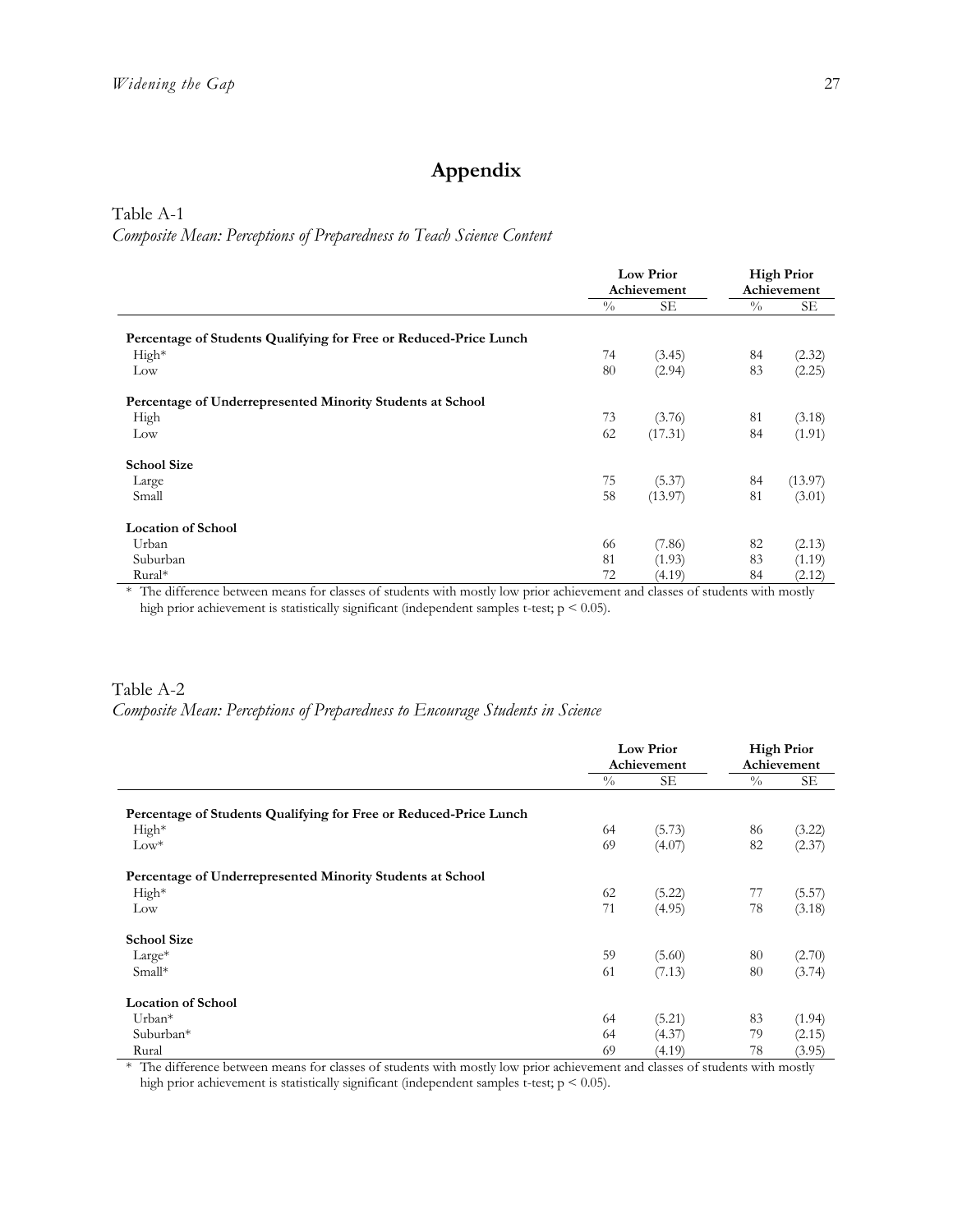# *Teachers Indicating that They Are Very Well Prepared to Encourage Students' Interest in Science/Engineering†*

|                                                                           |               | <b>Low Prior</b><br>Achievement | <b>High Prior</b><br>Achievement |        |
|---------------------------------------------------------------------------|---------------|---------------------------------|----------------------------------|--------|
|                                                                           | $\frac{0}{0}$ | SЕ                              | $\frac{0}{0}$                    | SЕ     |
| Encourage students' interest in science and/or engineering*               | 30            | (3.78)                          | 60                               | (3.66) |
| Encourage participation of females in science and/or engineering*         | 37            | (3.80)                          | 61                               | (3.87) |
| Encourage participation of racial or ethnic minorities in science and/or  |               |                                 |                                  |        |
| engineering*                                                              | 31            | (3.95)                          | 52                               | (3.86) |
| Encourage participation of students from low socioeconomic backgrounds in |               |                                 |                                  |        |
| science and/or engineering*                                               | 31            | (4.18)                          | $4^\circ$                        | (4.14) |

† The teachers gave a rating of 4 on a 4-point scale from 1 (not adequately prepared) to 4 (very well prepared).

\* The difference between means for classes of students with mostly low prior achievement and classes of students with mostly high prior achievement is statistically significant (independent samples t-test;  $p < 0.05$ ).

#### Table A-4

# *Composite Mean: Perceptions of Preparedness to Implement Instruction in a Particular Unit*

|                                                                   | <b>Low Prior</b><br>Achievement |           | <b>High Prior</b><br>Achievement |        |
|-------------------------------------------------------------------|---------------------------------|-----------|----------------------------------|--------|
|                                                                   |                                 |           |                                  |        |
|                                                                   | $\frac{0}{0}$                   | <b>SE</b> | $\frac{0}{0}$                    | SE     |
| Percentage of Students Qualifying for Free or Reduced-Price Lunch |                                 |           |                                  |        |
| $High*$                                                           | 77                              | (2.32)    | 86                               | (2.32) |
| $Low*$                                                            | 76                              | (2.83)    | 87                               | (1.45) |
| Percentage of Underrepresented Minority Students at School        |                                 |           |                                  |        |
| High                                                              | 76                              | (1.97)    | 81                               | (2.55) |
| $Low*$                                                            | 76                              | (2.98)    | 84                               | (2.02) |
| <b>School Size</b>                                                |                                 |           |                                  |        |
| $Large*$                                                          | 75                              | (1.89)    | 84                               | (2.00) |
| Small                                                             | 74                              | (3.13)    | 81                               | (2.23) |
| <b>Location of School</b>                                         |                                 |           |                                  |        |
| $Urban*$                                                          | 73                              | (2.48)    | 82                               | (2.47) |
| Suburban*                                                         | 76                              | (1.32)    | 85                               | (1.27) |
| Rural                                                             | 78                              | (2.31)    | 83                               | (1.84) |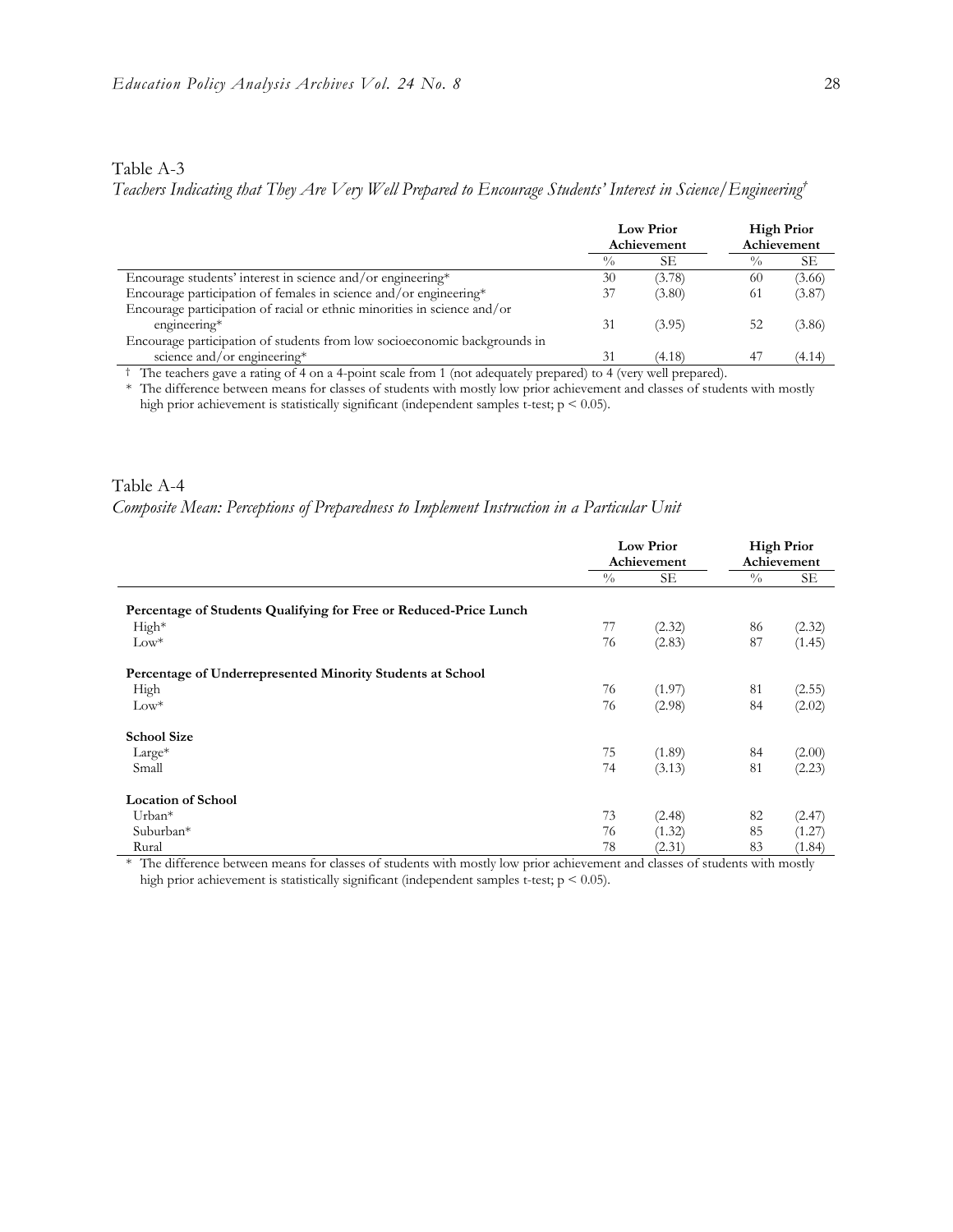# *Teachers Indicating that They Are Very Well Prepared to Implement Instruction in a Particular Unit†*

|                                                                                   | <b>Low Prior</b><br>Achievement |        | <b>High Prior</b><br>Achievement |        |
|-----------------------------------------------------------------------------------|---------------------------------|--------|----------------------------------|--------|
|                                                                                   | $\frac{0}{0}$                   | SE.    | $^{0}/_{0}$                      | SЕ     |
| Anticipate difficulties that students will have with particular science ideas and |                                 |        |                                  |        |
| procedures in this unit*                                                          | 30                              | (2.98) | 51                               | (2.60) |
| Find out what students thought or already knew about the key science ideas*       | 36                              | (3.55) | 52                               | (2.77) |
| Implement the science textbook/module to be used during this unit*                | 38                              | (4.39) | 56                               | (3.98) |
| Monitor student understanding during this unit*                                   | 46                              | (3.78) | 65                               | (2.58) |
| Assess student understanding at the conclusion of this unit*                      | 50                              | (3.80) | -69                              | (2.82) |

† The teachers gave a rating of 4 on a 4-point scale from 1 (not adequately prepared) to 4 (very well prepared).

\* The difference between means for classes of students with mostly low prior achievement and classes of students with mostly high prior achievement is statistically significant (independent samples t-test;  $p < 0.05$ ).

#### Table A-6

# *Composite Mean: Perceptions of Preparedness to Teach Diverse Learners*

|                                                                   | <b>Low Prior</b><br>Achievement |        | <b>High Prior</b> |             |
|-------------------------------------------------------------------|---------------------------------|--------|-------------------|-------------|
|                                                                   |                                 |        |                   | Achievement |
|                                                                   | $\frac{0}{0}$                   | SE     | $\frac{0}{0}$     | SE          |
| Percentage of Students Qualifying for Free or Reduced-Price Lunch |                                 |        |                   |             |
| High                                                              | 47                              | (4.20) | 57                | (4.38)      |
| Low                                                               | 64                              | (3.35) | 62                | (3.26)      |
| Percentage of Underrepresented Minority Students at School        |                                 |        |                   |             |
| High                                                              | 51                              | (3.50) | 57                | (4.28)      |
| $Low*$                                                            | 37                              | (4.42) | 51                | (3.22)      |
| <b>School Size</b>                                                |                                 |        |                   |             |
| Large                                                             | 48                              | (5.55) | 56                | (3.63)      |
| Small                                                             | 46                              | (5.96) | 59                | (3.58)      |
| <b>Location of School</b>                                         |                                 |        |                   |             |
| $Urban*$                                                          | 47                              | (3.95) | 59                | (2.95)      |
| Suburban                                                          | 54                              | (4.08) | 59                | (2.56)      |
| Rural                                                             | 51                              | (4.28) | 50                | (3.53)      |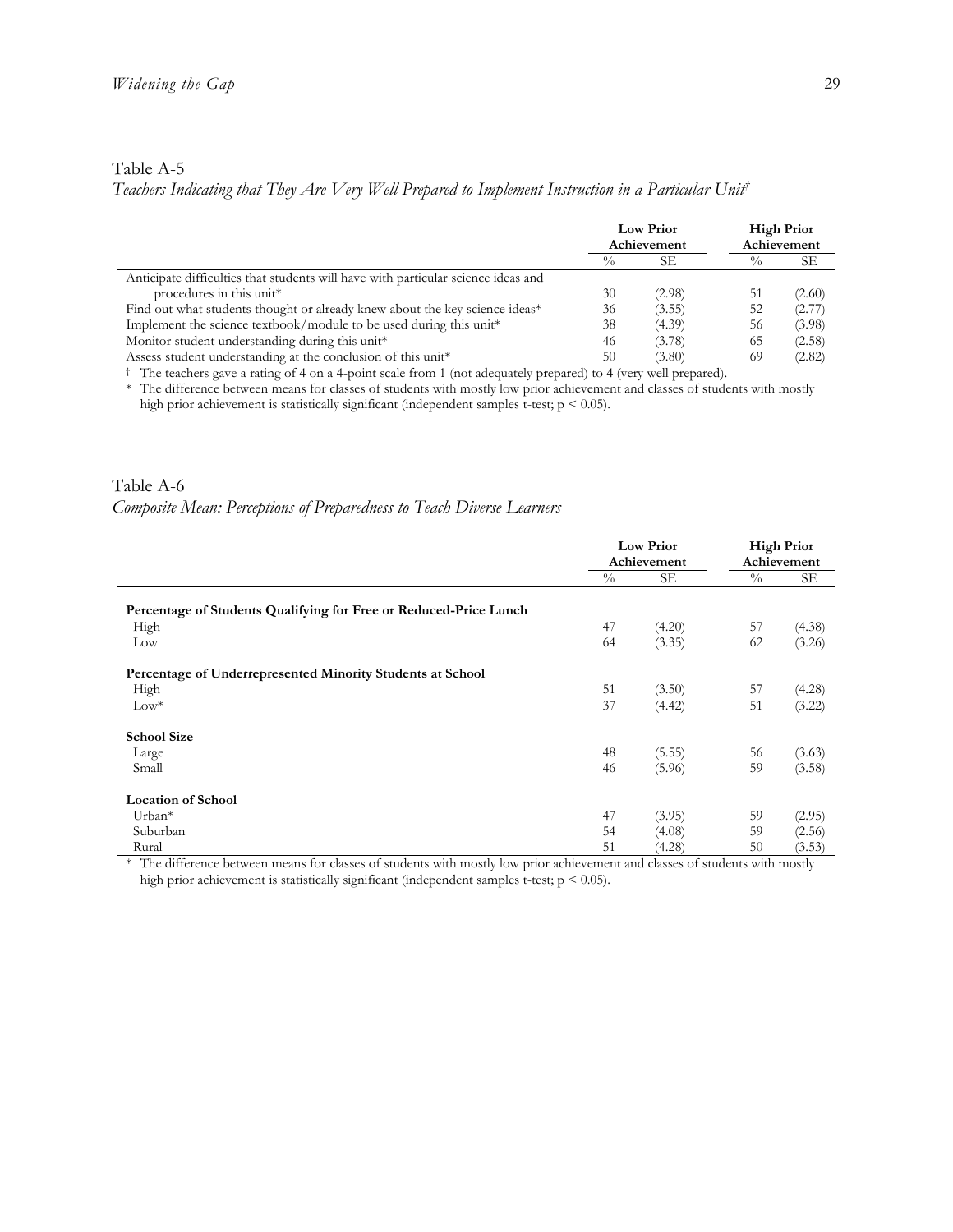# *Teachers Indicating that They Are Very Well Prepared to Teach Students from Diverse Backgrounds†*

|                                                                                    | <b>Low Prior</b><br>Achievement |        | <b>High Prior</b><br>Achievement |        |
|------------------------------------------------------------------------------------|---------------------------------|--------|----------------------------------|--------|
|                                                                                    | $\frac{0}{0}$                   | SE.    | $\frac{0}{0}$                    | SЕ     |
| Plan instruction so students at different levels of achievement can increase their |                                 |        |                                  |        |
| understanding of the ideas targeted in each activity*                              | 22                              | (3.34) | 35                               | (4.12) |
| Teach science to students who have learning disabilities                           | 18                              | (2.62) | 16                               | (2.76) |
| Teach science to students who have physical disabilities                           | 15                              | (2.29) | 12                               | (2.25) |
| Teach science to English-language learners                                         | 14                              | (2.70) | 15                               | (2.56) |
| Provide enrichment experiences for gifted students*                                | 18                              | (2.91) | 39                               | (3.74) |

† The teachers gave a rating of 4 on a 4-point scale from 1 (not adequately prepared) to 4 (very well prepared).

\* The difference between means for classes of students with mostly low prior achievement and classes of students with mostly high prior achievement is statistically significant (independent samples t-test;  $p \le 0.05$ ).

#### Table A-8

*Composite Mean: Science Classes Taught by Teachers with More than 35 Hours of Professional Development in the Last Three Years*

|                                                                   | <b>Low Prior</b><br>Achievement |        | <b>High Prior</b><br>Achievement |        |
|-------------------------------------------------------------------|---------------------------------|--------|----------------------------------|--------|
|                                                                   | $\frac{0}{0}$                   | SЕ     | $\frac{0}{0}$                    | SЕ     |
| Percentage of Students Qualifying for Free or Reduced-Price Lunch |                                 |        |                                  |        |
| High                                                              | 31                              | (4.85) | 44                               | (9.30) |
| Low                                                               | 19                              | (7.21) | 28                               | (3.53) |
| Percentage of Underrepresented Minority Students at School        |                                 |        |                                  |        |
| High                                                              | 30                              | (4.04) | 39                               | (7.15) |
| $Low*$                                                            | 12                              | (5.21) | 31                               | (4.08) |
| <b>School Size</b>                                                |                                 |        |                                  |        |
| Large                                                             | 27                              | (5.46) | 36                               | (4.24) |
| Small                                                             | 14                              | (4.36) | 27                               | (4.92) |
| <b>Location of School</b>                                         |                                 |        |                                  |        |
| Urban                                                             | 35                              | (5.43) | 38                               | (5.69) |
| Suburban                                                          | 21                              | (3.80) | 30                               | (3.24) |
| Rural                                                             | 20                              | (5.07) | 33                               | (5.48) |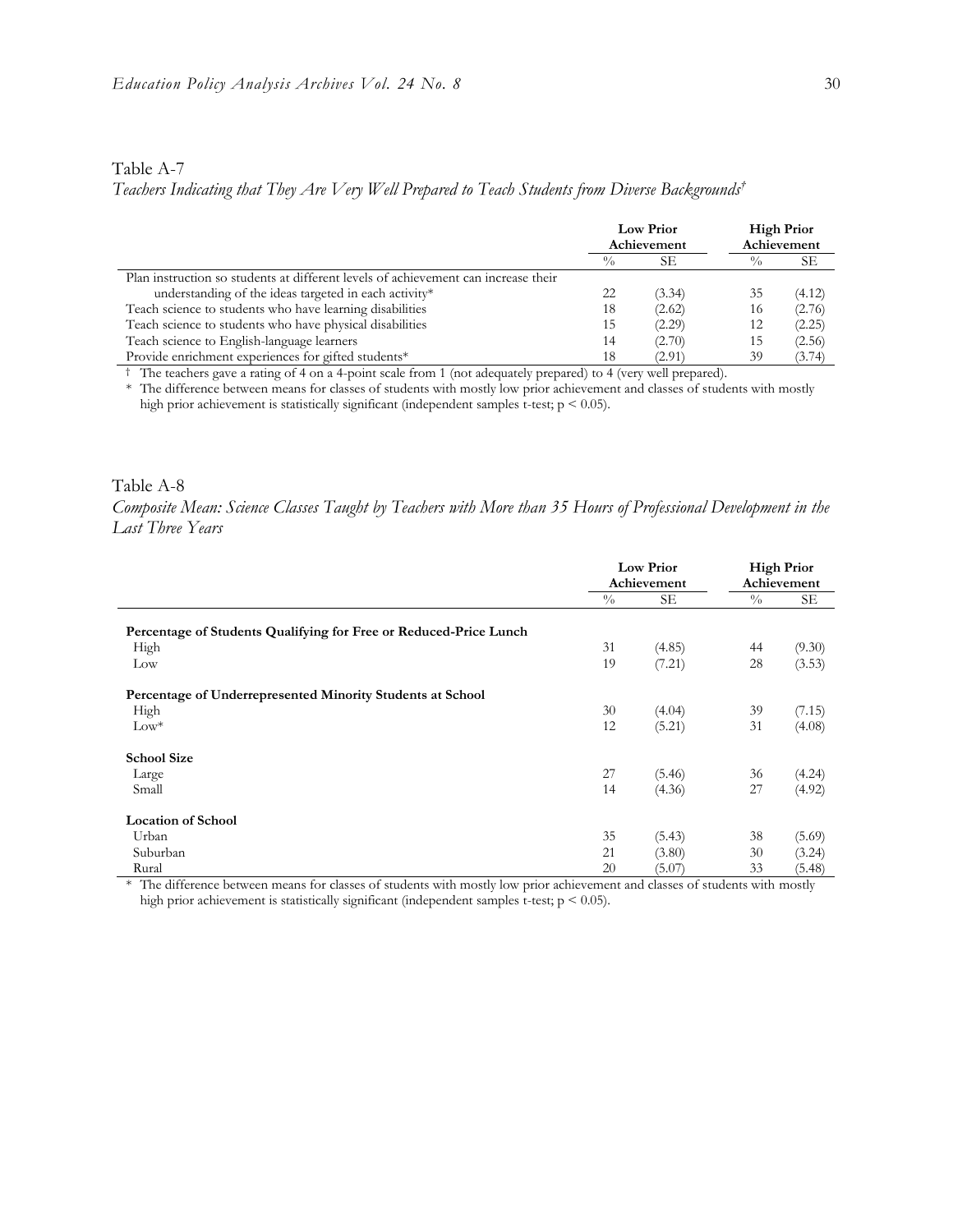$\overline{a}$ 

*Composite Mean: Adequacy of Resource for Science Instruction*

|                                                                   | <b>Low Prior</b><br>Achievement |        | <b>High Prior</b><br>Achievement |        |
|-------------------------------------------------------------------|---------------------------------|--------|----------------------------------|--------|
|                                                                   |                                 |        |                                  |        |
|                                                                   | $\frac{0}{0}$                   | SЕ     | $\frac{0}{0}$                    | SE     |
| Percentage of Students Qualifying for Free or Reduced-Price Lunch |                                 |        |                                  |        |
| High*                                                             | 43                              | (3.52) | 67                               | (4.17) |
| Low                                                               | 63                              | (8.77) | 71                               | (2.28) |
| Percentage of Underrepresented Minority Students at School        |                                 |        |                                  |        |
| High*                                                             | 43                              | (3.11) | 60                               | (4.35) |
| $Low*$                                                            | 51                              | (8.77) | 71                               | (2.49) |
| <b>School Size</b>                                                |                                 |        |                                  |        |
| $Large*$                                                          | 48                              | (5.30) | 70                               | (2.82) |
| Small*                                                            | 40                              | (6.60) | 70                               | (2.72) |
| <b>Location of School</b>                                         |                                 |        |                                  |        |
| $Urban*$                                                          | 42                              | (4.98) | 71                               | (2.51) |
| Suburban*                                                         | 52                              | (3.36) | 68                               | (2.43) |
| Rural*                                                            | 48                              | (4.82) | 66                               | (2.47) |

\* The difference between means for classes of students with mostly low prior achievement and classes of students with mostly high prior achievement is statistically significant (independent samples t-test; p < 0.05).

# Table A-10 *Composite Mean: Availability of Graphing Calculators*

|                                                                   | <b>Low Prior</b><br>Achievement |         | <b>High Prior</b><br>Achievement |        |
|-------------------------------------------------------------------|---------------------------------|---------|----------------------------------|--------|
|                                                                   |                                 |         |                                  |        |
|                                                                   | $\frac{0}{0}$                   | SE      | $\frac{0}{0}$                    | SЕ     |
| Percentage of Students Qualifying for Free or Reduced-Price Lunch |                                 |         |                                  |        |
| High                                                              | 22                              | (6.66)  | 30                               | (7.67) |
| $Low*$                                                            | 9                               | (7.98)  | 37                               | (5.97) |
| Percentage of Underrepresented Minority Students at School        |                                 |         |                                  |        |
| High                                                              | 17                              | (4.94)  | 21                               | (6.81) |
| Low                                                               | 38                              | (15.11) | 45                               | (7.18) |
| <b>School Size</b>                                                |                                 |         |                                  |        |
| $Large*$                                                          | 12                              | (5.54)  | 34                               | (6.40) |
| Small                                                             | 20                              | (6.40)  | 39                               | (8.40) |
| <b>Location of School</b>                                         |                                 |         |                                  |        |
| Urban                                                             | 17                              | (6.57)  | 27                               | (5.20) |
| Suburban*                                                         | 15                              | (3.96)  | 43                               | (5.08) |
| Rural                                                             | 33                              | (7.70)  | 49                               | (8.75) |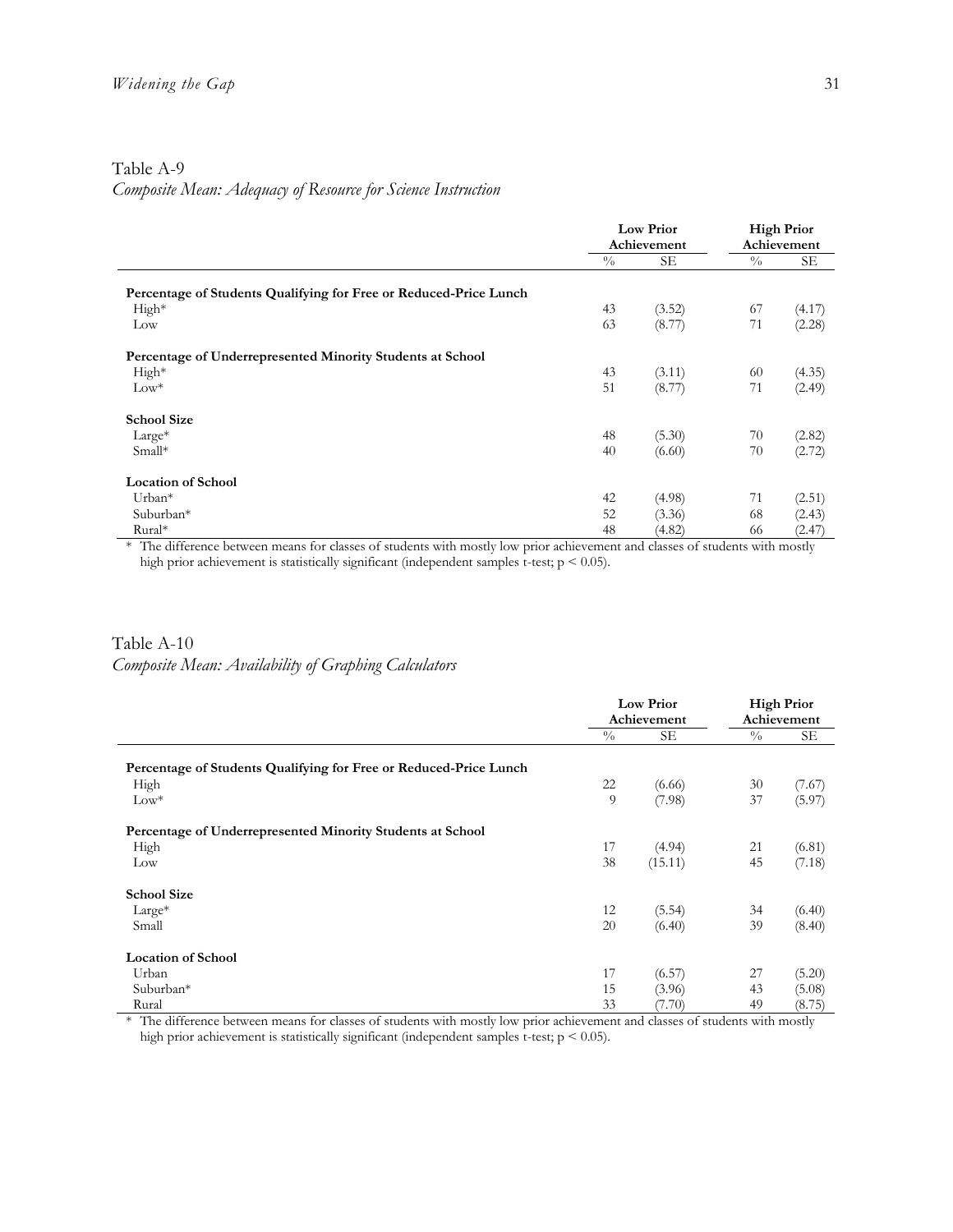$\overline{a}$ 

# *Composite Mean: Availability of Non-Graphing Calculators*

|                                                                   | <b>Low Prior</b><br>Achievement |         | <b>High Prior</b><br>Achievement |         |
|-------------------------------------------------------------------|---------------------------------|---------|----------------------------------|---------|
|                                                                   | $\frac{0}{0}$                   | SЕ      | $\frac{0}{0}$                    | SE      |
| Percentage of Students Qualifying for Free or Reduced-Price Lunch |                                 |         |                                  |         |
| High*                                                             | 57                              | (6.83)  | 85                               | (5.96)  |
| Low                                                               | 37                              | (25.23) | 75                               | (5.99)  |
| Percentage of Underrepresented Minority Students at School        |                                 |         |                                  |         |
| High                                                              | 56                              | (7.73)  | 61                               | (10.73) |
| Low                                                               | 71                              | (13.23) | 78                               | (5.86)  |
| <b>School Size</b>                                                |                                 |         |                                  |         |
| $Large*$                                                          | 50                              | (11.42) | 77                               | (6.75)  |
| Small                                                             | 65                              | (15.60) | 75                               | (8.77)  |
| <b>Location of School</b>                                         |                                 |         |                                  |         |
| Urban                                                             | 66                              | (9.20)  | 77                               | (6.25)  |
| Suburban*                                                         | 55                              | (9.34)  | 78                               | (4.11)  |
| Rural                                                             | 68                              | (8.90)  | 86                               | (3.97)  |

\* The difference between means for classes of students with mostly low prior achievement and classes of students with mostly high prior achievement is statistically significant (independent samples t-test; p < 0.05).

# Table A-12 *Composite Mean: Availability of Probes for Collecting Data*

|                                                                   | <b>Low Prior</b><br>Achievement |           | <b>High Prior</b><br>Achievement |           |
|-------------------------------------------------------------------|---------------------------------|-----------|----------------------------------|-----------|
|                                                                   |                                 |           |                                  |           |
|                                                                   | $\frac{0}{0}$                   | <b>SE</b> | $\frac{0}{0}$                    | <b>SE</b> |
| Percentage of Students Qualifying for Free or Reduced-Price Lunch |                                 |           |                                  |           |
| $High*$                                                           | 28                              | (7.73)    | 45                               | (10.87)   |
| Low                                                               | 21                              | (15.86)   | 66                               | (7.14)    |
|                                                                   |                                 |           |                                  |           |
| Percentage of Underrepresented Minority Students at School        |                                 |           |                                  |           |
| High*                                                             | 30                              | (5.71)    | 62                               | (10.20)   |
| Low                                                               | 42                              | (14.97)   | 62                               | (8.55)    |
|                                                                   |                                 |           |                                  |           |
| <b>School Size</b>                                                |                                 |           |                                  |           |
| $Large*$                                                          | 22                              | (7.68)    | 59                               | (8.06)    |
| Small*                                                            | 31                              | (7.83)    | 67                               | (8.58)    |
| <b>Location of School</b>                                         |                                 |           |                                  |           |
| Urban                                                             | 41                              | (7.95)    | 50                               | (8.44)    |
| Suburban*                                                         | 24                              | (5.86)    | 63                               | (5.70)    |
|                                                                   |                                 |           |                                  |           |
| Rural                                                             | 44                              | (7.93)    | 60                               | (9.99)    |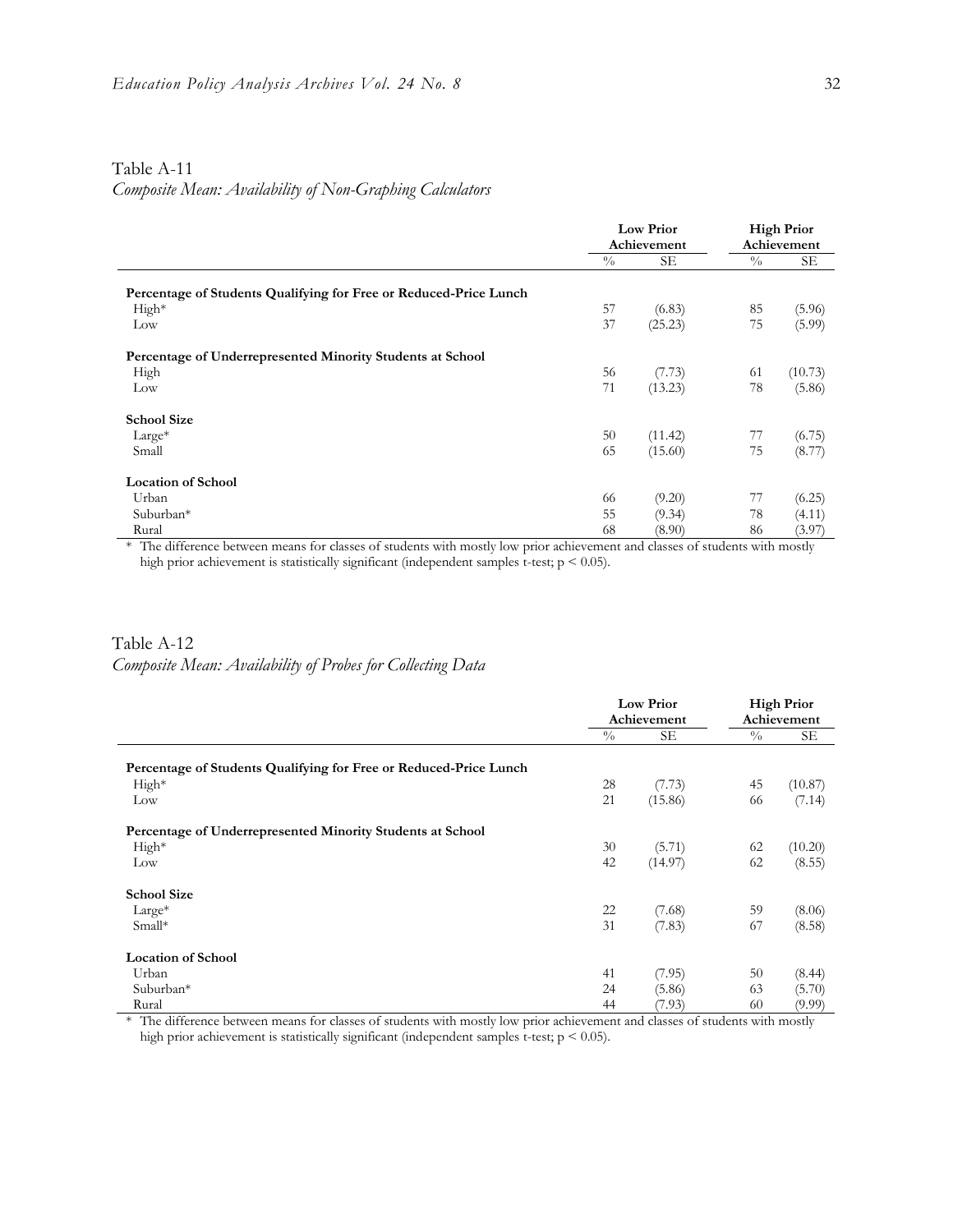# *Composite Mean: Availability of Microscopes*

|                                                                   | <b>Low Prior</b><br>Achievement |         | <b>High Prior</b><br>Achievement |        |
|-------------------------------------------------------------------|---------------------------------|---------|----------------------------------|--------|
|                                                                   | $\frac{0}{0}$                   | SЕ      | $\frac{0}{0}$                    | SЕ     |
| Percentage of Students Qualifying for Free or Reduced-Price Lunch |                                 |         |                                  |        |
|                                                                   | 56                              |         | 87                               |        |
| $High*$                                                           |                                 | (9.22)  |                                  | (5.23) |
| Low                                                               | 81                              | (14.48) | 79                               | (5.65) |
| Percentage of Underrepresented Minority Students at School        |                                 |         |                                  |        |
| High*                                                             | 50                              | (7.34)  | 79                               | (8.91) |
| Low                                                               | 69                              | (11.93) | 78                               | (5.09) |
| <b>School Size</b>                                                |                                 |         |                                  |        |
| $Large*$                                                          | 53                              | (12.62) | 81                               | (5.01) |
| Small*                                                            | 56                              |         | 83                               |        |
|                                                                   |                                 | (11.81) |                                  | (6.77) |
| <b>Location of School</b>                                         |                                 |         |                                  |        |
| $Urban*$                                                          | 54                              | (8.53)  | 84                               | (4.67) |
| Suburban*                                                         | 58                              | (8.38)  | 77                               | (4.51) |
| Rural                                                             | 71                              | (8.79)  | 88                               | (4.34) |

\* The difference between means for classes of students with mostly low prior achievement and classes of students with mostly high prior achievement is statistically significant (independent samples t-test; p < 0.05).

# Table A-14 *Composite Mean: Reform-Oriented Instructional Objectives*

|                                                                   | <b>Low Prior</b><br>Achievement |        | <b>High Prior</b><br>Achievement |        |
|-------------------------------------------------------------------|---------------------------------|--------|----------------------------------|--------|
|                                                                   |                                 |        |                                  |        |
|                                                                   | $\frac{0}{0}$                   | SE     | $\frac{0}{0}$                    | SЕ     |
| Percentage of Students Qualifying for Free or Reduced-Price Lunch |                                 |        |                                  |        |
| $High*$                                                           | 75                              | (2.34) | 87                               | (1.45) |
| Low                                                               | 85                              | (5.41) | 89                               | (0.98) |
| Percentage of Underrepresented Minority Students at School        |                                 |        |                                  |        |
| $High*$                                                           | 76                              | (1.70) | 84                               | (1.73) |
| Low                                                               | 73                              | (7.31) | 85                               | (1.38) |
| <b>School Size</b>                                                |                                 |        |                                  |        |
| $Large*$                                                          | 76                              | (3.62) | 87                               | (1.24) |
| Small                                                             | 79                              | (3.42) | 85                               | (1.12) |
| <b>Location of School</b>                                         |                                 |        |                                  |        |
| $Urban*$                                                          | 74                              | (2.66) | 87                               | (1.03) |
| Suburban*                                                         | 78                              | (2.18) | 86                               | (0.83) |
| Rural                                                             | 80                              | (2.71) | 85                               | (1.23) |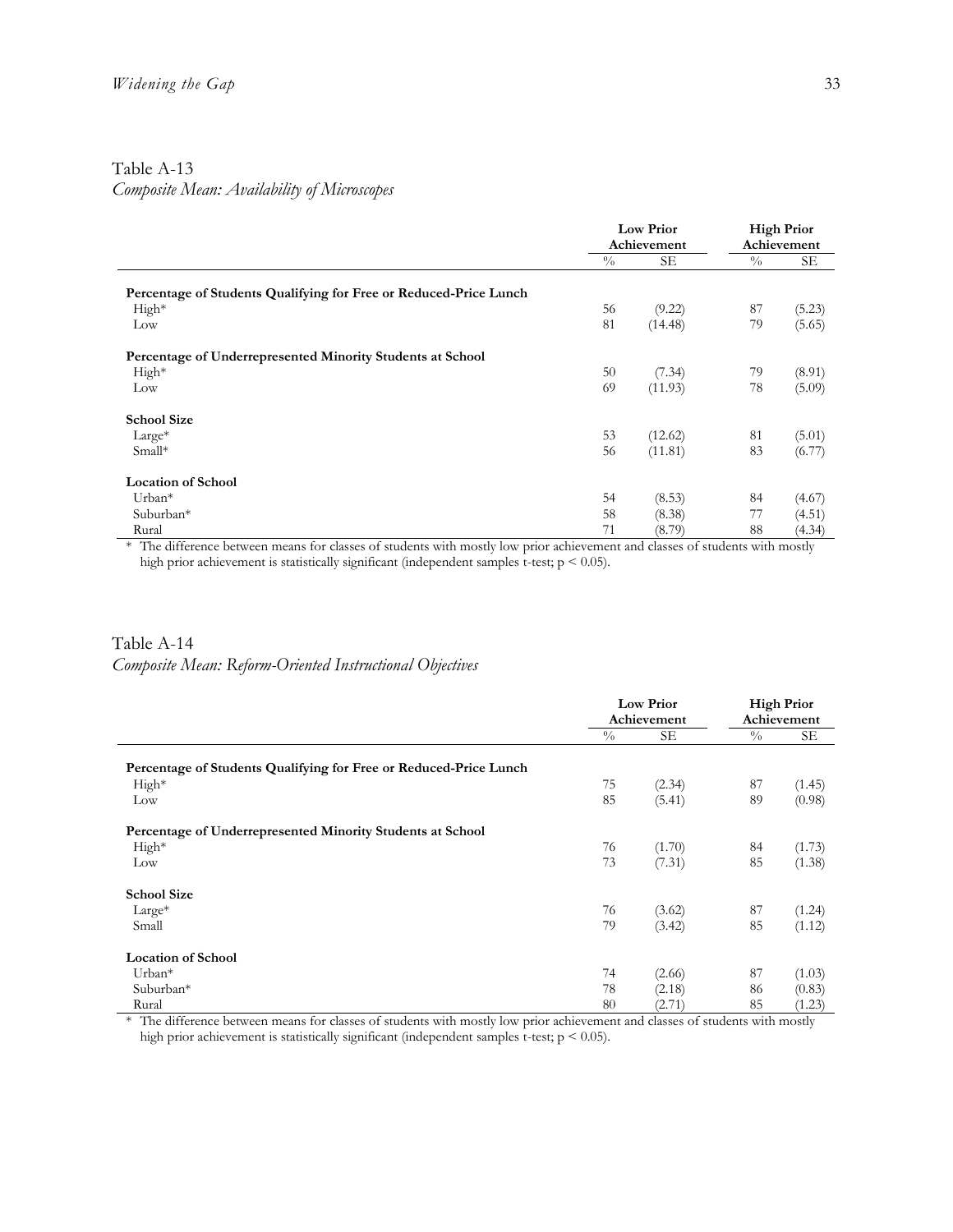# *Teachers Reporting Moderate or Heavy Emphasis on Reform-Oriented Instructional Objectives†*

|                                                               | <b>Low Prior</b><br>Achievement |        | <b>High Prior</b><br>Achievement |        |
|---------------------------------------------------------------|---------------------------------|--------|----------------------------------|--------|
|                                                               | $\frac{0}{0}$                   | SЕ     | $\frac{0}{0}$                    | SЕ     |
| Understanding science concepts*                               | 94                              | (1.61) | 100                              | (0.33) |
| Learning science process skills (e.g., observing, measuring)* | 87                              | (2.07) | 93                               | (1.29) |
| Learning about real-life applications of science*             | 89                              | (2.18) | 95                               | (0.97) |
| Increasing students' interest in science                      | 93                              | (1.61) | -96                              | (0.55) |
| Preparing for further study in science*                       | 78                              | (2.35) | 96                               | (1.02) |

† The teachers gave a rating of 3 or 4 on a 4-point scale from 1 (none) to 4 (heavy emphasis).

\* The difference between means for classes of students with mostly low prior achievement and classes of students with mostly high prior achievement is statistically significant (independent samples t-test;  $p < 0.05$ ).

# Table A-16 *Composite Mean: Use of Reform-Oriented Teaching Practices*

|                                                                   | <b>Low Prior</b><br>Achievement |        | <b>High Prior</b><br>Achievement |        |
|-------------------------------------------------------------------|---------------------------------|--------|----------------------------------|--------|
|                                                                   | $\frac{0}{0}$                   | SЕ     | $\frac{0}{0}$                    | SЕ     |
| Percentage of Students Qualifying for Free or Reduced-Price Lunch |                                 |        |                                  |        |
| High                                                              | 60                              | (1.66) | 64                               | (1.83) |
| $Low*$                                                            | 58                              | (1.98) | 67                               | (1.42) |
| Percentage of Underrepresented Minority Students at School        |                                 |        |                                  |        |
| High                                                              | 59                              | (1.75) | 62                               | (2.26) |
| Low                                                               | 62                              | (4.58) | 62                               | (1.37) |
| <b>School Size</b>                                                |                                 |        |                                  |        |
| Large                                                             | 61                              | (1.95) | 63                               | (1.48) |
| Small*                                                            | 55                              | (1.73) | 61                               | (2.09) |
| <b>Location of School</b>                                         |                                 |        |                                  |        |
| Urban                                                             | 61                              | (2.14) | 64                               | (1.80) |
| Suburban                                                          | 59                              | (1.46) | 63                               | (1.37) |
| Rural*                                                            | 56                              | (1.97) | 61                               | (1.47) |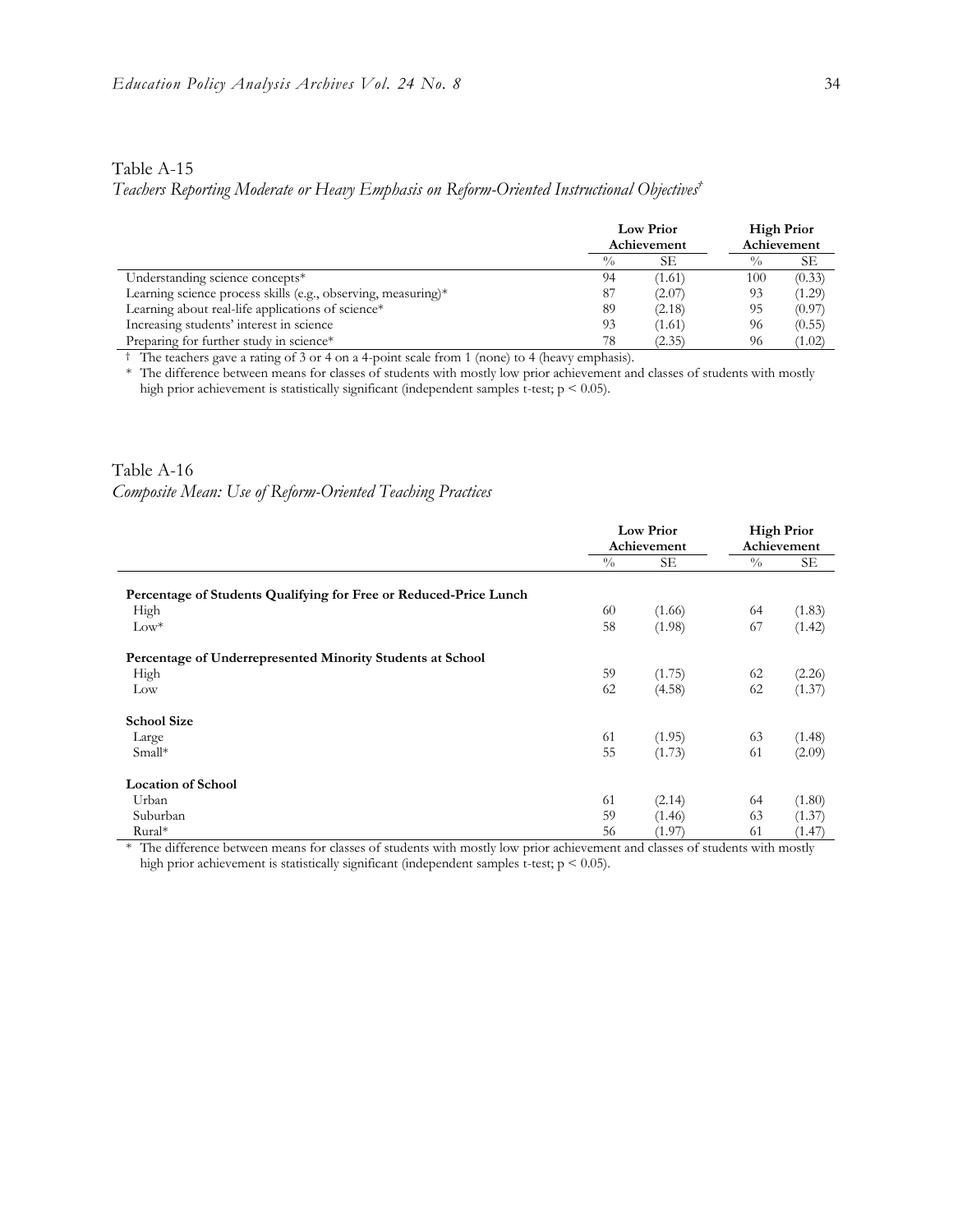# *Teachers Including Various Instructional Practices in their Instruction at Least Weekly†*

|                                                                                   | <b>Low Prior</b><br>Achievement |        |               | <b>High Prior</b><br>Achievement |  |
|-----------------------------------------------------------------------------------|---------------------------------|--------|---------------|----------------------------------|--|
|                                                                                   | $\frac{0}{0}$                   | SЕ     | $\frac{0}{0}$ | SЕ                               |  |
| Having students work in small groups*                                             | 74                              | (2.45) | 84            | (1.80)                           |  |
| Doing hands-on/laboratory activities*                                             | 48                              | (4.22) | 74            | (2.00)                           |  |
| Engaging the class in project-based learning (PBL) activities                     | 24                              | (2.65) | 26            | (2.48)                           |  |
| Having students represent and/or analyze data using tables, charts, or graphs*    | 47                              | (3.65) | 58            | (2.54)                           |  |
| Requiring students to supply evidence in support of their claims*                 | 55                              | (3.84) | 66            | (2.49)                           |  |
| Having students write their reflections (e.g., in their journals) in class or for |                                 |        |               |                                  |  |
| homework*                                                                         |                                 | (3.83) | 31            | (2.72)                           |  |

† The teachers gave a rating of 4 or 5 on the following scale: 1, never; 2, a few times a year; 3, once or twice a month; 4, once or twice a week; 5, all or almost all science lessons.

\* The difference between means for classes of students with mostly low prior achievement and classes of students with mostly high prior achievement is statistically significant (independent samples t-test; p < 0.05).

#### Table A-18

#### *Composite Mean: Extent to which the Policy Environment Promotes Effective Instruction*

|                                                                                                                                               | <b>Low Prior</b><br>Achievement |                                              | <b>High Prior</b><br>Achievement |                          |
|-----------------------------------------------------------------------------------------------------------------------------------------------|---------------------------------|----------------------------------------------|----------------------------------|--------------------------|
|                                                                                                                                               | $\frac{0}{0}$                   | SE.                                          | $\frac{0}{0}$                    | SЕ                       |
| Percentage of Students Qualifying for Free or Reduced-Price Lunch                                                                             |                                 |                                              |                                  |                          |
| High                                                                                                                                          | 67                              | (2.60)                                       | 66                               | (4.41)                   |
| $Low*$                                                                                                                                        | 56                              | (3.53)                                       | 69                               | (3.66)                   |
| Percentage of Underrepresented Minority Students at School                                                                                    |                                 |                                              |                                  |                          |
| High                                                                                                                                          | 66                              | (3.07)                                       | 61                               | (4.46)                   |
| Low                                                                                                                                           | 54                              | (13.81)                                      | 65                               | (3.67)                   |
| <b>School Size</b>                                                                                                                            |                                 |                                              |                                  |                          |
| Large                                                                                                                                         | 66                              | (4.15)                                       | 65                               | (3.32)                   |
| Small                                                                                                                                         | 54                              | (9.90)                                       | 65                               | (4.59)                   |
| <b>Location of School</b>                                                                                                                     |                                 |                                              |                                  |                          |
| Urban                                                                                                                                         | 63                              | (4.92)                                       | 71                               | (6.59)                   |
| Suburban                                                                                                                                      | 60                              | (3.03)                                       | 62                               | (2.27)                   |
| Rural*<br>$\sim$ $\sim$<br>$\sim$<br>$\cdot$<br>$\mathbf{A}$<br>$\sim$<br>$\sim$<br>$\sim$<br>$\sim$<br>$\sim$ $\sim$ $\sim$ $\sim$<br>$\sim$ | 55                              | (7.48)<br>$\sim$<br>$\overline{\phantom{a}}$ | 72<br>$\cdot$ $\cdot$            | (2.76)<br>$\overline{1}$ |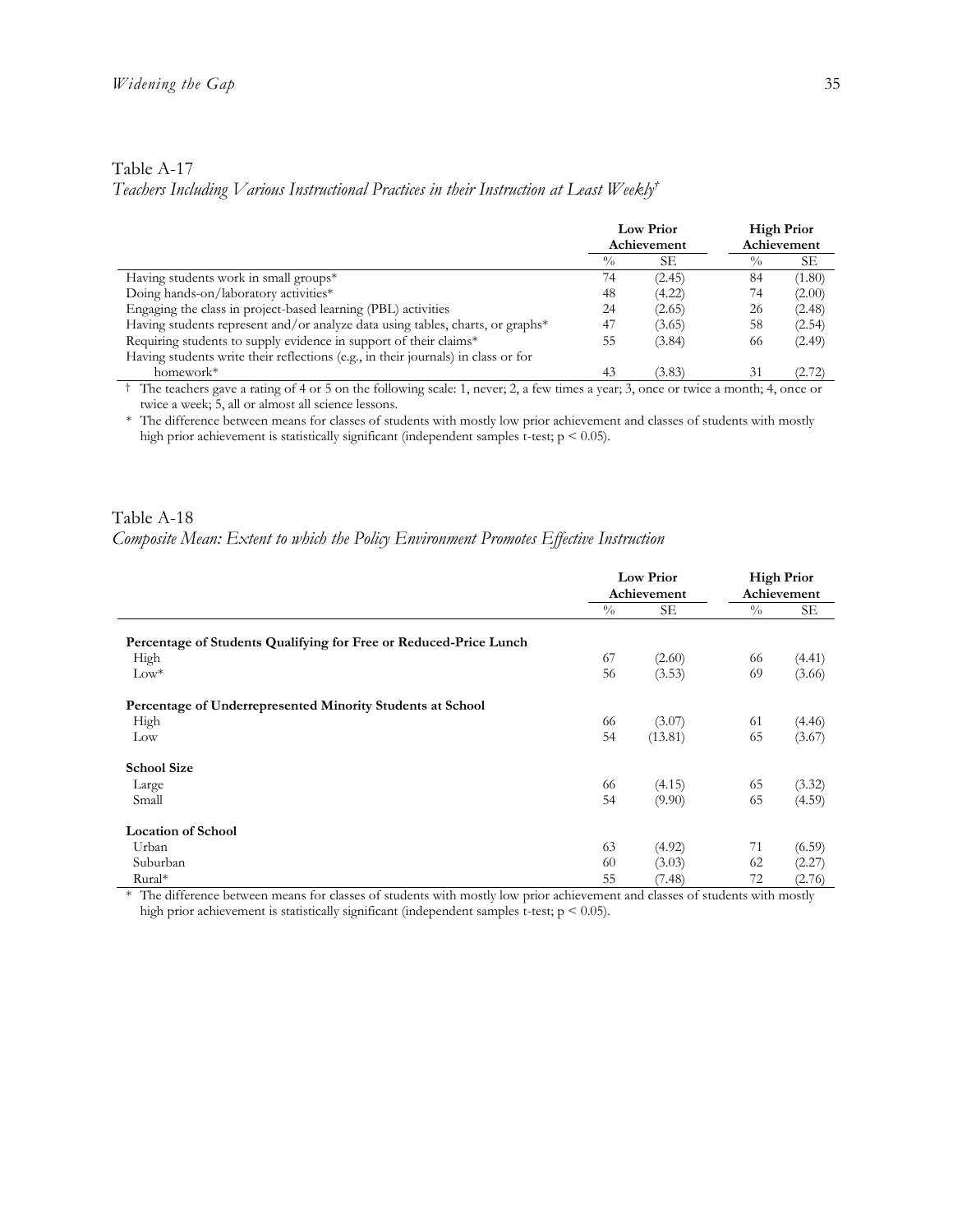#### *Teachers Indicating that Various Policies Promote Effective Instruction†*

|                                                  | <b>Low Prior</b><br>Achievement |        |               | <b>High Prior</b><br>Achievement |  |
|--------------------------------------------------|---------------------------------|--------|---------------|----------------------------------|--|
|                                                  | $\frac{0}{0}$                   | SЕ     | $\frac{0}{0}$ | SЕ                               |  |
| Current state standards                          | 56                              | (5.40) | 65            | (3.26)                           |  |
| District/Diocese curriculum frameworks*          | 54                              | (5.57) | 64            | (4.21)                           |  |
| School/District/Diocese pacing guides            | 47                              | (5.22) | 58            | (4.51)                           |  |
| State testing/accountability policies            | 33                              | (5.20) | 38            | (5.08)                           |  |
| District/Diocese testing/accountability policies | 31                              | (5.13) | 44            | (4.80)                           |  |
| Textbook/module selection policies*              | 38                              | (5.14) | 56            | (4.35)                           |  |
| Teacher evaluation policies                      | 47                              | (5.86) | 58            | (3.51)                           |  |

† The teachers gave a rating of 4 or 5 on a 5-point scale from 1 (inhibits effective instruction) to 5 (promotes effective instruction).

\* The difference between means for classes of students with mostly low prior achievement and classes of students with mostly high prior achievement is statistically significant (independent samples t-test; p < 0.05).

#### Table A-20

#### *Composite Mean: Extent to which Stakeholders Promote Effective Instruction*

|                                                                   | <b>Low Prior</b><br>Achievement |           | <b>High Prior</b><br>Achievement |        |
|-------------------------------------------------------------------|---------------------------------|-----------|----------------------------------|--------|
|                                                                   | $\frac{0}{0}$                   | <b>SE</b> | $\frac{0}{0}$                    | SE     |
| Percentage of Students Qualifying for Free or Reduced-Price Lunch |                                 |           |                                  |        |
| High                                                              | 57                              | (2.46)    | 67                               | (4.94) |
| $Low*$                                                            | 58                              | (4.27)    | 80                               | (2.41) |
| Percentage of Underrepresented Minority Students at School        |                                 |           |                                  |        |
| $High*$                                                           | 56                              | (2.45)    | 72                               | (4.47) |
| $Low*$                                                            | 50                              | (6.30)    | 72                               | (2.86) |
| <b>School Size</b>                                                |                                 |           |                                  |        |
| $Large*$                                                          | 53                              | (3.70)    | 79                               | (3.18) |
| Small*                                                            | 46                              | (3.98)    | 77                               | (3.76) |
| <b>Location of School</b>                                         |                                 |           |                                  |        |
| $Urban*$                                                          | 64                              | (3.28)    | 82                               | (2.99) |
| Suburban*                                                         | 51                              | (3.39)    | 74                               | (1.98) |
| Rural*                                                            | 43                              | (2.59)    | 76                               | (3.17) |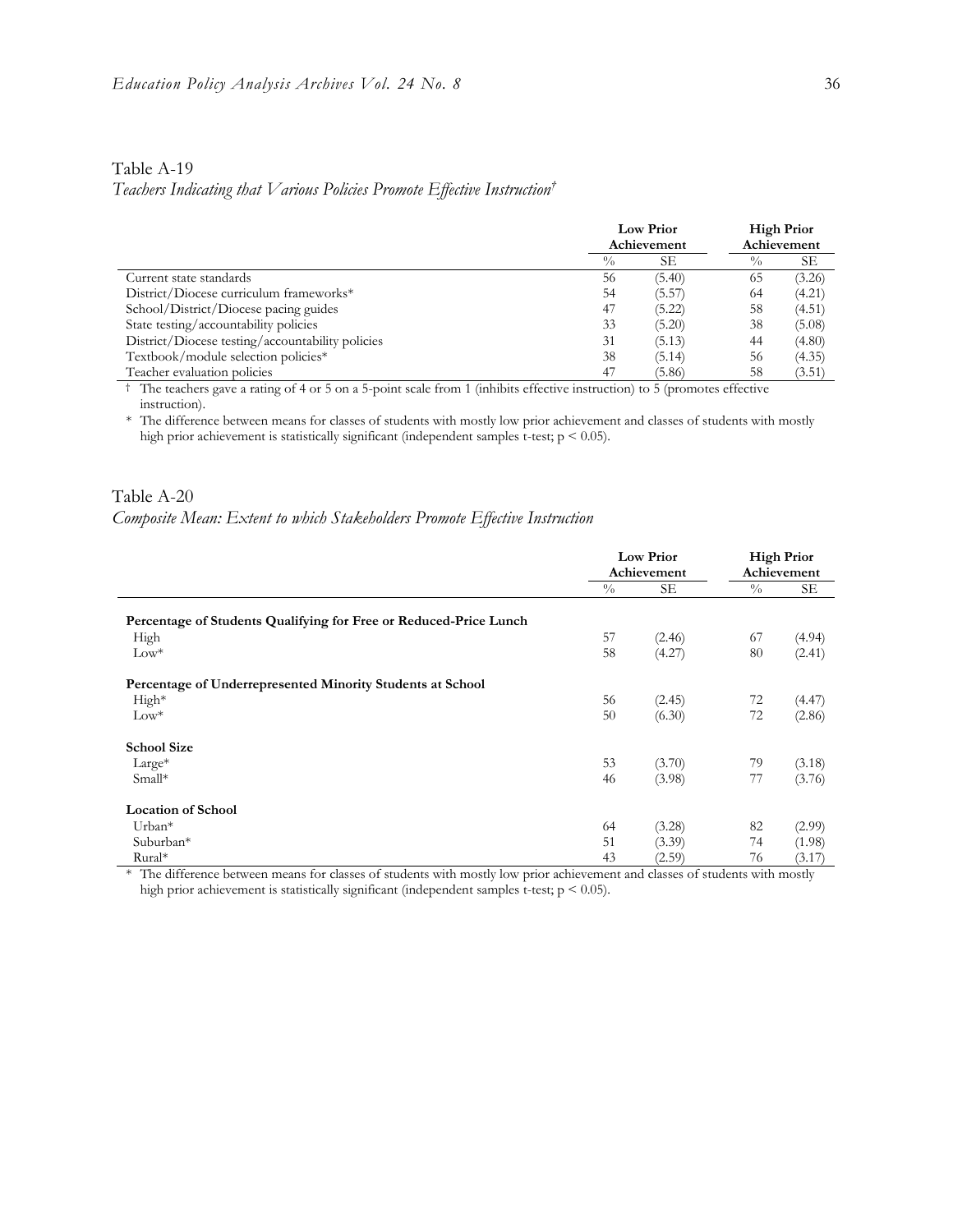#### *Teachers Indicating that Stakeholders Promote Effective Instruction†*

|                                                        | <b>Low Prior</b><br>Achievement |        |               | <b>High Prior</b><br>Achievement |  |
|--------------------------------------------------------|---------------------------------|--------|---------------|----------------------------------|--|
|                                                        | $\frac{0}{0}$                   |        | $\frac{0}{0}$ | SЕ                               |  |
| Students' motivation, interest, and effort in science* | 52                              | (5.34) | 80            | (2.73)                           |  |
| Parent expectations and involvement <sup>*</sup>       | 30                              | (4.86) | 69            | (3.32)                           |  |
| Community views on science instruction*                | 34                              | (5:39) | 64            | (3.78)                           |  |

† The teachers gave a rating of 4 or 5 on a 5-point scale from 1 (inhibits effective instruction) to 5 (promotes effective instruction).

\* The difference between means for classes of students with mostly low prior achievement and classes of students with mostly high prior achievement is statistically significant (independent samples t-test;  $p \le 0.05$ ).

#### Table A-22

#### *Composite Mean: Extent to which School Support Promotes Effective Instruction*

| Achievement<br>$\frac{0}{0}$<br>SE<br>Percentage of Students Qualifying for Free or Reduced-Price Lunch<br>59<br>High<br>(4.95)<br>(10.51)<br>$Low*$<br>52 | Achievement<br>$\frac{0}{0}$ | SЕ     |
|------------------------------------------------------------------------------------------------------------------------------------------------------------|------------------------------|--------|
|                                                                                                                                                            |                              |        |
|                                                                                                                                                            |                              |        |
|                                                                                                                                                            |                              |        |
|                                                                                                                                                            | 60                           | (6.45) |
|                                                                                                                                                            | 78                           | (2.79) |
| Percentage of Underrepresented Minority Students at School                                                                                                 |                              |        |
| High<br>58<br>(5.04)                                                                                                                                       | 64                           | (6.29) |
| 52<br>(17.80)<br>Low                                                                                                                                       | 68                           | (2.93) |
| <b>School Size</b>                                                                                                                                         |                              |        |
| 62<br>(4.92)<br>Large                                                                                                                                      | 70                           | (4.73) |
| Small*<br>43<br>(9.01)                                                                                                                                     | 68                           | (3.82) |
| <b>Location of School</b>                                                                                                                                  |                              |        |
| Urban<br>58<br>(6.06)                                                                                                                                      | 69                           | (5.98) |
| Suburban<br>60<br>(5.04)                                                                                                                                   | 68                           | (2.93) |
| Rural*<br>51<br>(9.25)                                                                                                                                     | 73                           | (4.15) |

\* The difference between means for classes of students with mostly low prior achievement and classes of students with mostly high prior achievement is statistically significant (independent samples t-test; p < 0.05).

#### Table A-23

*Teachers Indicating that School Support Promotes Effective Instruction†*

|                                                               | <b>Low Prior</b><br>Achievement |        |             | High Prior<br>Achievement |  |
|---------------------------------------------------------------|---------------------------------|--------|-------------|---------------------------|--|
|                                                               |                                 |        |             |                           |  |
|                                                               |                                 |        | $^{0}/_{0}$ | SЕ                        |  |
| Time for you to plan, individually and with colleagues*       | 49                              | (5.66) |             | (2.98)                    |  |
| Time available for your professional development <sup>*</sup> | 41                              | (5.30) | 59          | (3.16)                    |  |

† The teachers gave a rating of 4 or 5 on a 5-point scale from 1 (inhibits effective instruction) to 5 (promotes effective instruction).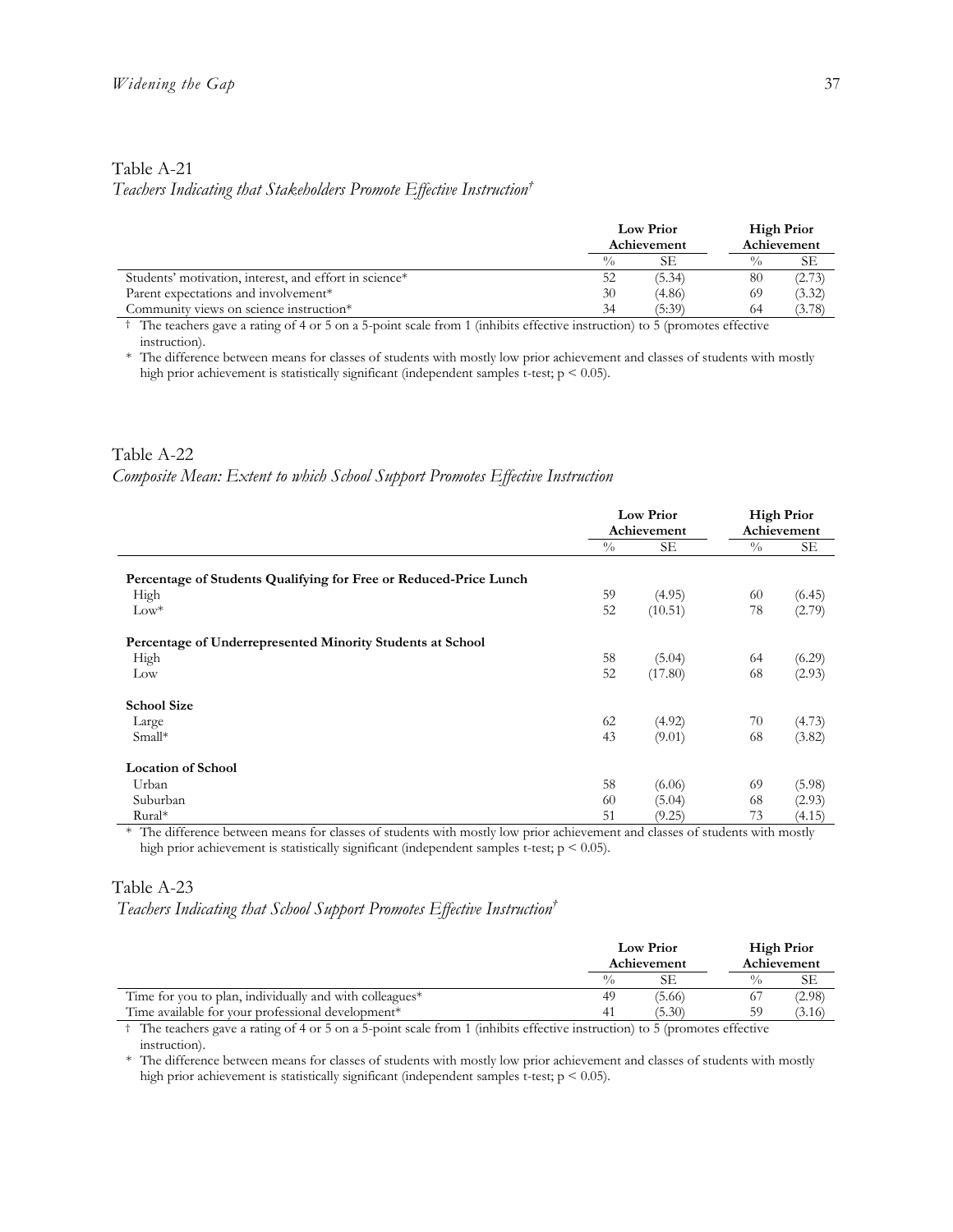# **About the Authors**

#### **P. Sean Smith**

Horizon Research, Inc., Chapel Hill, NC [ssmith62@horizon-research.com](mailto:ssmith62@horizon-research.com)

P. Sean Smith is a Senior Researcher and the Managing Partner at Horizon Research, Inc. (HRI). He was also a co-Principal Investigator on the 2012 National Survey of Science and Mathematics Education and heavily involved in previous National Surveys dating back to 1993. His current work focuses on pedagogical content knowledge for science teaching and the factors that affect teacher leadership.

#### **Peggy J. Trygstad**

Horizon Research, Inc., Chapel Hill, NC [ptrygstad@horizon-research.com](mailto:ptrygstad@horizon-research.com)

Peggy J. Trygstad is a Research Associate at Horizon Research, Inc. (HRI). She is currently a co-Principal Investigator of the NSF-funded Operationalizing the Science and Engineering Practices project an NSF-funded project developing measures of how, and how often, science teachers implement the practices described in the NGSS in their instruction. She is also the lead researcher for multiple evaluation projects.

# **Eric R. Banilower**

Horizon Research, Inc., Chapel Hill, NC [erb@horizon-research.com](mailto:erb@horizon-research.com)

Eric R. Banilower is a Senior Researcher and Partner at Horizon Research, Inc. (HRI). He is currently PI of Operationalizing the Science and Engineering Practices, an NSF-funded project developing measures of how, and how often, science teachers implement the practices described in the NGSS in their instruction. He was the PI on the 2012 National Survey of Science and Mathematics Education.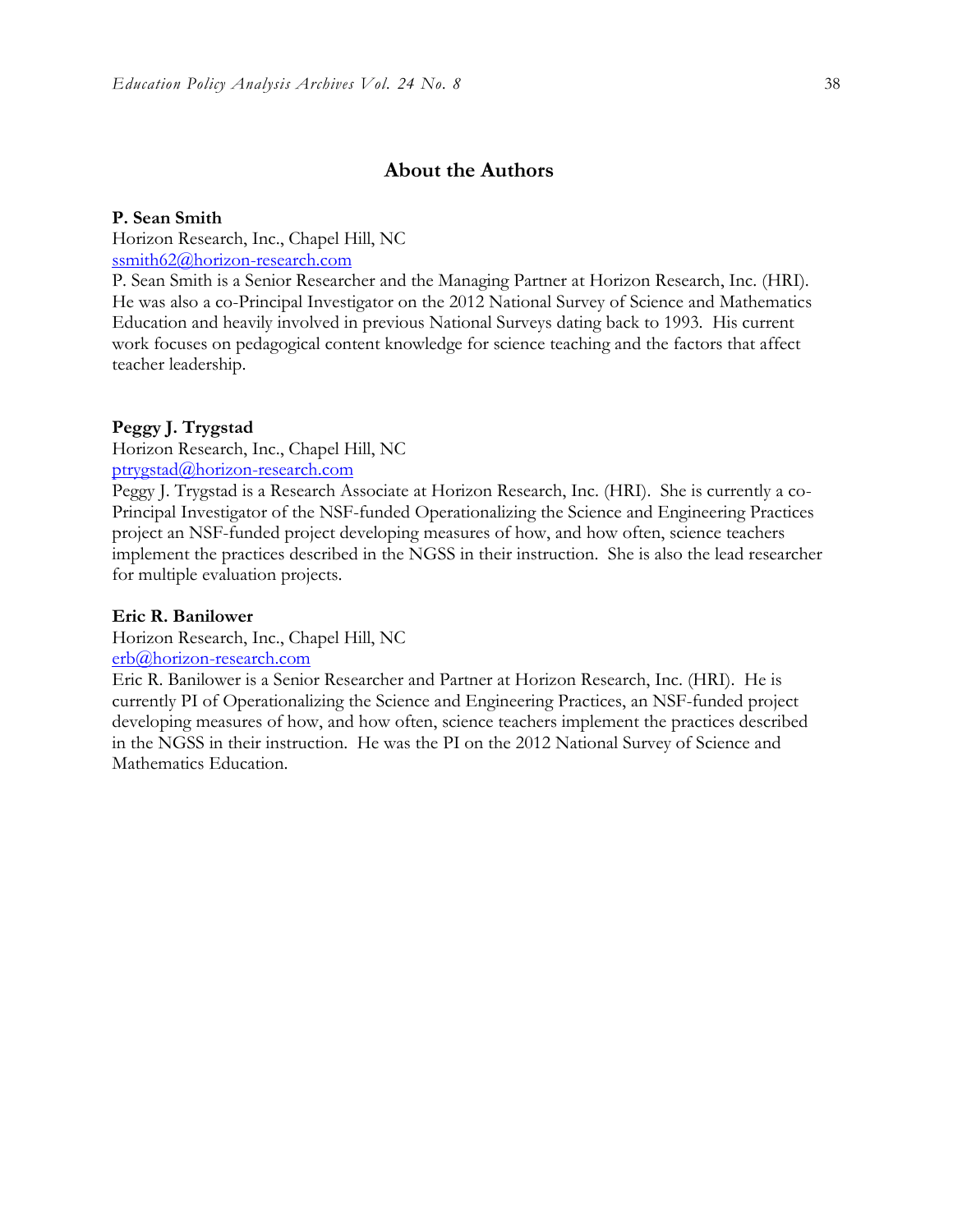☺

# education policy analysis archives

Volume 24 Number 8 January 25, 2016 ISSN 1068-2341

SOME RIGHTS RESERVED Readers are free to copy, display, and distribute this article, as long as the work is attributed to the author(s) and **Education Policy Analysis Archives,** it is distributed for noncommercial purposes only, and no alteration or transformation is made in the work. More details of this Creative Commons license are available at

http://creativecommons.org/licenses/by-nc-sa/3.0/. All other uses must be approved by the author(s) or **EPAA**. **EPAA** is published by the Mary Lou Fulton Institute and Graduate School of Education at Arizona State University Articles are indexed in CIRC (Clasificación Integrada de Revistas Científicas, Spain), DIALNET (Spain), [Directory of Open Access Journals,](http://www.doaj.org/) EBSCO Education Research Complete, ERIC, Education Full Text (H.W. Wilson), QUALIS A2 (Brazil), SCImago Journal Rank; SCOPUS, SOCOLAR (China).

Please contribute commentaries at http://epaa.info/wordpress/ and send errata notes to Gustavo E. Fischman [fischman@asu.edu](mailto:fischman@asu.edu)

**Join EPAA's Facebook community** at<https://www.facebook.com/EPAAAAPE> and **Twitter feed** @epaa\_aape.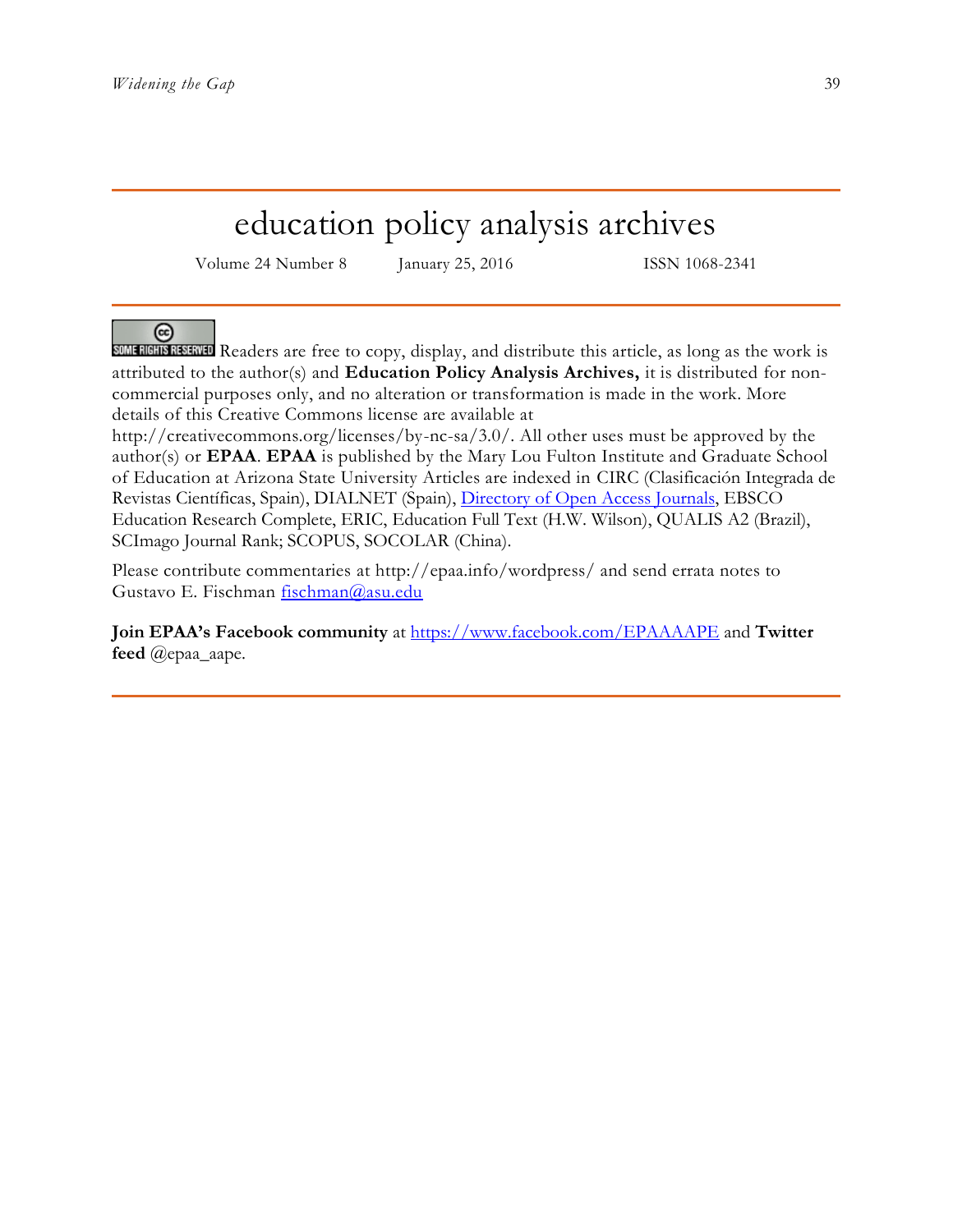# education policy analysis archives editorial board

Lead Editor: **Audrey Amrein-Beardsley** (Arizona State University) Executive Editor: **Gustavo E. Fischman** (Arizona State University) Associate Editors: **Sherman Dorn** (Arizona State University), **David R. Garcia** (Arizona State University), **Oscar Jimenez-Castellanos** (Arizona State University), **Eugene Judson** (Arizona State University), **Jeanne M. Powers** (Arizona State University)

| Jessica Allen University of Colorado, Boulder                       | Jaekyung Lee SUNY Buffalo                                 |  |
|---------------------------------------------------------------------|-----------------------------------------------------------|--|
| Gary Anderson New York University                                   | Christopher Lubienski University of Illinois,             |  |
|                                                                     | Urbana-Champaign                                          |  |
| Michael W. Apple University of Wisconsin,                           | Sarah Lubienski University of Illinois, Urbana-           |  |
| Madison                                                             | Champaign                                                 |  |
| Angela Arzubiaga Arizona State University                           | Samuel R. Lucas University of California, Berkeley        |  |
| David C. Berliner Arizona State University                          | Maria Martinez-Coslo University of Texas,<br>Arlington    |  |
| Robert Bickel Marshall University                                   | William Mathis University of Colorado, Boulder            |  |
| Henry Braun Boston College                                          | Michele S. Moses University of Colorado, Boulder          |  |
| Eric Camburn University of Wisconsin, Madison                       | Julianne Moss Deakin University                           |  |
| Wendy C. Chi Jefferson County Public Schools in                     | Sharon Nichols University of Texas, San Antonio           |  |
| Golden, Colorado                                                    |                                                           |  |
| Casey Cobb University of Connecticut                                | Noga O'Connor University of Iowa                          |  |
| Arnold Danzig California State University, San<br>Jose              | João Paraskveva University of Massachusetts,<br>Dartmouth |  |
| Antonia Darder Loyola Marymount University                          | Laurence Parker University of Utah                        |  |
| Linda Darling-Hammond Stanford University                           | Susan L. Robertson Bristol University                     |  |
| Chad d'Entremont Rennie Center for Education<br>Research and Policy | John Rogers University of California, Los Angeles         |  |
| John Diamond Harvard University                                     | A. G. Rud Washington State University                     |  |
| Tara Donahue McREL International                                    | Felicia C. Sanders Institute of Education Sciences        |  |
| Sherman Dorn Arizona State University                               | Janelle Scott University of California, Berkeley          |  |
| <b>Christopher Joseph Frey Bowling Green State</b><br>University    | Kimberly Scott Arizona State University                   |  |
| Melissa Lynn Freeman Adams State College                            | Dorothy Shipps Baruch College/CUNY                        |  |
| Amy Garrett Dikkers University of North Carolina<br>Wilmington      | Maria Teresa Tatto Michigan State University              |  |
| Gene V. Glass Arizona State University                              | Larisa Warhol Arizona State University                    |  |
| Ronald Glass University of California, Santa Cruz                   | Cally Waite Social Science Research Council               |  |
| Harvey Goldstein University of Bristol                              | John Weathers University of Colorado                      |  |
| Jacob P. K. Gross University of Louisville                          | Kevin Welner University of Colorado, Boulder              |  |
| Eric M. Haas WestEd                                                 | Ed Wiley University of Colorado, Boulder                  |  |
| Aimee Howley Ohio University                                        | Terrence G. Wiley Center for Applied Linguistics          |  |
| <b>Craig Howley Ohio University</b>                                 | John Willinsky Stanford University                        |  |
| Steve Klees University of Maryland                                  | Kyo Yamashiro Los Angeles Education Research<br>Institute |  |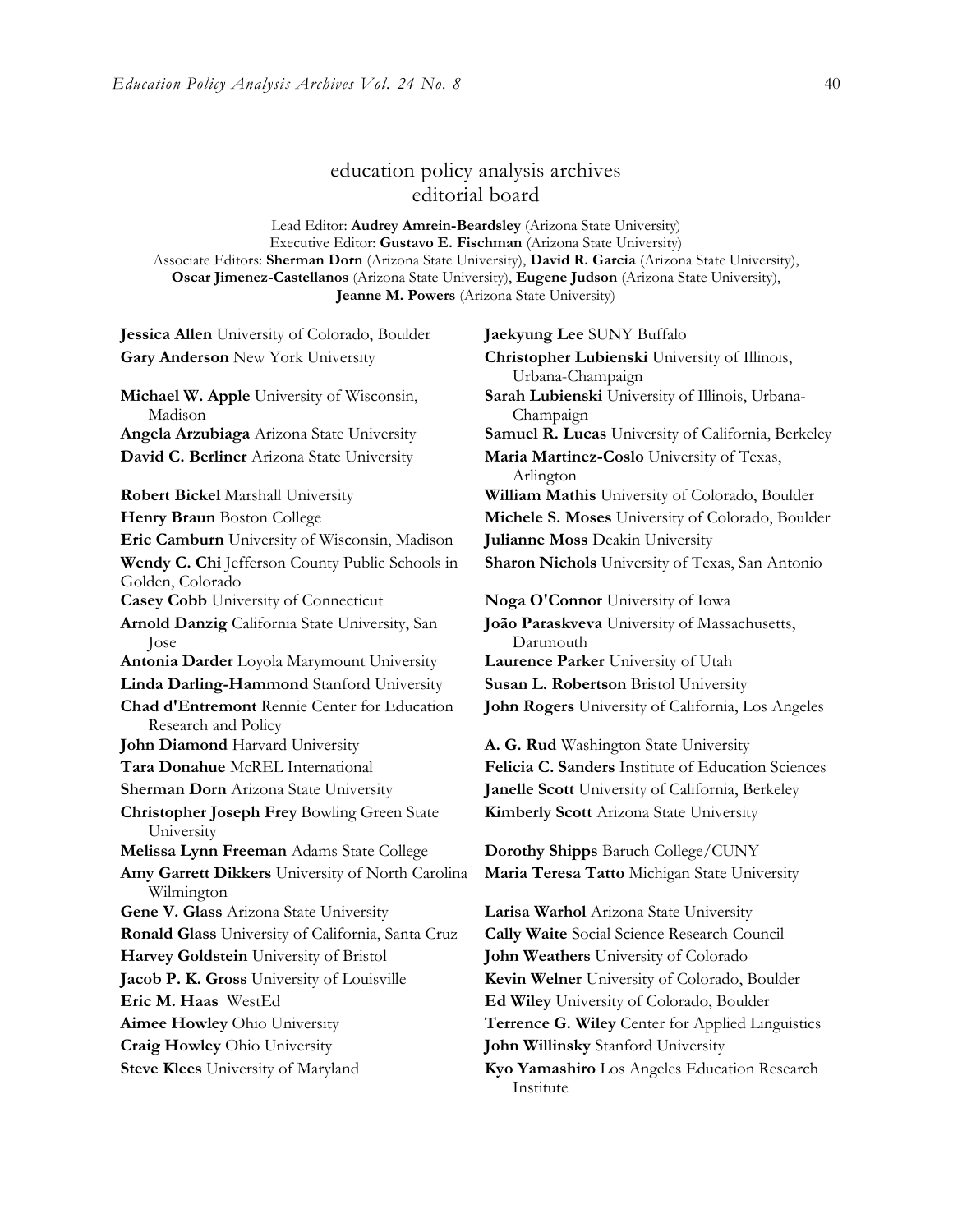# archivos analíticos de políticas educativas consejo editorial

Executive Editor: **Gustavo E. Fischman** (Arizona State University) Editores Asociados: **Armando Alcántara Santuario** (UNAM), **Jason Beech**, Universidad de San Andrés, **Antonio Luzon**, University of Granada

**Armando Alcántara Santuario** IISUE, UNAM México **Claudio Almonacid** University of Santiago, Chile **Imanol Ordorika** Instituto de Investigaciones **Pilar Arnaiz Sánchez** Universidad de Murcia, España **Xavier Besalú Costa** Universitat de Girona, España **Jose Joaquin Brunner** Universidad Diego Portales, Chile **Damián Canales Sánchez** Instituto Nacional para la Evaluación de la Educación, México **María Caridad García** Universidad Católica del Norte, Chile **Raimundo Cuesta Fernández** IES Fray Luis de León, España **Marco Antonio Delgado Fuentes** Universidad Iberoamericana, México **Inés Dussel** DIE**-**CINVESTAV, Mexico **Rafael Feito Alonso** Universidad Complutense de Madrid. España **Pedro Flores Crespo** Universidad Iberoamericana, México **Verónica García Martínez** Universidad Juárez Autónoma de Tabasco, México **Francisco F. García Pérez** Universidad de Sevilla, España **Edna Luna Serrano** Universidad Autónoma de Baja California, México **Alma Maldonado** DIE-CINVESTAV México **Alejandro Márquez Jiménez** IISUE, UNAM México **Jaume Martínez Bonafé**, Universitat de València, España

**Fanni Muñoz** Pontificia Universidad Católica de Perú Economicas – UNAM, México **Maria Cristina Parra Sandoval** Universidad de Zulia, Venezuela **Miguel A. Pereyra** Universidad de Granada, España **Monica Pini** Universidad Nacional de San Martín, Argentina **Paula Razquin** Universidad de San Andrés, Argentina **Ignacio Rivas Flores** Universidad de Málaga, España **Daniel Schugurensky** Arizona State University, Estados Unidos **Orlando Pulido Chaves** Instituto para la Investigacion Educativa y el Desarrollo Pedagogico IDEP **José Gregorio Rodríguez** Universidad Nacional de Colombia **Miriam Rodríguez Vargas** Universidad Autónoma de Tamaulipas, México **Mario Rueda Beltrán** IISUE, UNAM México **José Luis San Fabián Maroto** Universidad de Oviedo, España **Yengny Marisol Silva Laya** Universidad Iberoamericana, México **Aida Terrón Bañuelos** Universidad de Oviedo, España **Jurjo Torres Santomé** Universidad de la Coruña, España **Antoni Verger Planells** University of Barcelona, España **Mario Yapu** Universidad Para la Investigación Estratégica, Bolivia